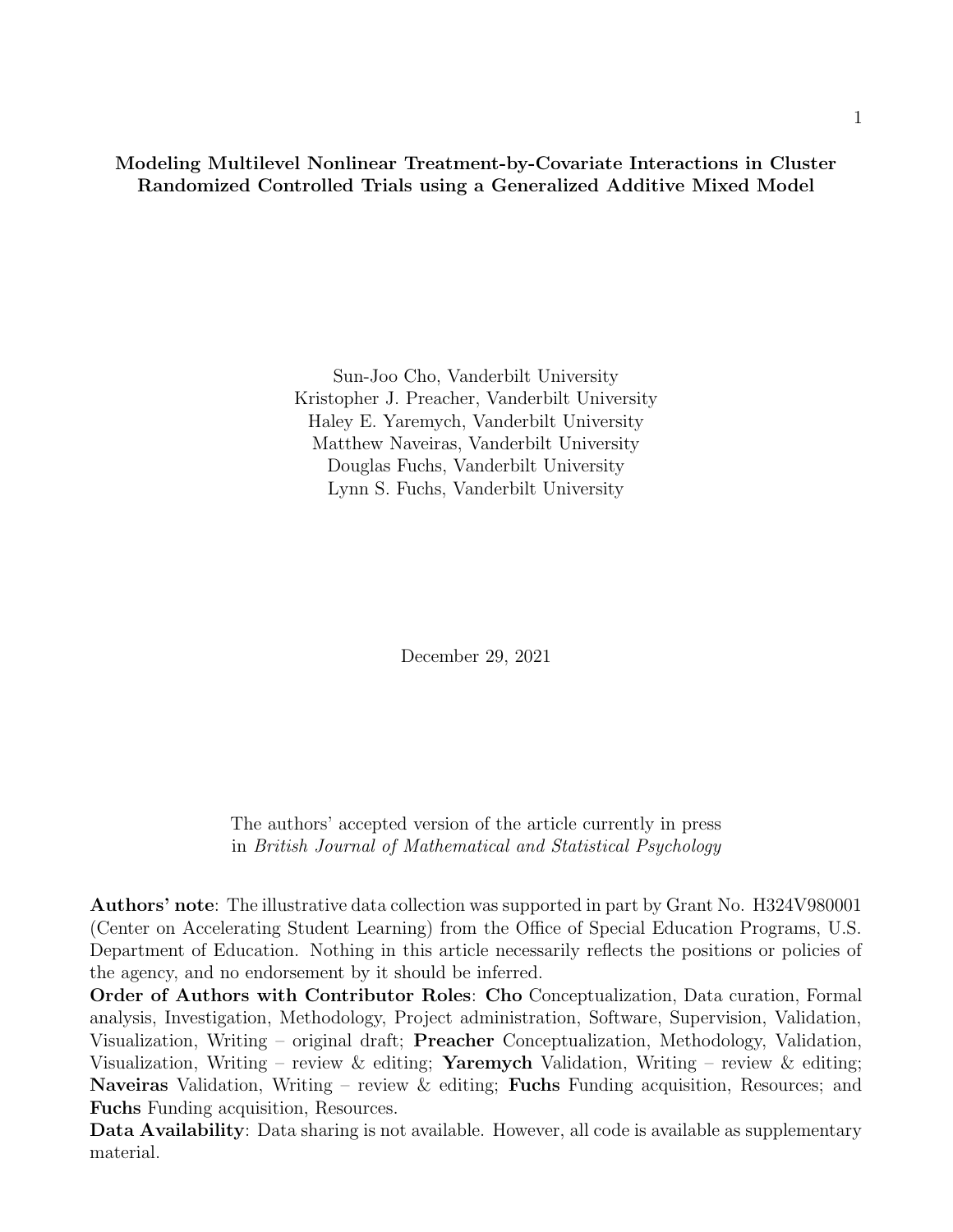#### **Abstract**

A cluster randomized controlled trial (C-RCT) is common in educational intervention studies. Multilevel modeling (MLM) is a dominant analytic method to evaluate treatment effects in a C-RCT. In most MLM applications intended to detect an interaction effect, a single interaction effect (called a *conflated* effect) is considered instead of level-specific interaction effects in a multilevel design (called *unconflated multilevel interaction* effects), and the linear interaction effect is modeled. In this paper, we present a generalized additive mixed model (GAMM) that allows an unconflated multilevel interaction to be estimated without assuming a prespecified form of the interaction. R code is provided to estimate the model parameters using maximum likelihood estimation and to visualize the nonlinear treatment-by-covariate interaction. The usefulness of the model is illustrated using instructional intervention data from a C-RCT. Results of simulation studies showed that GAMM outperformed an alternative approach to recover an unconflated logistic multilevel interaction. In addition, the parameter recovery of GAMM was relatively satisfactory in multilevel designs found in educational intervention studies, except when the number of clusters, cluster sizes, and intraclass correlations were small. When modeling a linear multilevel treatment-by-covariate interaction in the presence of a nonlinear effect, biased estimates (such as overestimated standard errors and overestimated random effect variances) and incorrect predictions of the unconflated multilevel interaction were found.

*Keywords*: cluster randomized controlled trial, generalized additive mixed model, nonlinear interaction, multilevel interaction, smooth function, treatment effects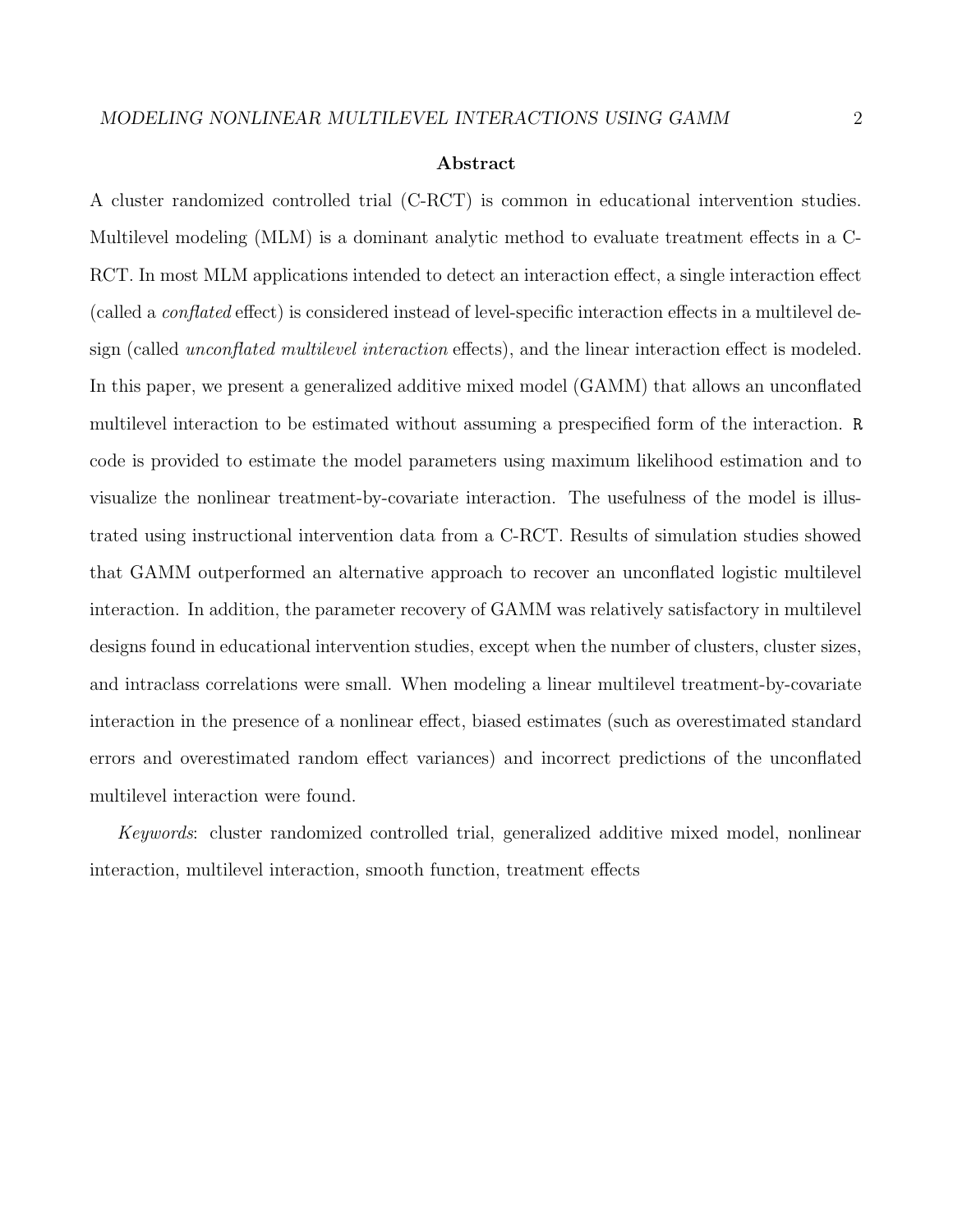### **1. Introduction**

### **Study Motivation**

Intervention studies in education (concerning, e.g., curriculum, policy, or instructional programs) have increased over the past two decades. The evaluation setting is often a randomized controlled trial (RCT). One popular RCT design in education research is a cluster RCT (C-RCT) with control and treatment groups. In the C-RCT design, clusters (e.g., schools) are randomized to the control or treatment group, and the inferential goal is to test hypotheses related to treatment effects.

The effectiveness of the intervention measures whether a program, policy, or approach improves outcomes. In education, outcomes are commonly continuous variables (e.g., continuous scale scores of students' achievement). Multilevel modeling (MLM) is a dominant analytic method because it allows researchers to model complex patterns of variability within and across different levels of analysis (e.g., students in schools) to evaluate whether outcomes are improved due to the effects of covariates. Education researchers often report an average treatment effect (ATE) or an ATE that is conditional on a preintervention covariate as a moderator (MOD; e.g., pretest scores, demographic information) (hereafter denoted TRT *×* MOD, indicating that treatment effects [TRT] differ based on the values of MOD). MODs have an important role in understanding variability in treatment effects, and they are commonly used as covariates in MLM to explain variability in treatment effects. In multilevel settings commonly found in education, MODs can be assessed either at the individual level or at the cluster level. In addition, MODs can be categorical (e.g., grade levels, school types) or continuous (e.g., student pretest scores, teaching experience in years). In this study, we focus on continuous MODs assessed at the individual level and a categorical TRT at the cluster level in a C-RCT.

### **Current Issues**

In multilevel designs, the TRT *×* MOD effect represents *multilevel interaction* or *moderation* (e.g., Preacher et al., 2006; Raudenbush & Bryk, 2002). In testing hypotheses of multilevel interaction, several conceptual and statistical problems have been discussed (Preacher et al., 2016).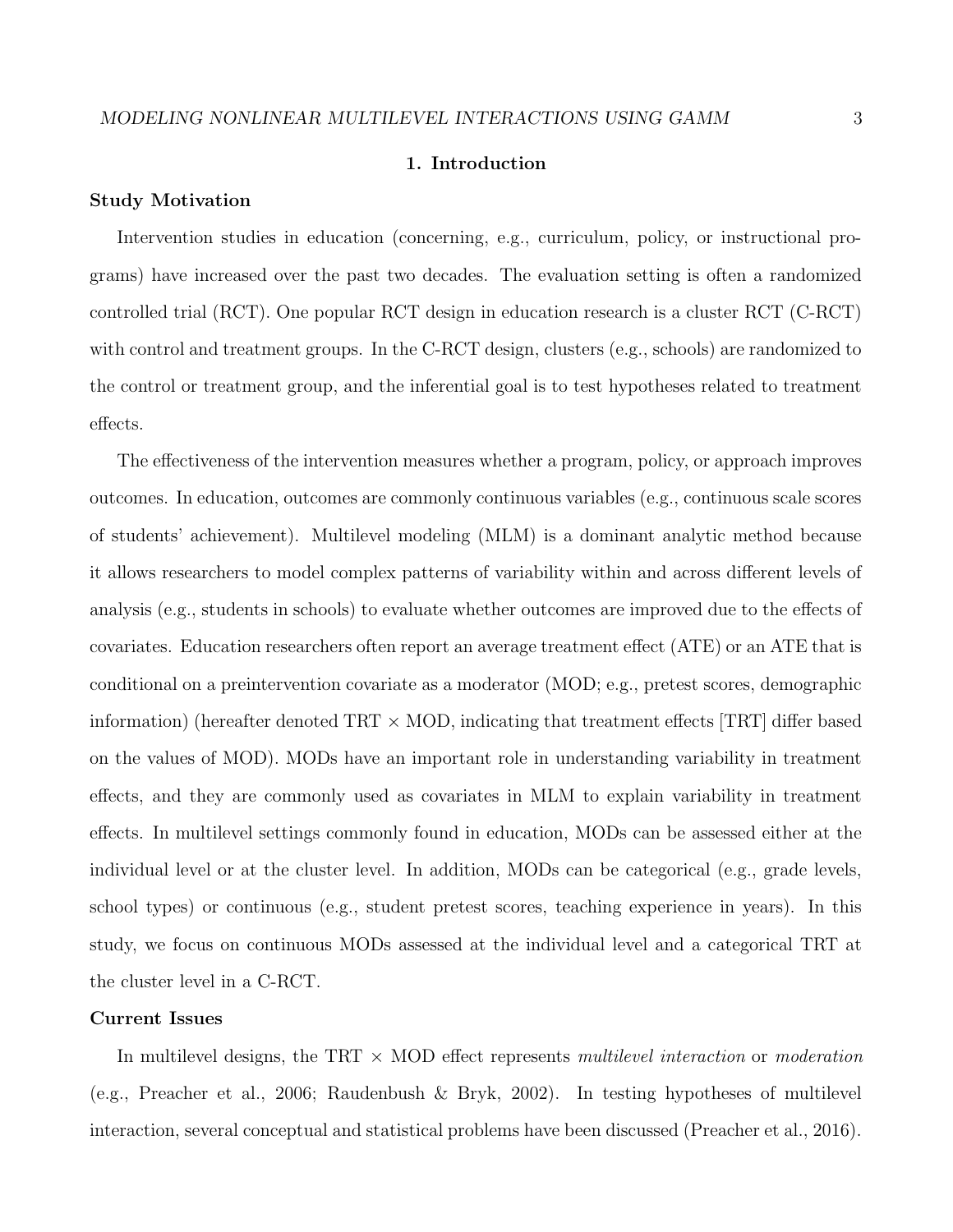Preacher et al. (2016) noted that problems occur because most applications testing multilevel interaction do not separate level-1 and level-2 effects into their orthogonal components (in a twolevel design as an example) and instead combine them into a single coefficient (called *conflation*). As a conceptional problem, conflation results in insensitivity to theoretically meaningful ways that multilevel interaction can occur. As a statistical problem, conflation leads to estimates of a weighted average of within- and between-cluster effects in the presence of the level-specific interaction effects. As a solution, Preacher and Sterba (2019) suggested modeling level-specific interaction (TRT *×* MOD) for fixed effects by centering a covariate (e.g., pretest) at its cluster mean (called the *unconflated* solution).

When a continuous MOD (e.g., pretest scores) and a treatment variable (e.g., control vs. treatment groups) are considered in detecting TRT *×* MOD interaction, the linear effect of the TRT *×* MOD interaction is often modeled in MLM to detect interaction effects (Preacher & Sterba, 2019). When the treatment variable is dummy coded (control group=0; treatment group=1), the MOD effect is the linear effect of MOD in the control group and the (MOD + TRT *×* MOD) effect is the linear effect of MOD in the treatment group. As such, the expected difference between the control and the treatment condition is the marginal TRT effect  $+$  TRT  $\times$  MOD effect for each value of MOD. If the relationship between an outcome and MOD is incorrectly assumed to be linear, estimates of treatment effects are expected to be inaccurate (Harrell, 2015). To model nonlinear TRT *×* MOD interaction, Preacher and Sterba (2019) presented a logistic function in MLM. The parametric logistic function may work well when there are floor and ceiling effects. As a more flexible approach, *smooth functions* can be used for MODs that are known to predict an outcome nonlinearly. To the best of our knowledge, smooth functions have not been applied to MLM in the context of detecting unconflated TRT *×* MOD interaction effects.

### **Study Purpose**

The purpose of this study is to illustrate modeling of nonlinear multilevel TRT *×* MOD interaction with unconflated effects in intervention studies from C-RCT designs. With multilevel TRT *×* MOD interaction with unconflated effects, the TRT effect is estimated as a function of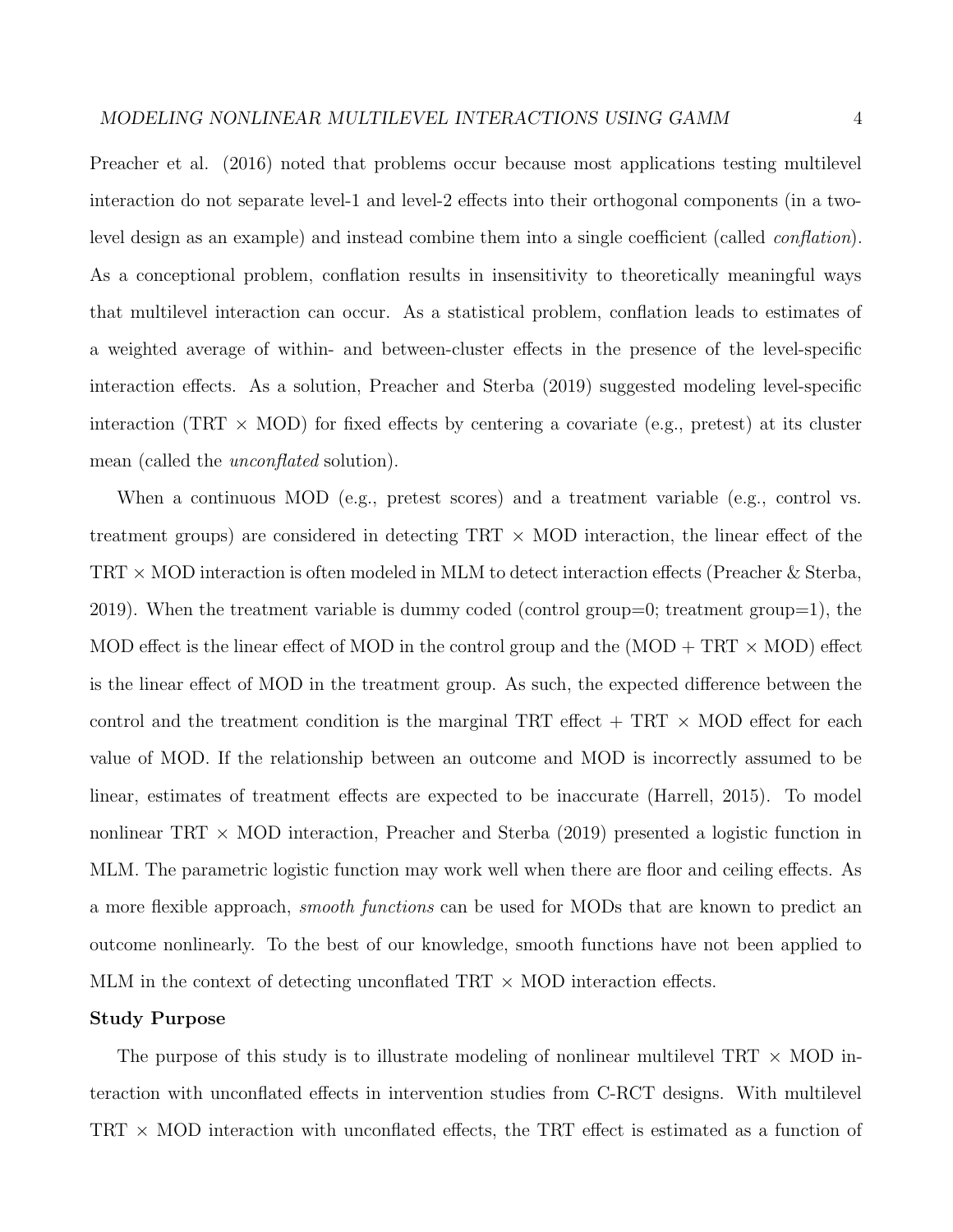MOD at each level. A modeling framework to detect the nonlinear multilevel interaction effect is a generalized additive mixed model (GAMM; Lin & Zhang, 1999; Wood, 2017) with an identity link function. A GAMM can be considered to be MLM (having fixed and random effects) with an identity link in which the linear predictor partly depends on some unknown smooth functions. The *nonlinear* multilevel TRT *×* MOD interaction using GAMM is illustrated using an instructional intervention data set in a C-RCT and it is compared with the *linear* multilevel TRT *×* MOD interaction from MLM. For parameter estimation, we utilize the gamm function in the mgcv package (Wood, 2019) in R (R Core Team, 2020) for maximum likelihood estimation. In the gamm function, smooth functions in GAMM are reformulated as random effects and parameters of GAMM are estimated as parameters of generalized linear mixed-effects models (GLMM) (Wood, 2019). In this study, the key derivations on the reformulation of smooth functions as random effects by Wood (2004; 2006; 2017, p. 239) in the statistics literature are illustrated for researchers in the social and behavioral sciences. Furthermore, the R code is provided to visualize nonlinear multilevel TRT *×* MOD based on results from the gamm function. In addition, the accuracy and precision of parameter estimates is evaluated and the consequences of modeling *linear* multilevel TRT *×* MOD are presented in the presence of nonlinear multilevel TRT *×* MOD via simulation.

The remainder of this paper is organized as follows. In Section 2, we present the GAMM specification, provide the estimation method using R, and describe model checking and testing. In Section 3, the model is illustrated using an empirical data set. In Section 4, the design of simulation studies and their results are presented. In Section 5, we end with a summary and a discussion.

### **2. Methods**

In this section, GAMM is specified with a comparison to MLM, and its parameter estimation method in the gamm function is described. In addition, testing for nonlinear TRT *×* MOD interaction is explained.

### **GAMM**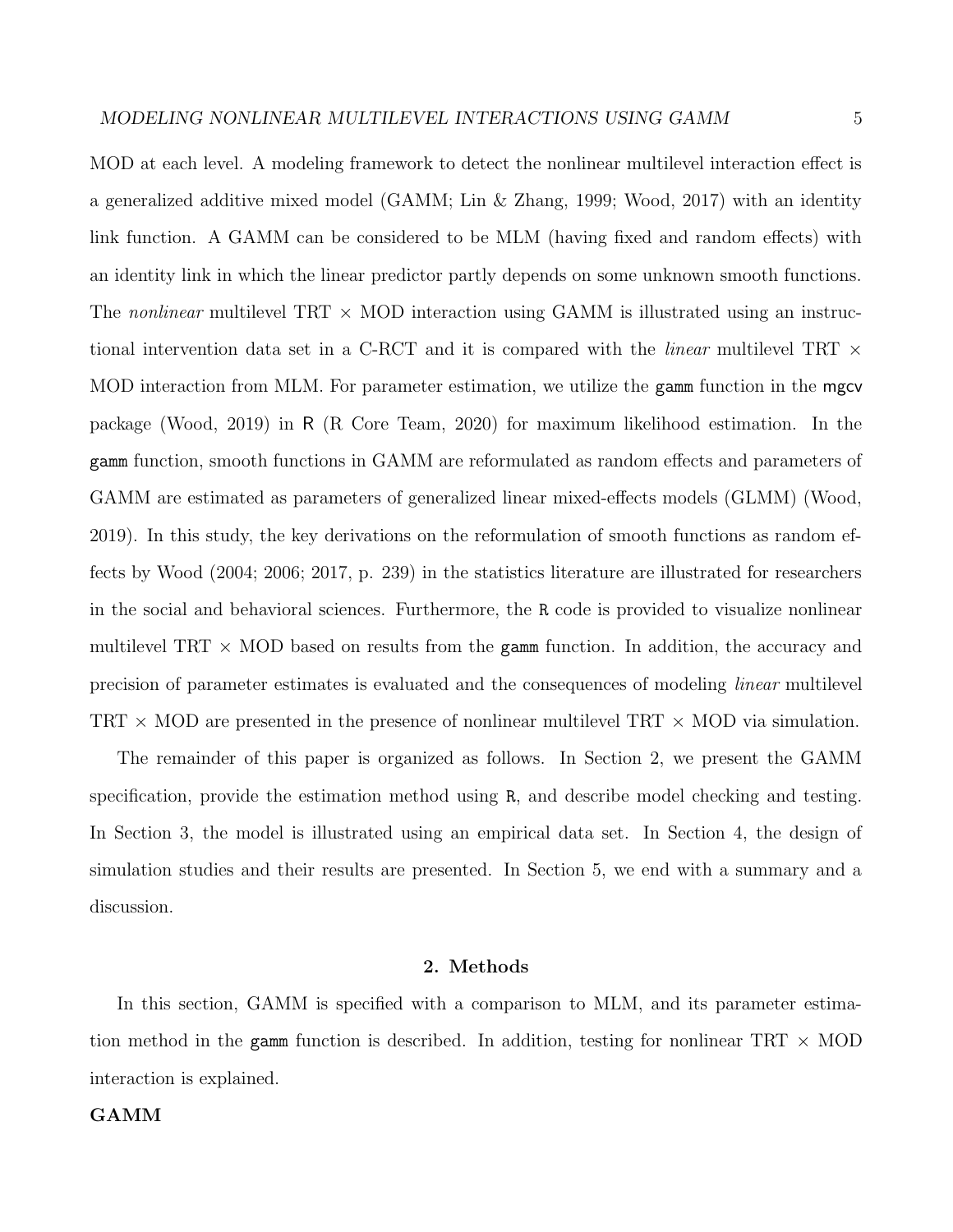### *MODELING NONLINEAR MULTILEVEL INTERACTIONS USING GAMM* 6

A GAMM with an identity link and univariate smooth functions is written as

$$
\mu = \mathbf{X}\boldsymbol{\gamma} + \mathbf{Z}\mathbf{u} + \sum_{h=1}^{H} f_h(x_h), \mathbf{u} \sim MN(\mathbf{0}, \Sigma), y \sim N(\mu, \sigma^2).
$$
 (1)

where *h* is an index for the smooth function  $(h = 1, \ldots, H)$ ; *y* is an outcome variable; **X** is a design matrix for fixed effects; **Z** is a design matrix for random effects;  $\gamma$  is the vector of fixed parameters; **u** is the vector of random parameters;  $f_h$  is the univariate smooth function for covariate  $x_h$ ;  $\Sigma$ is a covariance matrix of the random parameters in a multivariate normal  $(MN)$  distribution;  $\sigma^2$ is an error variance; and  $N(\mu, \sigma^2)$  indicates a normal  $(N)$  distribution with mean  $\mu$  and an error variance  $\sigma^2$ . Here, one can see that the GAMM is a GLMM in which the linear predictor partly depends linearly on some unknown smooth functions (*fh*).

A general form of GAMM with an identity link (Equation 1) can be presented using an MLM specification with a smooth function for a nonlinear interaction of categorical TRT *×* continuous MOD. To illustrate MLM specifications as GAMM in testing a nonlinear multilevel interaction, a level-1 MOD  $(x_{ij})$ ; moderator) and a level-2 TRT  $(z_j)$ ; focal covariate) in a C-RCT are considered for a level-1 outcome  $(y_{ij})$  in a two-level nested design in which an individual *i* is nested within a cluster *j*. For an unconflated solution for a nonlinear multilevel interaction of categorical TRT *×* continuous MOD, a level-1 MOD *xij* can be decomposed into uncorrelated level-1 and level-2 components by subtracting the cluster average  $x_j$  from  $x_{ij}$  (i.e.,  $x_{ij} - x_{.j}$ ) and using  $x_j$  as a level-2 MOD:  $x_{ij} = (x_{ij} - x_{.j}) + x_{.j}$ . In this design, researchers can test whether the level-1 part of MOD  $(x_{ij} - x_{.j})$  or level-2 part of MOD  $(x_{.j})$  moderates a level-2 TRT  $(z_j)$  effect on an outcome variable ( $y_{ij}$ ). Below, with the unconflated level-1 MOD ( $x_{ij} - x_{.j}$ ) and the level-2 MOD ( $x_{.j}$ ), we first present a MLM specification for a *linear* multilevel interaction of categorical TRT *×* continuous MOD for comparison purposes and then present a MLM specification for a *nonlinear* multilevel interaction with smooth functions as a special case of GAMM.

Following the MLM specification, notations, and symbols in Raudenbush and Bryk (2002), MLM with a random intercept  $\beta_{0j}$ , a random slope  $\beta_{1j}$ , and a *linear* interaction of dummy-coded TRT *×* continuous MOD is written as follows for a two-level nested design:

Level 1:  $y_{ij} = \beta_{0j} + \beta_{1j}(x_{ij} - x_{.j}) + r_{ij}$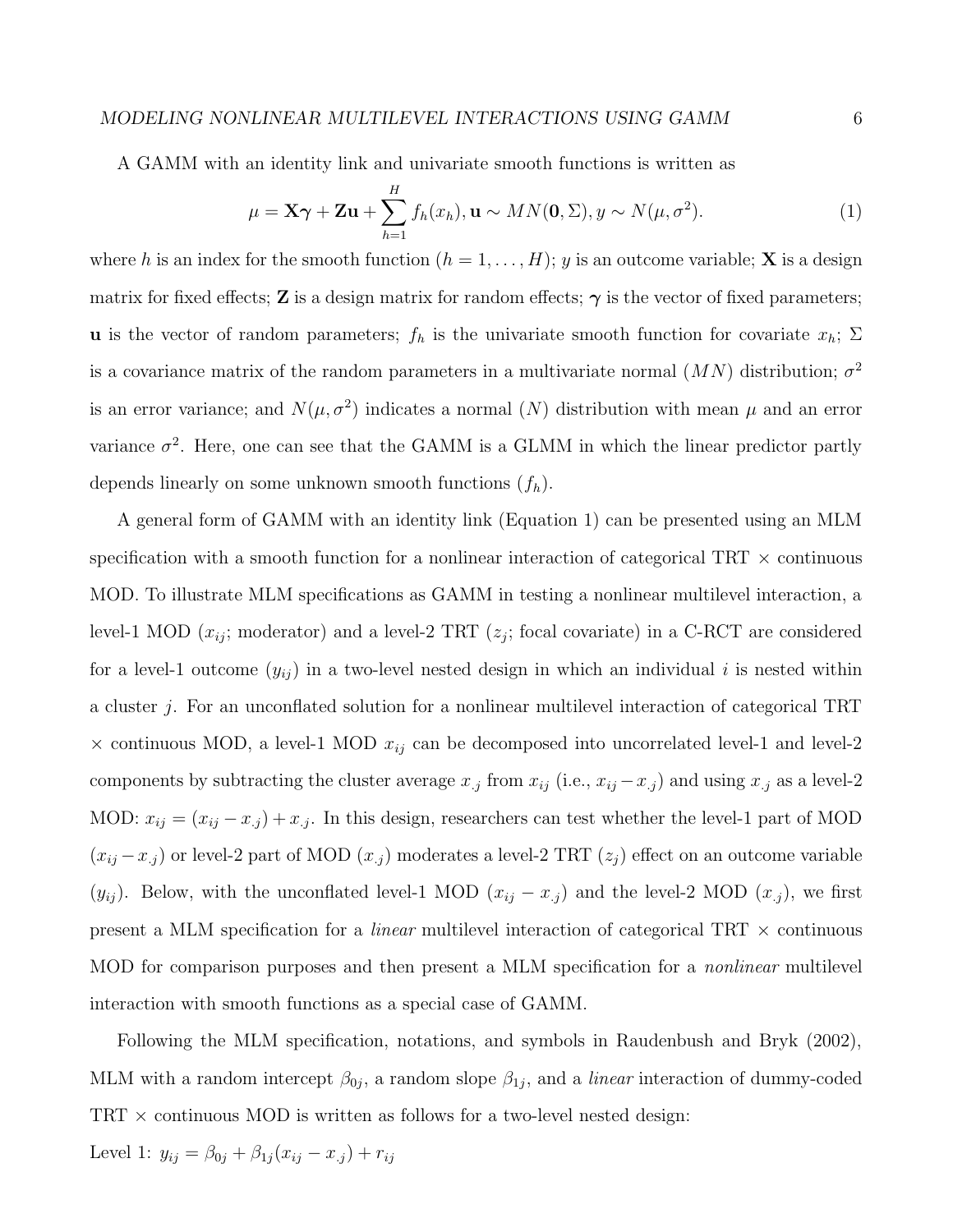Level 2:  $\beta_{0j} = \gamma_{00} + \gamma_{01}x_{.j} + \gamma_{02}z_j + \gamma_{03}x_{.j}z_j + u_{0j}$  and  $\beta_{1j} = \gamma_{10} + \gamma_{11}z_j + u_{1j}$ Reduced Form:

$$
y_{ij} = \gamma_{00} + \gamma_{10}(x_{ij} - x_{.j}) + \gamma_{01}x_{.j} + \gamma_{02}z_{j} + \gamma_{03}x_{.j}z_{j} + \gamma_{11}(x_{ij} - x_{.j})z_{j} + u_{0j} + (x_{ij} - x_{.j})u_{1j} + r_{ij}, \tag{2}
$$

where  $\gamma_{00}$  is a fixed intercept;  $\gamma_{10}$  is a fixed effect of a level-1 component  $(x_{ij} - x_{.j})$  of MOD  $x_{ij}$ where  $z_j = 0$ ;  $\gamma_{01}$  is a fixed effect of a level-2 component  $x_j$  of MOD  $x_{ij}$  where  $z_j = 0$ ;  $\gamma_{02}$  is a fixed effect of a dummy coded level-2 TRT  $z_j$  (a conditional treatment effect where  $x_{.j} = 0$ );  $\gamma_{03}$  is a fixed linear interaction of a level-2 component of MOD  $(x_j)$  and a dummy coded level-2 TRT  $z_j$ ;  $\gamma_{11}$  is a fixed linear interaction of a level-1 component of MOD ( $x_{ij} - x_{.j}$ ) and a dummy coded level-2 TRT  $z_j$ ;  $u_{0j}$  is a random intercept;  $u_{1j}$  is a random slope of a level-1 component  $(x_{ij} - x_{.j})$  of MOD  $x_{ij}$ ; and  $r_{ij}$  is random error. The random effects,  $[u_{0j}, u_{1j}]'$ , are assumed to follow a multivariate normal  $(MN)$  distribution,  $[u_{0j}, u_{1j}]' \sim MN(0, \Sigma)$ , with a random intercept variance  $\tau_{00}$ , a random slope variance  $\tau_{11}$ , and a covariance  $\tau_{01}$  in  $\Sigma$ . The random error,  $r_{ij}$ , is assumed to follow a normal  $(N)$  distribution,  $r_{ij} \sim N(0, \sigma^2)$ .

As a special case of GAMM, MLM with a random intercept, a random slope of a level-1 covariate, and a smooth function for a *nonlinear* multilevel interaction of dummy-coded TRT *×* continuous MOD is written as follows:

$$
y_{ij} = \gamma_{00} + \gamma_{02}z_j + f_1(x_j)(z_j = 0) + f_1(x_j)(z_j = 1) + f_2(x_{ij} - x_{.j})(z_j = 0) + f_2(x_{ij} - x_{.j})(z_j = 1) + u_{0j} + (x_{ij} - x_{.j})u_{1j} + r_{ij},
$$
\n(3)

where  $\gamma_{02}$  is a mean of all smooth functions when  $z_j$  ( $z_j = 0$  for a control group;  $z_j = 1$  for a treatment group) is specified as a factor in R;  $f_1(x_j)(z_j = 0)$  is a smooth function of a level-2 component  $x_j$  of MOD  $x_{ij}$  where  $z_j = 0$  (i.e., nonlinear level-2 interaction for a control group);  $f_1(x_j)(z_j = 1)$  is a smooth function of a level-2 component  $x_j$  of MOD  $x_{ij}$  where  $z_j = 1$  (i.e., nonlinear level-2 interaction for a treatment group);  $f_2(x_{ij} - x_{.j})(z_j = 0)$  is a smooth function of a level-1 component  $x_{ij} - x_{.j}$  of MOD  $x_{ij}$  where  $z_j = 0$  (i.e., nonlinear level-1 interaction for a control group); and  $f_2(x_{ij} - x_{.j})(z_j = 1)$  is a smooth function of a level-1 component  $x_{ij} - x_{.j}$  of MOD  $x_{ij}$  where  $z_j = 1$  (i.e., nonlinear level-1 interaction for a treatment group).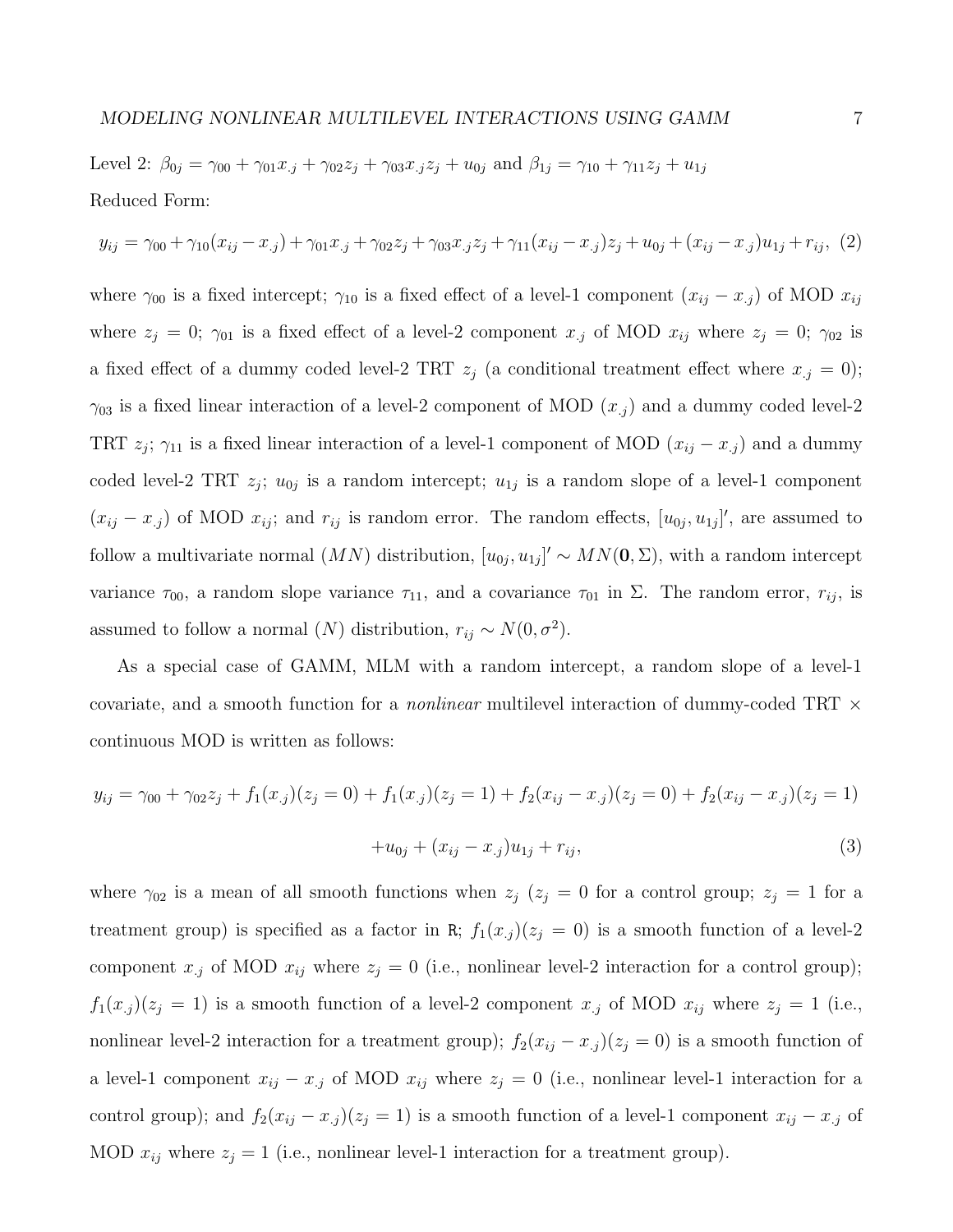In MLM (Equation 2) and GAMM (Equation 3), the same fixed intercept terms for TRT  $(z_j)$ ,  $\gamma_{00} + \gamma_{02}z_j$ , are specified. However, different slope terms of MOD  $(x_{ij})$  for TRT  $(z_j)$  are specified in MLM and GAMM. In MLM,  $\gamma_{03}x_{.j}z_j$  and  $\gamma_{11}(x_{ij}-x_{.j})z_j$  terms are for modeling *linear* multilevel interaction: the  $\gamma_{03}x_{.j}z_j$  is for the linear TRT  $\times$  level-2 MOD interaction and  $\gamma_{11}(x_{ij}-x_{.j})z_j$  is for the linear TRT  $\times$  level-1 MOD interaction. In GAMM, the  $f_1(x_j)(z_j = 0)$ ,  $f_1(x_j)(z_j = 1)$ ,  $f_2(x_{ij} - x_{.j})(z_j = 0)$ , and  $f_2(x_{ij} - x_{.j})(z_j = 1)$  are for modeling *nonlinear* multilevel interactions: the  $f_1(x_j)(z_j = 0)$ , and  $f_1(x_j)(z_j = 1)$  are for the nonlinear TRT  $\times$  level-2 MOD interaction, and  $f_2(x_{ij} - x_{.j})(z_j = 0)$  and  $f_2(x_{ij} - x_{.j})(z_j = 1)$  are for the nonlinear TRT  $\times$  level-1 MOD interaction.

# *Smooth Functions for Categorical TRT × Continuous MOD*

The univariate smooth function  $f_h(x_h)$  of a covariate x is specified as a weighted sum of a set of basis functions over the covariate *xh*:

$$
f_h(x_h) = \sum_{k=1}^K \delta_{hk} b_{hk}(x_h), \qquad (4)
$$

where *k* is an index for a basis function  $(k = 1, \ldots, K)$ ,  $x_h$  is a covariate for a smooth function *h*,  $\delta_{hk}$  is a basis coefficient, and  $b_{hk}(x)$  is the *k*th basis function for smooth function *h*. The basis functions  $(\mathbf{b}_h = [b_{h1}, \ldots, b_{hK}]')$  are a set of known curves to represent  $f_h(x_h)$  and they are functioned as covariates to estimate basis coefficients  $(\boldsymbol{\delta}_h = [\delta_{h1}, \dots, \delta_{hK}]')$ . In the mgcv package, a smooth function is estimated with an identification constraint such that *f<sup>h</sup>* sums to 0 over the observed covariate values (i.e.,  $\sum_{v} f_h(x_{hv}) = 0$  for each *h*, where *v* as a subscript for observations); otherwise,  $f_h(x)$  can be confounded with the intercept. When the TRT is specified as a factor, the mgcv R-package automatically computes a separate smooth function for the MOD effect, for every level in TRT (Wieling, 2018).

In GAMM applications using the mgcv package, a cubic regression spline (CRS; Wood, 2017) and a thin plate regression spline (TPRS; Wood, 2017, 5.5.1) are commonly used splines for the univariate smooth function  $(f_h(x))$ . The CRS is a smooth curve made up of sections of cubic polynomials. The sections are joined together at locations referred to as *knots*. At each knot, the joined sections of the cubic polynomials have equivalent values, first and second derivatives (Wood, 2017, 5.3.1). In the mgcv package, the default is for the knots to be equally spaced over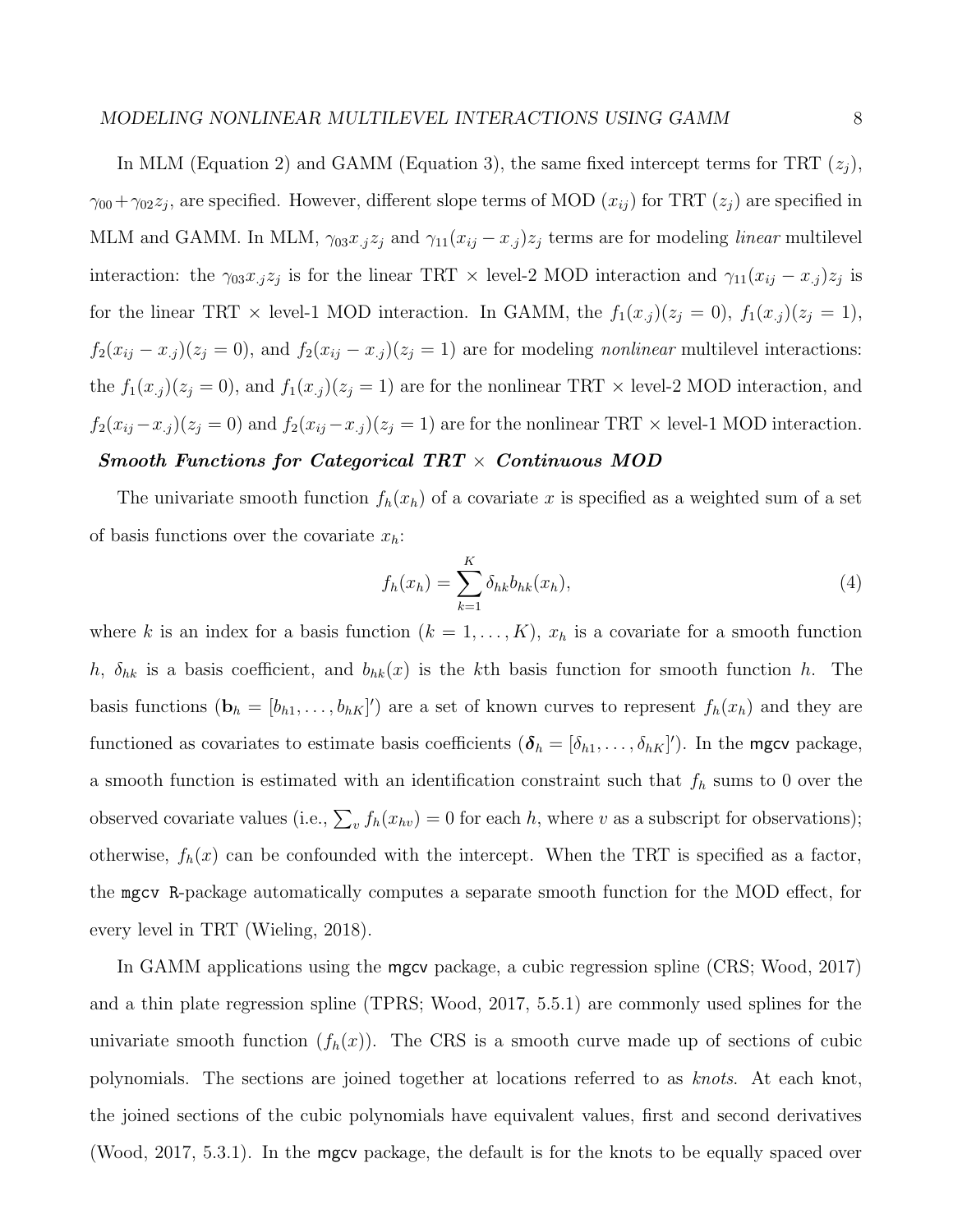the entire range of the observed covariate, and the number of knots is the same as the number of basis functions (*K*). The CRS and the TRPS yield comparable results for the univariate smooth function (e.g., Finch & Finch, 2018), however, the CRS yields better computational efficiency; therefore, we used the CRS in the current study.

As shown in Equation 3, a nonlinear categorial TRT *×* continuous MOD interaction is specified by including different smooth functions of a continuous MOD multiplied by a dummy-coded TRT,  $f_1(x_j)z_j$  and  $f_2(x_{ij} - x_{.j})z_j$ . In Appendix S1, the CRS for a smooth function of  $z_j = 0$  or  $z_j = 1$ is illustrated.

For the selected basis functions for smooth functions, the number of basis functions (*K*) should be selected to obtain a good fit. The dimensionality of the basis expansion is determined by *K*. When *K* is too small, oversmoothing will occur, and when *K* is too large, computation time is slowed.  $K = 10$  is the default in mgcv, and is often sufficient in generalized additive modeling (e.g., Bringmann et al., 2017). Thus, we set  $K = 10$  in the current study. To determine whether a selected *K* is large enough, the value of the *k*-index can be assessed. The *k*-index is a measure of the remaining pattern in the residuals. Let  $\tilde{\mathbf{r}}$  denote the vector of residuals  $r_{ij}$ , ordered according to the value of covariate  $x_h$  and define *differencing residuals* that are near neighbours according to the covariate of the smooth as  $\Delta_{ij} = \tilde{r}_{(ij)+1} - \tilde{r}_{ij}$ . The *k*-index is calculated as the ratio of (a) an estimate of the mean of the squared differencing residuals  $(\sigma_{\Delta}^2 = E[\Delta_{ij}^2])$  to (b) an estimate of residual variance from a model-fit  $(\sigma^2)$  (Wood, 2017, p. 243, p. 330). A *k*-index below 1 indicates that there is a missed pattern left in the residuals with a specified *K*, and a larger *K* should be considered in the case of a *k*-index below 1. The *k*-index can be obtained through the gam.check function in mgcv.

In addition to the *k*-index, the corrected Akaike information criterion (corrected AIC; Wood, Pya, & Säfken, 2016) is considered to select a model with an adequate amount of smoothing from the data among candidate models differing in *K*, as a commonly used model selection criterion in generalized additive modeling (Ruppert, Wand, & Carroll, 2003, p. 120). The corrected AIC for GAMM uses the effective degrees of freedom (*edf*) as the number of parameters needed to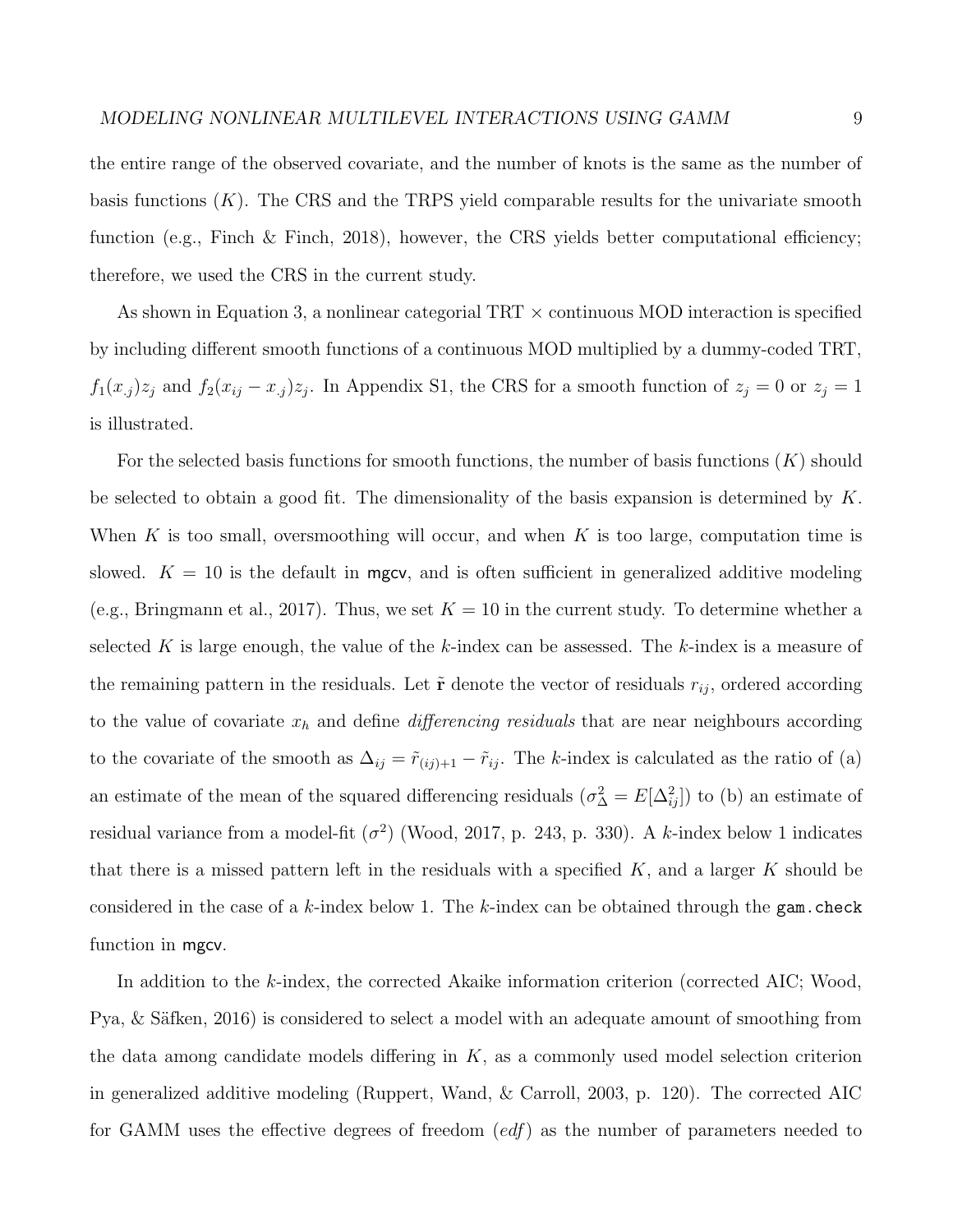represent smooth functions in the penalty term of Akaike information criterion (AIC; Akaike, 1974). The corrected AIC is specified as follows:

$$
Corrected AIC = -2ll + (2 \times edf),
$$
\n(5)

where *ll* is the log-likelihood. The log-likelihood and *edf* in the corrected AIC for GAMM can be extracted using the function logLik.gam for a fitted model in the mgcv package.

## **Parameter Estimation**

The glmm function in the mgcv package was used for maximum likelihood estimation. Below, we describe the details of the implementation of the glmm function for the specified GAMM (Equation 3).

The 'wiggliness' of smooth function  $f_h(x)$  is controlled less by  $K$  (the number of basis functions) than by a quadratic smoothing penalty (e.g., Wood, 2017). The quadratic smoothing penalty for the model can be written as:

$$
\lambda_h \delta_h^T \mathbf{S}_h \delta_h,\tag{6}
$$

where  $\lambda_h$  is a smoothing parameter,  $\delta_h$  is a vector of basis coefficients, and  $\mathbf{S}_h$  is a penalty matrix embedded as a diagonal block in a matrix. For smooth functions, the elements of  $S_h$  are known and are determined by the chosen basis functions. The parameter  $\lambda_h$  controls the trade-off between goodness of fit and model smoothness.

For the identity link, the glmm function uses a GLMM formulation to fit GAMM. Wood (2004; 2006; 2017, p. 239) presented how a smooth function in GAMM can be reformulated into fixed and random effects in GLMM. Key derivations in Wood (2004; 2006; 2017, p. 239) are explained and illustrated in Appendix S2.

# **Testing for nonlinear TRT** *×* **MOD Interactions**

To determine whether or not the smooth function  $f_h(x)$  is distinguishable from zero, the following null hypothesis can be tested:  $H_0: f_h(x) = 0$  for all x in the range of interest. A test statistic for  $f_h(x)$  is

$$
T_r = \hat{\mathbf{f}}_h^T \mathbf{V}_{f_h}^- \hat{\mathbf{f}}_h, \tag{7}
$$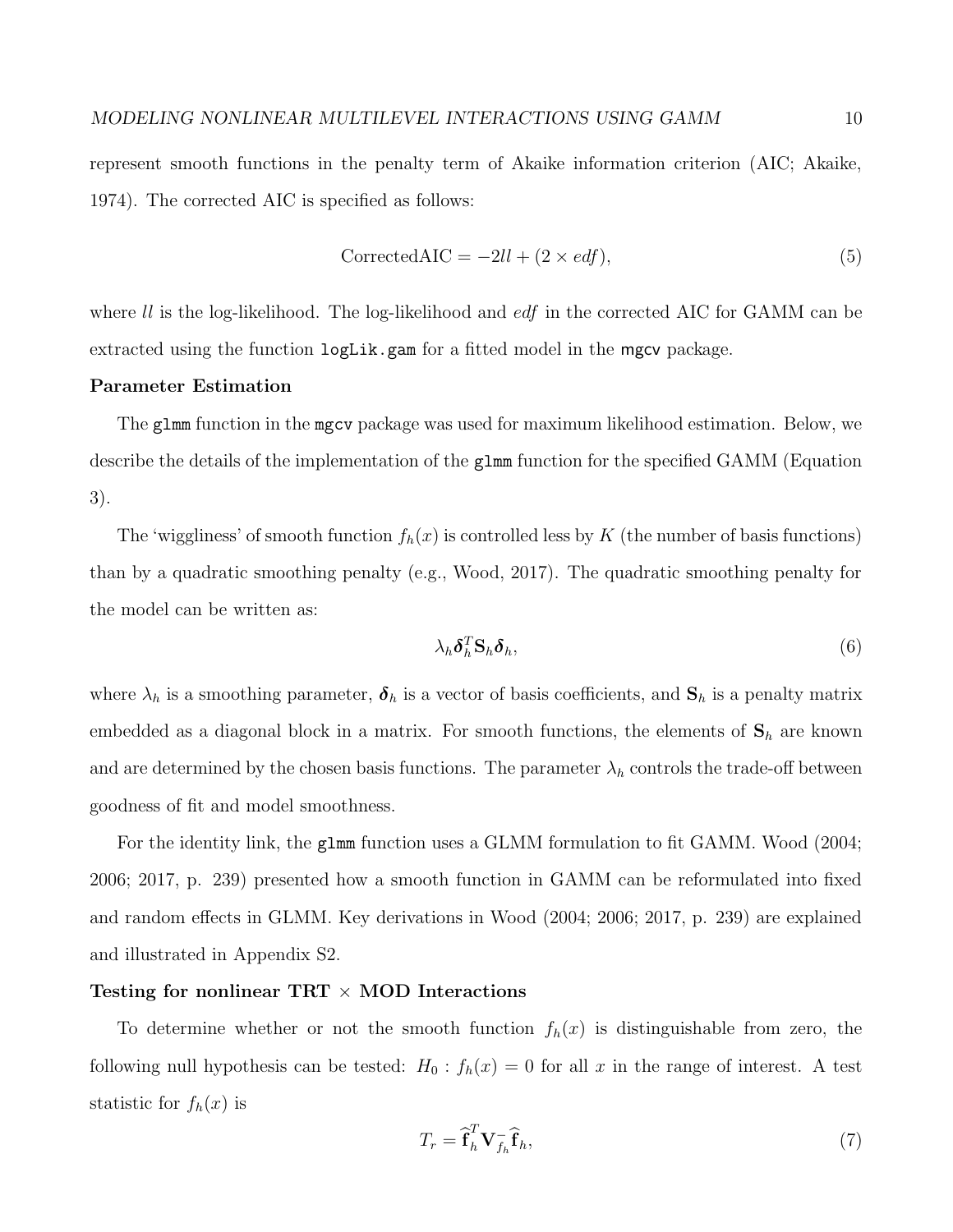where *r* is the rounded effective degrees of freedom (*edf*) of  $f_h(x)$  (integer; e.g.,  $r = 1$  in the case of  $edf = 1.45$ <sup> $\}$ </sup>, the  $\hat{f}_h$  is the vector of  $f_h(x)$  evaluated at the observed predictor values, and  $V_{f_h}^$ is a rank *r* pseudo-inverse of  $V_{f_h}$  ( $V_{f_h} = XV_{\delta}X^T$  where X are basis functions and  $V_{\delta}$  is the covariance matrix of basis coefficient estimates) (Wood, 2017, pp. 305-306). Under  $H_0$ , the test statistic  $T_r$  follows a chi-square distribution  $(T_r \sim \chi_r^2)$  (Wood, 2013).

Smooth functions have confidence intervals around them, which are obtained by taking the quantiles from the posterior distribution of the  $f_h(x)$  (Marra & Wood, 2012). To calculate the distribution of the  $f_h(x)$ , a large number (e.g., 1,000) of basis coefficient parameters  $(\delta_h)$  are simulated from the posterior distributions of basis coefficients using a multivariate normal (*MN*) distribution:

$$
\delta_h \sim MN(\delta_h, \mathbf{V}_{\boldsymbol{\delta}}),\tag{8}
$$

where  $\hat{\delta}_h$  contains basis coefficient estimates. Then, a large number of the  $f_h(x)$  can be calculated using sampled basis coefficients and basis functions using Equation 4. The 0.025 and 0.975 quantiles of the posterior distribution can be used for the lower and upper bounds of a 95% confidence interval of the smooth functions.

In addition to significance testing for the smooth function, we can visualize over which ranges of MOD the smooth functions differ significantly (called *the region of significance*). As an example, varying treatment effects depending on the levels of *x* can be estimated for each level of a TRT variable (one for a control group and another for a treatment group) using the GAMM specification (Equation 3), as shown in Figure 1 (left panel). Based on the result of the smooth functions, *differences* in the smooth functions in Figure 1 (left panel) (a smooth function for a treatment group - a smooth function for a control group) can be presented as in Figure 1 (right panel). Windows of significant differences are found in ranges between 2.606 and 16.505, and between 26.495 and 40.828 (noted with vertical bars in Figure 1 [right]) in *x*.

## **3. Empirical Study**

<sup>1</sup> In the gamm4 output, the degrees of freedom used in computing test statistic and the *p*-values are presented as Ref.df.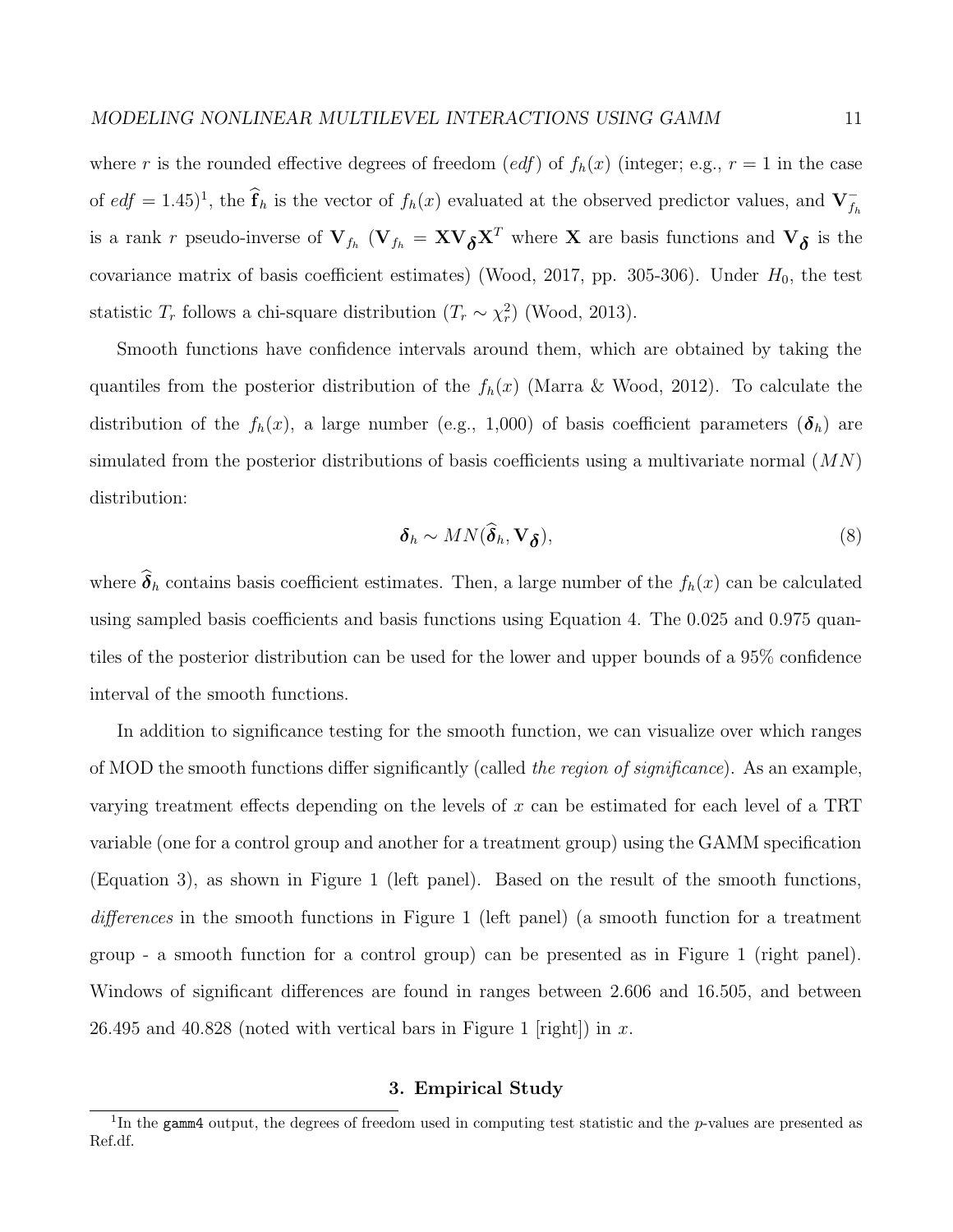In this section, a GAMM specification is illustrated using an empirical data set to detect a nonlinear multilevel interaction of categorical level-2 TRT and continuous level-1 MOD in a C-RCT design. The data set comes from D. Fuchs et al. (2021). The purpose of the study was to evaluate the efficacy of two revised versions of First-Grade Peer-Assisted Learning Strategies (PALS) called the PALS-Only and PALS+Fluency programs. Using a subset of the data from D. Fuchs et al. (2021), an analysis goal in the present study is to test whether the contrast of both PALS conditions vs. control moderates the effect of students' pre-treatment scores of phonological awareness (prePA) on students' post-treatment scores of phonological awareness (postPA).

### **Data Description**

### *Participants*

Teachers from 33 first-grade classrooms in 8 elementary schools and their 491 students participated. In a C-RCT, the 33 teachers were assigned randomly within schools to a control group (11 teachers and their 171 students) and two treatment groups (the PALS-Only [11 teachers and their 168 students] and PALS+Fluency groups [11 teachers and their 152 students]). Cluster size (the number of students per classroom) ranged from 1 to 18 (median=15, semi-interquartile range=1). One classroom had one student in a PALS+Fluency group. D. Fuchs et al. (2021) reported that there were no statistically significant differences among the three study groups on student demographics, teacher demographics, or pretreatment reading performance.

### *Measures*

Students were tested before and immediately following the 22-week treatment period. The same measures, used by Yopp (1998) for segmenting sounds in words and by L. Fuchs et al. (2001) for blending sounds in words, were used to assess phonological awareness at two time points. In this study, the same continuous scores of phonological awareness were used in GAMM and MLM analyses as were used in D. Fuchs et al. (2021). There are no missing data in prePA or postPA. As descriptive information, the normality assumption of the postPA scores is tested. A Shapiro-Wilk test indicated that the postPA scores were significantly non-normal  $(W = 0.950,$ *p < .*0001). However, the deviance from normality is not large in the Q-Q plot and it is localized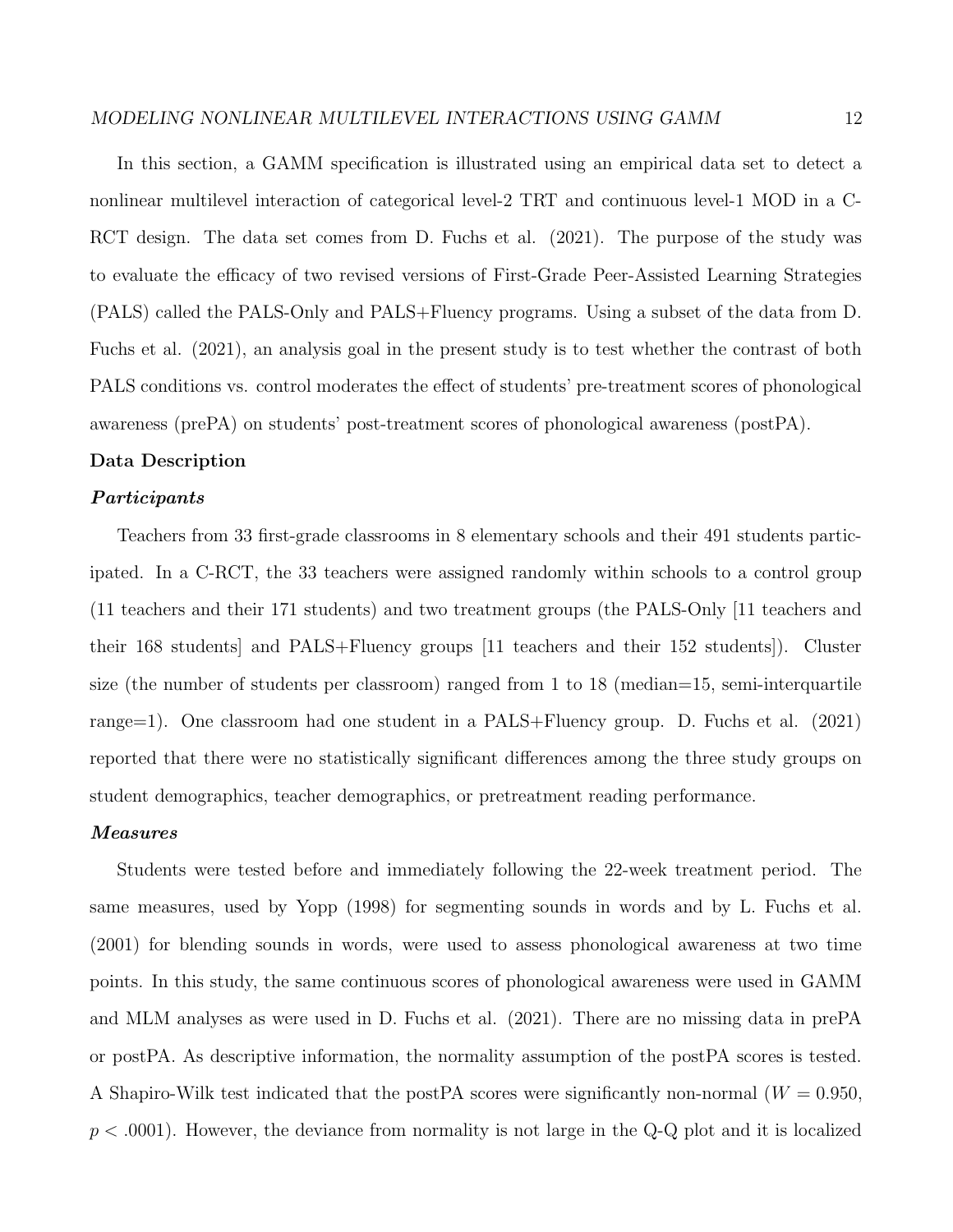in the tails of the distribution. As employed in D. Fuchs et al. (2021), the zero-centering of the prePA and postPA scores was used. The mean and standard deviation of prePA scores are 0 and 0.911, respectively, and the mean and standard deviation of postPA scores are 0 and 0.842, respectively.

## **Analyses and Results**

Below, analysis steps are described to test whether the contrast of both PALS conditions vs. control moderates the effect of prePA on students' postPA. The R code for empirical data analyses is presented in Appendix S3.

### *Step 1: Unconditional GAMM*

The postPA results are from a nested data structure, 491 students (level 1) nested within 33 classes (level 2), nested within 8 schools (level 3). Dependencies in the postPA scores due to clusters (classes and schools) can be accounted for in the three-level model. However, there was a convergence problem with estimating the variance of the random intercept for schools in the unconditional three-level random intercept model.<sup>2</sup> This problem may be due to having only 8 schools, which is a lower number of upper-level units than the number recommended in multilevel modeling (Snijders & Bosker, 2011). In this circumstance, it is recommended to replace a random intercept with  $L-1$  (where L is the number of clusters) dummy codes for cluster membership (e.g., McNeish & Stapleton, 2016). The unconditional GAMM with the *L −* 1 dummy codes for 8 schools is specified as follows (the model can be called MLM because smooth functions are not introduced yet):

$$
y_{ij} = \gamma_{00} + \sum_{l=2}^{L} \alpha_l D_l + u_{0j} + r_{ij}, \qquad (9)
$$

where *l* is an index for a school  $(l = 2, \ldots, L; L = 8$  in this example),  $D_l$  is a dummy code for school membership with the first school as a reference school, and  $\alpha_l$  is the fixed effect of  $D_l$ . The intraclass correlation coefficient (*ICC*), calculated based on the results of Equation 9 was  $0.107 (= 0.066/[0.066 + 0.552]$  where 0.066 is  $\hat{\tau}_{00}$  and 0.552 is  $\hat{\sigma}^2$ ), which suggests that there is

<sup>&</sup>lt;sup>2</sup>Warning message from the lmer function in the lme4 package is "Model failed to converge with max—grad—  $= 0.00206106$  (tol  $= 0.002$ , component 1)."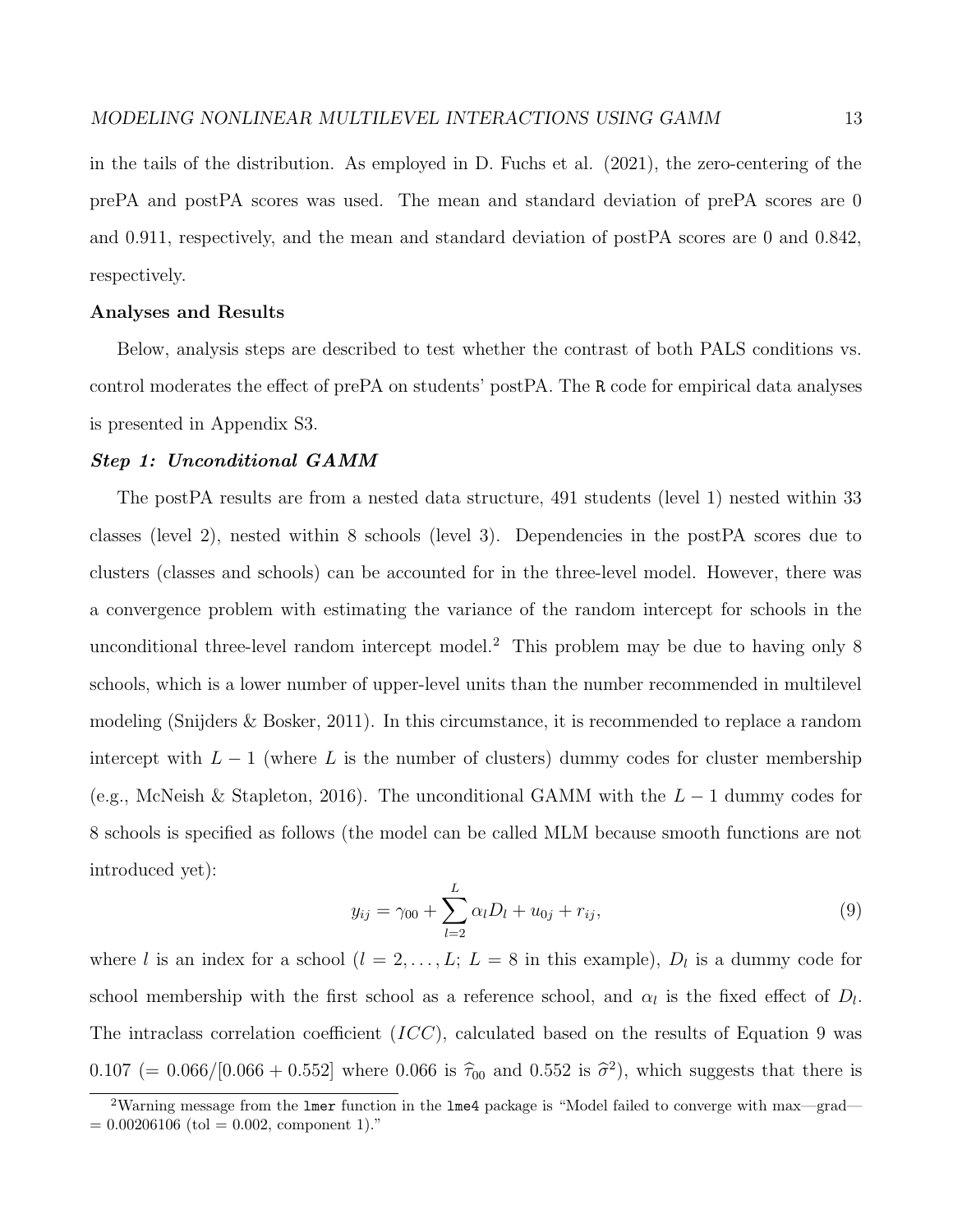non-ignorable dependency in postPA scores due to class clustering.

## *Step 2: Adding Covariates (TRT and MOD), and Comparing and Checking Models*

In Step 2, a dummy-coded level-2 TRT  $(z_j = 0$  for a control group;  $z_j = 1$  for PALS-Only and PALS+Fluency groups) and a cluster (class)-centered level-1 MOD (prePA  $x_{ij}$ ;  $x_{ij} - x_{.j}$  and  $x_{.j}$ ) were considered as covariates. Prior to modeling, the relationship between postPA scores  $(y_{ij})$ and prePA scores  $(x_{ij} - x_{.j}$  or  $x_{.j}$ ) was explored by TRT groups  $(z_j)$  using scatter plots. Figure 2 (top) presents a scatter plot of  $y_{ij}$  vs.  $x_{ij} - x_{.j}$  by  $z_j$  and Figure 2 (bottom) presents a scatter plot of *yij* vs. *x.j* by *z<sup>j</sup>* . This figure shows nonlinear relationships presented with smooth lines deviant from the linear dotted lines at each level. In addition, the figure shows that the differences in postPA between the two groups (presented with 95% confidence bands) differ depending on the levels of prePA. Given the patterns identified in Figure 2, smooth functions of  $f_1(x_j)(z_j = 0)$ ,  $f_1(x_j)(z_j = 1)$ ,  $f_2(x_{ij} - x_{.j})(z_j = 0)$ , and  $f_2(x_{ij} - x_{.j})(z_j = 1)$  (along with  $z_j$ ) were added to Equation 9.

The the random-intercept-and-slope GAMM and the random-intercept GAMM were fit with 10 basis functions  $(K = 10$  as the mgcv default). The *k*-index was close to 1 and the corrected AIC differs in the first decimal place for the models differing  $K = 10$  (correctedAIC = 897.706), 12 (correctedAIC = 897*.*683), 14 (correctedAIC = 897*.*606), and 16 (correctedAIC = 897*.*453). These results indicate that  $K = 10$  is adequate to obtain a good fit in both models.

Results of the random-intercept-and-slope GAMM were compared with those of the randomintercept GAMM. In the random-intercept-and-slope GAMM,  $\hat{\tau}_{11}$  was 3*.699829e* − 09. In addition, estimates and standard errors of fixed effects differed in the second or third decimal places and patterns in the smooth functions were similar between the two models. Furthermore, AIC and the Bayesian information criterion (BIC; Schwarz, 1978) suggested that the random-intercept GAMM fits better than the random-intercept-and-slope GAMM (see AIC and BIC values in Table 1 (top)). Thus, the random-intercept GAMM was chosen for result interpretations. Residual analysis of the model indicates that there is evidence of good model-data fit (see Appendix S4).

## *Step 3: Interpreting Results*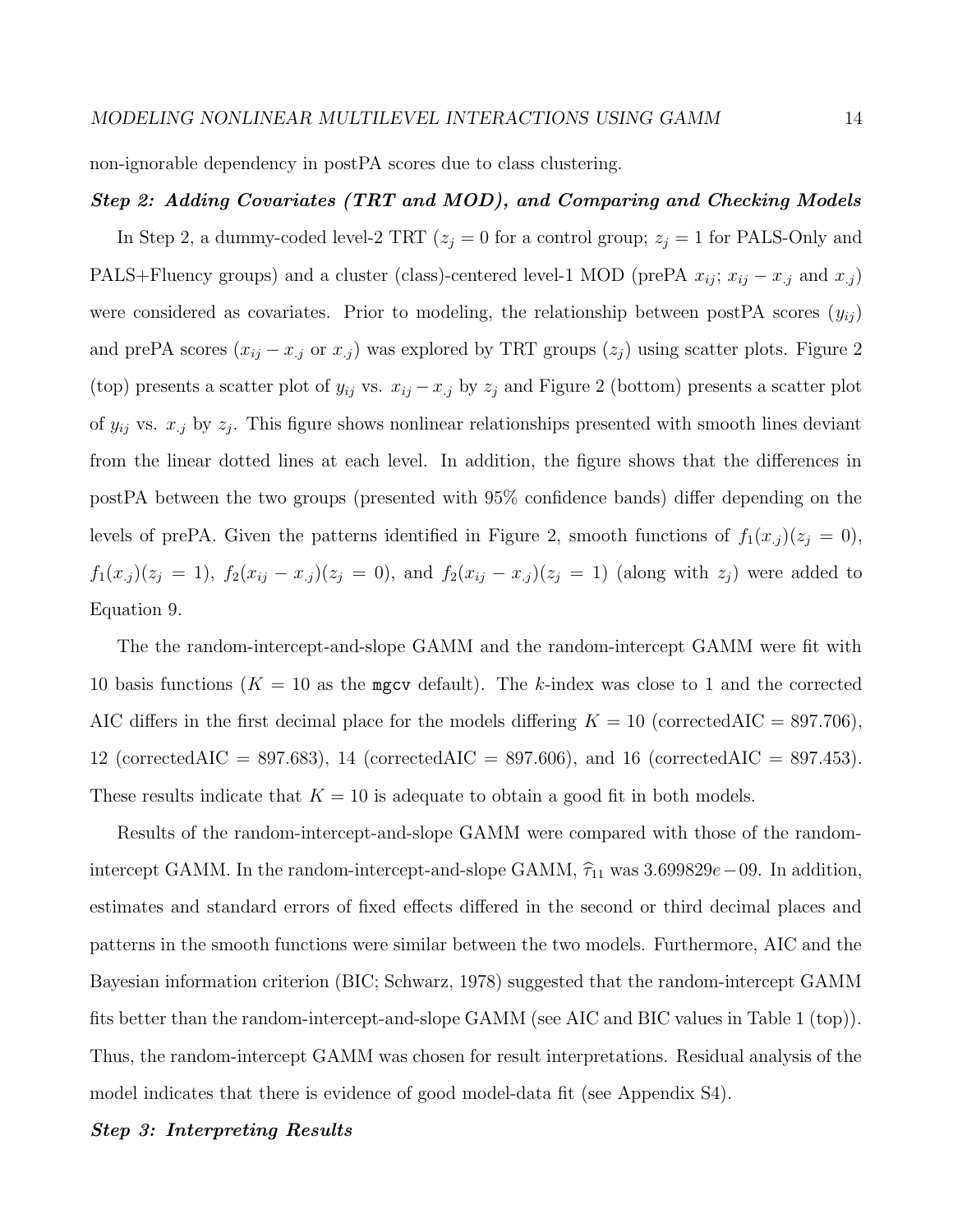### *MODELING NONLINEAR MULTILEVEL INTERACTIONS USING GAMM* 15

Table 1 presents results of the random-intercept GAMM, compared with the MLM results we will discuss in the following subsection. Below, the GAMM results are interpreted.

A significant fixed TRT  $(z_j)$  effect was found  $(\hat{\gamma}_{02} = 0.439, \text{SE} = 0.071)$ . This result means that students in PALS-Only and PALS+Fluency programs together outperformed control students. The corresponding effect size (Hedges's *g*) is 0.848, following the guideline suggested by What Works Clearinghouse (WWC, 2017). When TRT is a focal covariate at the class level (level 2) and MOD is a moderator, the level-2 TRT effect  $(z_j)$  on class means  $(y_j)$  at any chosen value of the level-2 part of MOD  $(x_j)$  is of interest to interpret. Figure 3 (a) presents the effect of  $z_j$  on  $y_j$  by quantiles (0.1, 0.25, 0.5, 0.75, 0.9) of  $x_j$  and Figure 3 (b) shows the level-2 TRT effects  $(\hat{\gamma}_{02} + {\{\tilde{f}_1(x_j)(z_j = 1) - \tilde{f}_1(x_j)(z_j = 0)\}})$  vs.  $x_{.j}$  from GAMM. The region of significance of classlevel prePA (*x.j* ) was [*−*0*.*494*,* 0*.*568], presented in the vertical lines of Figure 3 (b). PostPA scores were higher for the treatment groups than for the control group in the range of [*−*0*.*494*,* 0*.*568]. However, the difference at the extremes was not significant (see Figure 3 (b)).

#### **Comparisons between GAMM and MLM**

Because MLM is a dominant analytic method to evaluate TRT effects in a C-RCT, results of GAMM and MLM are compared for instructive purposes in Table 1. Similarly to the GAMM, there was a convergence problem with estimating a random intercept variance for classes in the unconditional three-level MLM.  $L-1$  (where L is the number of schools) dummy codes for school memberships were considered to account for dependency due to school clustering. In addition, there was a convergence problem with estimating  $\tau_{11}$  in the random-intercept-and-slope model (Equation 2).<sup>3</sup> Thus, the random-intercept MLM with dummy codes for school memberships was considered for comparison with the random-intercept GAMM.

Regarding model selection between the random-intercept GAMM and the random-intercept MLM as shown in Table 1 (top), the random-intercept GAMM fits better than the randomintercept MLM based on AIC, whereas the random-intercept MLM fits better than the randomintercept GAMM based on BIC. However, differences in BIC between the two models were small

 $3$ The error message from the lme function was "nlminb problem, convergence error code = 1 message = iteration limit reached without convergence (10)."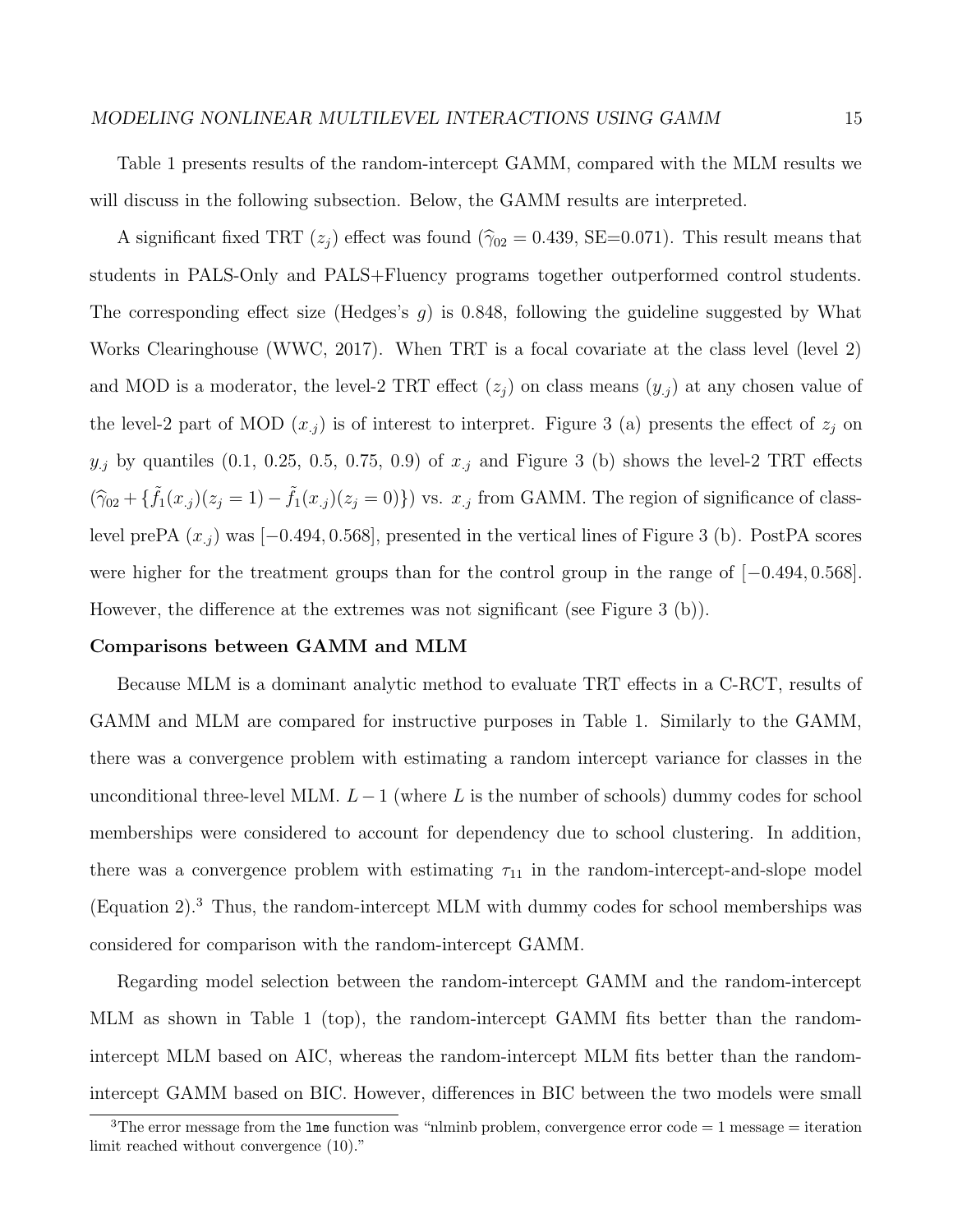$(975.32 \text{ for GAMM} - 974.93 \text{ for MLM} = 0.39)$ , indicating that there is no strong evidence that the random-intercept MLM fits better than the random-intercept GAMM based on BIC.

There were similar patterns in the effects of school memberships and variances of random effects between GAMM and MLM, as shown in Table 1 (bottom). Standard errors of fixed effects were larger in MLM than in GAMM. For the comparison with an interaction between a level-2 TRT  $(z_i)$  and the level-2 part of MOD  $(x_i)$  from GAMM, Figure 3 (c) presents the effect of *z<sup>j</sup>* on *y.j* by quantiles (0.1, 0.25, 0.5, 0.75, 0.9) of *x.j* and Figure 3 (d) shows the level-2 TRT effects  $(\hat{\gamma}_{02} + \hat{\gamma}_{03}x_{.j})$  vs.  $x_{.j}$  from MLM. In Figure 3 (d), 95% confidence bands were calculated as  $(\hat{\gamma}_{02} + \hat{\gamma}_{03}x_{.j}) \pm z_{crit} \sqrt{Var(\hat{\gamma}_{02}) + Var(\hat{\gamma}_{03})x_{.j}^2 + 2x_{.j}Cov(\hat{\gamma}_{02}, \hat{\gamma}_{03})}$ . Unlike GAMM (Figure 3 (a)), postPA scores were higher for the treatment groups than for the control group over all quantiles of  $x_j$ , as shown in Figure 3 (c). The region of significance of class-level prePA  $(x_j)$  was [*−*1*.*690*,* 0*.*800], presented in the vertical lines of Figure 3 (d).

### **4. Simulation Study**

A simulation study was designed to investigate the following: (a) relative performance of GAMM to detect a nonlinear multilevel TRT *×* MOD interaction compared with an alternative approach (MLM with a logistic function [MLM-Logistic]) in the presence of the level-specific logistic (parametric) form of the interaction and (b) the accuracy of GAMM (Equation 3) parameter estimates and their precision (standard errors). For both foci, the results of modeling a *nonlinear* TRT *×* MOD in GAMM are compared with those of modeling a *linear* TRT *×* MOD in MLM.

# **Simulation Design**

A two-level nested design (e.g., students nested within schools) is chosen for the simulation study. As is common in education intervention studies, a balanced design for control and treatment groups was used. The following simulation conditions were varied because they are expected to affect parameter recovery and precision in multilevel designs (Lüdtke et al., 2011; Preacher et al., 2011): the number of clusters, cluster sizes (i.e., the number of individuals within a cluster), and *ICC* for outcomes. The levels of these three simulation conditions were chosen based on literature reviews on study designs for educational intervention studies in 30 papers published in *Journal of*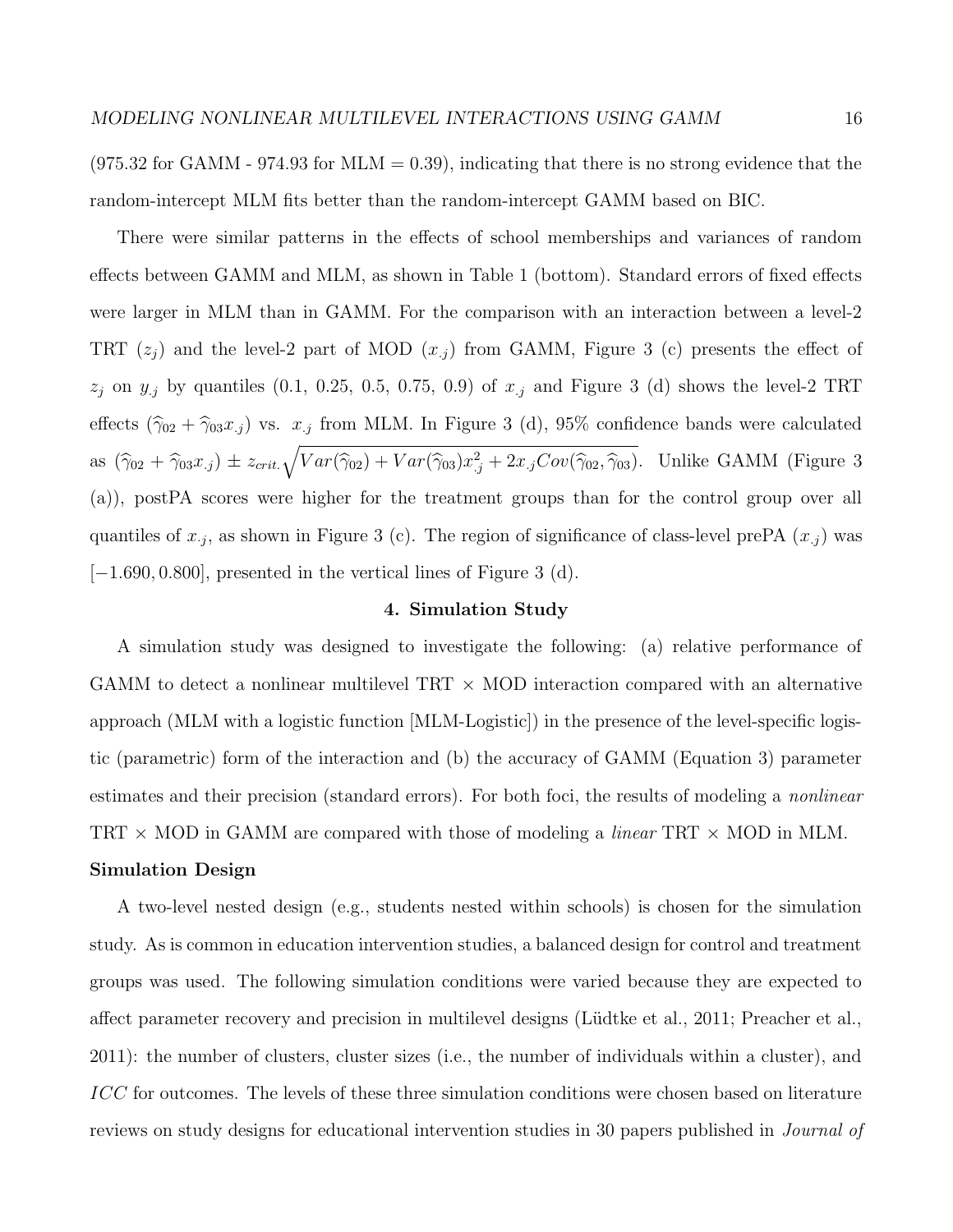*Educational Psychology*, *American Educational Research Journal*, and *Exceptional Children*, and in other related MLM work. The number of clusters in 30 papers we reviewed ranged from 28 to 225 (median=70, semi-interquartile range=25). To mimic these numbers of clusters, the number of clusters was selected as 30 (small), 70 (medium), and 200 (large). Cluster sizes in 30 papers ranged from 13 to 35 (median=16, semi-interquartile range=7). Balanced cluster sizes were selected as 15 and 30 in the simulation study. Eight of 30 papers reported *ICC*s ranging from 0.08 to 0.25. *ICC* of outcomes was selected to be at *ICC* = *.*05*, .*10*,* or *.*30. *ICC* values are rarely greater than .30 in educational and organizational studies (e.g., Fox, 2010).

For the first focus (performance of GAMM in the presence of the logistic form of the TRT *×* MOD), the data-generating model is MLM-Logistic for the level-specific TRT *×* MOD. The MLM with a logistic function (MLM-Logistic) as a data-generating model is written as:

$$
y_{ij} = \frac{1}{1 + exp[-\mu]} + u_{0j} + (x_{ij} - x_{.j})u_{1j} + r_{ij},\tag{10}
$$

where  $\mu = \gamma_{00} + \gamma_{10}(x_{ij} - x_{.j}) + \gamma_{01}x_{.j} + \gamma_{02}z_j + \gamma_{03}x_{.j}z_j + \gamma_{11}(x_{ij} - x_{.j})z_j$ , and the error term  $r_{ij}$  is assumed to be distributed independently as  $N(0, \sigma^2)$ . Fixed parameters were selected to generate no differences in logistic functions between control and treatment groups at level 1 and to have large differences in logistic functions between control and treatment groups at level 2 as expected in a C-RCT:  $\gamma_{00} = 0$ ,  $\gamma_{10} = 1.5$ ,  $\gamma_{01} = 7.2$ ,  $\gamma_{02} = 1.7$ ,  $\gamma_{03} = 5.1$ , and  $\gamma_{11} = 0.1$ . The three levels of *ICC* were manipulated using the 'true' variances of random intercept and random errors. That is, given the error variance  $\sigma^2 = 0.6$ , the three levels of  $\tau_{00}$  were calculated as 0.032, 0.067, and 0.257 for  $ICC = .05, .10, and .30$ , respectively. The slope variance  $\tau_{11}$  was set as 0.1 and the covariance  $\tau_{01}$  was set to be 0. In generating the logistic functions for control and treatment groups at Level 2, it was assumed that students with low and high values of MOD would not benefit from TRT and students in the middle values of MOD may gain from TRT, but to some degrees conditional on TRT (Preacher & Sterba, 2019). The generated logistic function in MLM with  $K = 10$  is shown for one condition (number of clusters=200, cluster size=30, *ICC* = 0*.*30) in Appendix S5 as an example.

For the second focus (parameter recovery of GAMM), the data-generating model is a random-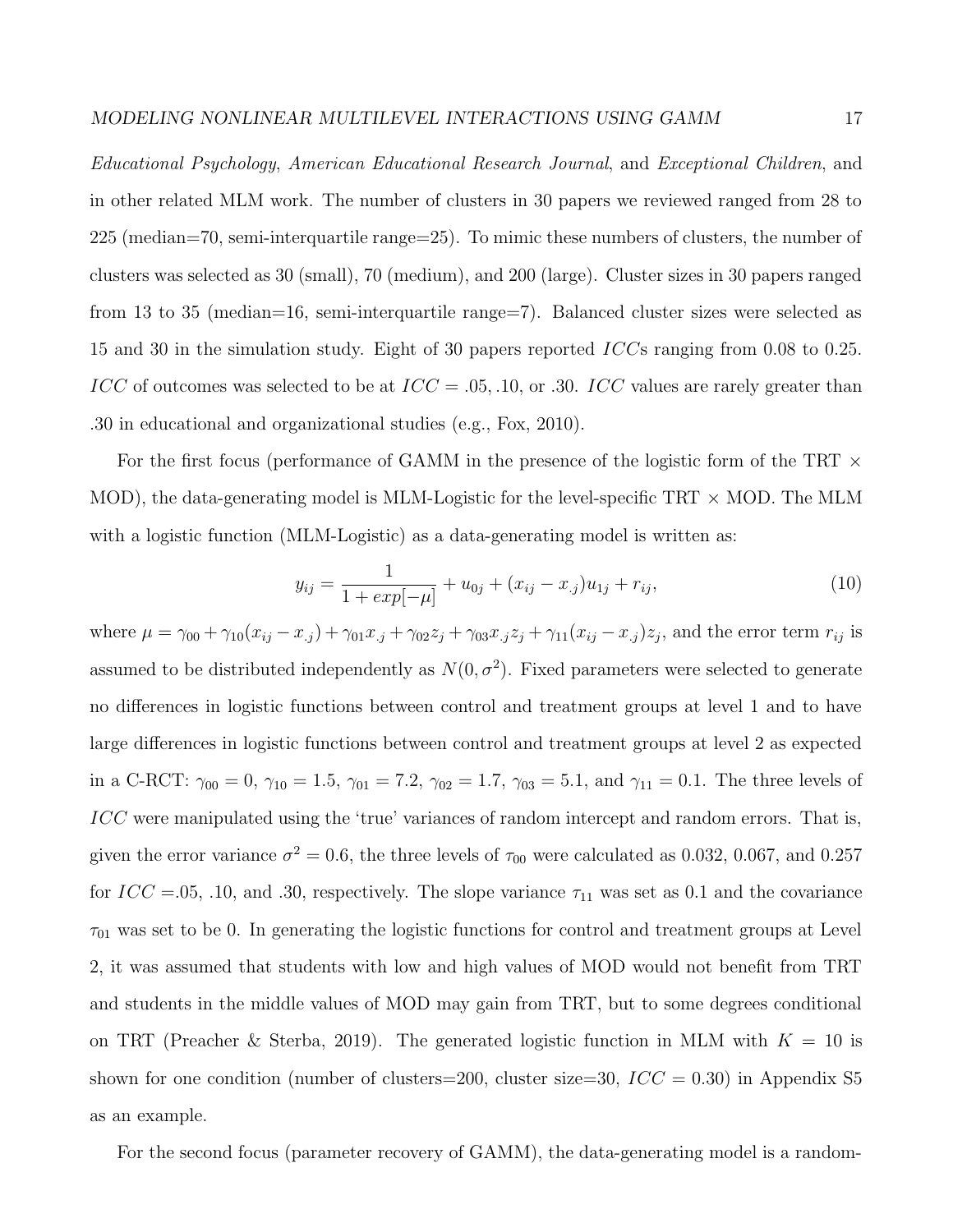intercept-and-slope GAMM (Equation 3). Fixed parameters,  $\gamma_{00} = 0.4$  and  $\gamma_{02} = 0.4$ , were selected to mimic results of the empirical study. The same  $\sigma^2$ ,  $\tau_{00}$ ,  $\tau_{11}$ , and  $\tau_{01}$  used for the first focus were also used in the second focus. For 'true' smooth functions, increasing nonlinear functions were generated using Equation 4 with  $K = 10$ . According to literature reviews on educational intervention studies in the 30 papers mentioned earlier, educational interventions are implemented mainly to improve learning for students with low-achieving levels. Thus, larger nonlinear treatment effects were generated at the lower end and smaller differences were generated in the other ranges of a covariate, assuming that the intervention is the most effective for them. Parameters of basis coefficients  $(\boldsymbol{\delta}_h)$  and generated smooth functions are shown for one condition (number of clusters=200, cluster size=30,  $ICC = 0.30$ ) in Appendix S5 for illustrative purpose.

In the two data-generating models, the *xij* was generated from a standard normal distribution and then  $x_j$  and  $x_{ij} - x_j$  were calculated. For each simulation condition, the same MOD ( $x_{ij} - x_j$ and  $x_{.j}$  and generated functions for TRT  $\times$  MOD were used across replications, and random effects were generated at each replication.

The simulation conditions regarding multilevel designs were fully crossed, yielding  $18 (= 3$ number of clusters  $\times$  2 cluster sizes  $\times$  3 *ICC*s) conditions. Five hundred replications were simulated for each condition. For MLM-Logistic and GAMM as data-generating models, GAMM (Equation 3) was fit to the generated data sets. In addition, for MLM-Logistic and GAMM as data-generating models, MLM (Equation 2) was fit to the same generated data sets to demonstrate the consequences of modeling *linear* categorical TRT *×* continuous MOD interactions in the presence of nonlinear categorical TRT *×* continuous MOD interactions. And for MLM-Logistic as a data-generating model, MLM-Logistic (see Appendix S5 for estimation in R) was fit the same generated data sets to compare its results with GAMM's results. In addition, five candidate models regarding  $Ks$  ( $K = 6, 8, 10, 12, 14$ ) were fitted to the generated data sets for each replication in a condition to check whether the *K* used in generated smooth functions was adequate based on the corrected AIC. Thus, the total number of fitted models is 225*,* 000 (18 multilevel designs *×* 500 replications *×* 3 models [MLM-Logistic, GAMM, and MLM] *×* 5 models differing *K*s for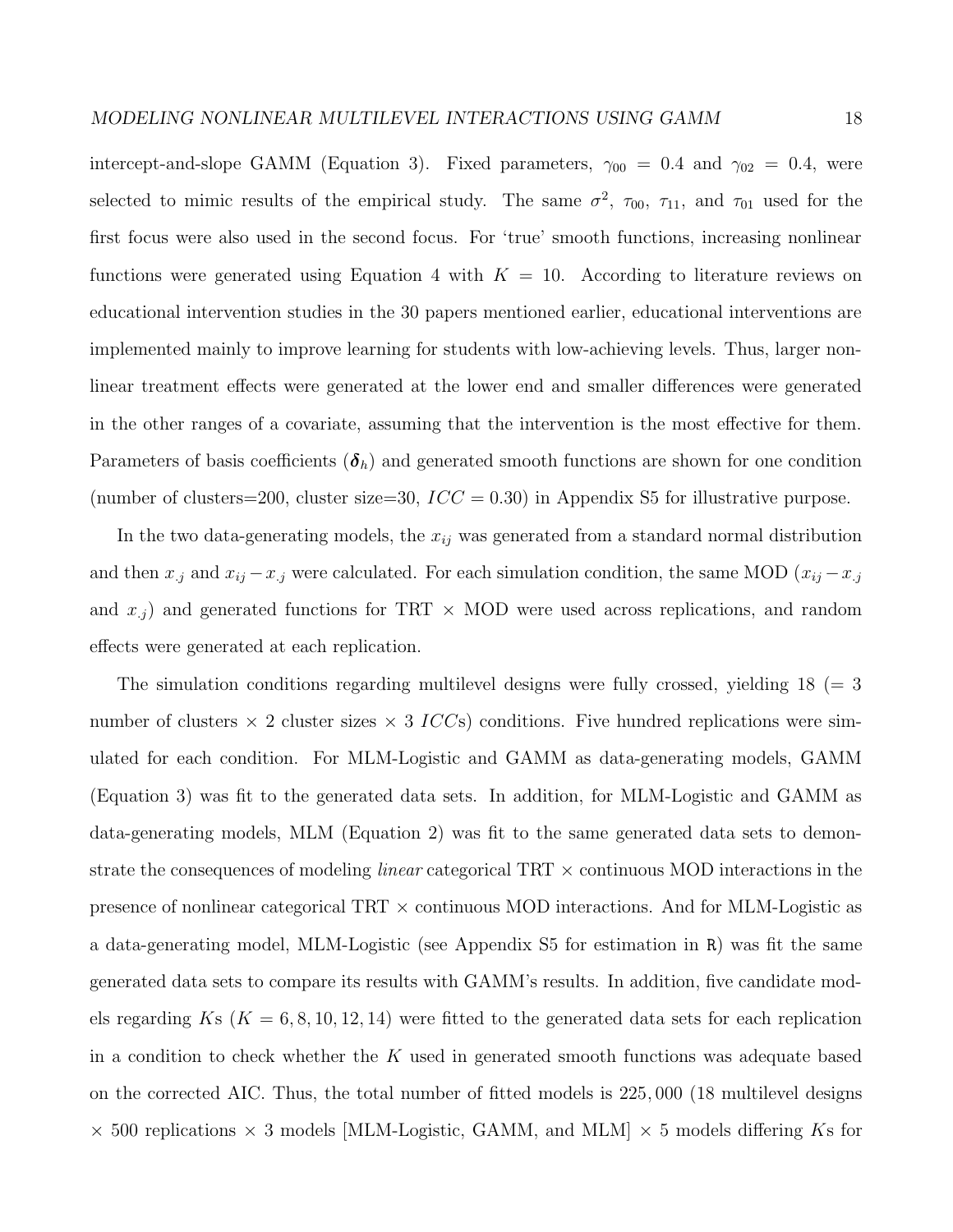MLM-Logistic as a data-generating model; 18 multilevel designs *×* 500 replications *×* 2 models [GAMM and MLM] *×* 5 models differing *K*s for GAMM as a data-generating model).

### **Analysis**

For the first focus, the 'true' level-specific TRT *×* MOD generated using MLM-Logistic is compared with predicted level-specific TRT *×* MOD generated using MLM-Logistic, MLM, and GAMM, respectively. As an evaluation measure for the TRT *×* MOD, the root mean squared difference (RMD) between predicted values (calculated based on estimates of fixed effects for TRT *×* MOD) and true values (calculated based on parameters of fixed effects for TRT *×* MOD) was obtained. The RMD is interpreted as the standard deviation of the differences between predicted and true values. Equations to calculate the level-specific  $TRT \times MOD$  in the MLM-logistic, GAMM, and MLM are presented in Table 2 and equations to calculate the RMD are presented in Table 3 (top). As a summary of the RMD, the mean of RMDs over 500 replications were reported. For variance and covariance estimates of random intercept and slope  $(\hat{\tau}_{00}, \hat{\tau}_{11}, \hat{\tau}_{01})$ , and variance estimate of random residuals  $(\hat{\sigma}^2)$  in the MLM-logistic, GAMM, and MLM, the bias (calculated  $\sum_{rep=1}^{500}(\hat{\tau}_{00\text{}rep} - \tau_{00})/500$  where *rep* indicates a replication number as an example) and the root mean square error (RMSE; calculated  $\sqrt{\sum_{rep=1}^{500} (\hat{\tau}_{00,rep} - \tau_{00})^2/500}$  as an example) was used to evaluate overall accuracy (i.e., bias and variability) patterns with respect to levels of simulation conditions.

To evaluate the accuracy of estimates in the parametric part of GAMM  $(\hat{\gamma}, \hat{\Sigma},$  and  $\hat{\sigma}^2)$  in the second focus, the bias<sup>4</sup> and RMSE were calculated and compared across simulation conditions. To evaluate the accuracy of standard errors, the mean standard error of the estimates  $(M(SE))$ across 500 replications was compared with the standard deviation of the estimates (SD) across 500 replications. A ratio of M(SE) to SD close to 1 suggests that the estimated standard errors are approximately correct. Because smooth functions are generated based on basis functions and basis coefficients, accuracy of basis coefficient estimates  $(\hat{\delta}$  which are calculated based on  $\hat{\gamma}_s$  and  $\lambda$ ) was evaluated using the bias and RMSE for the smooth functions. As shown in Equation 8,

<sup>&</sup>lt;sup>4</sup>Relative percentage bias was not considered because it leads to scaling problems in the case of parameters close to 0 as in our simulation study.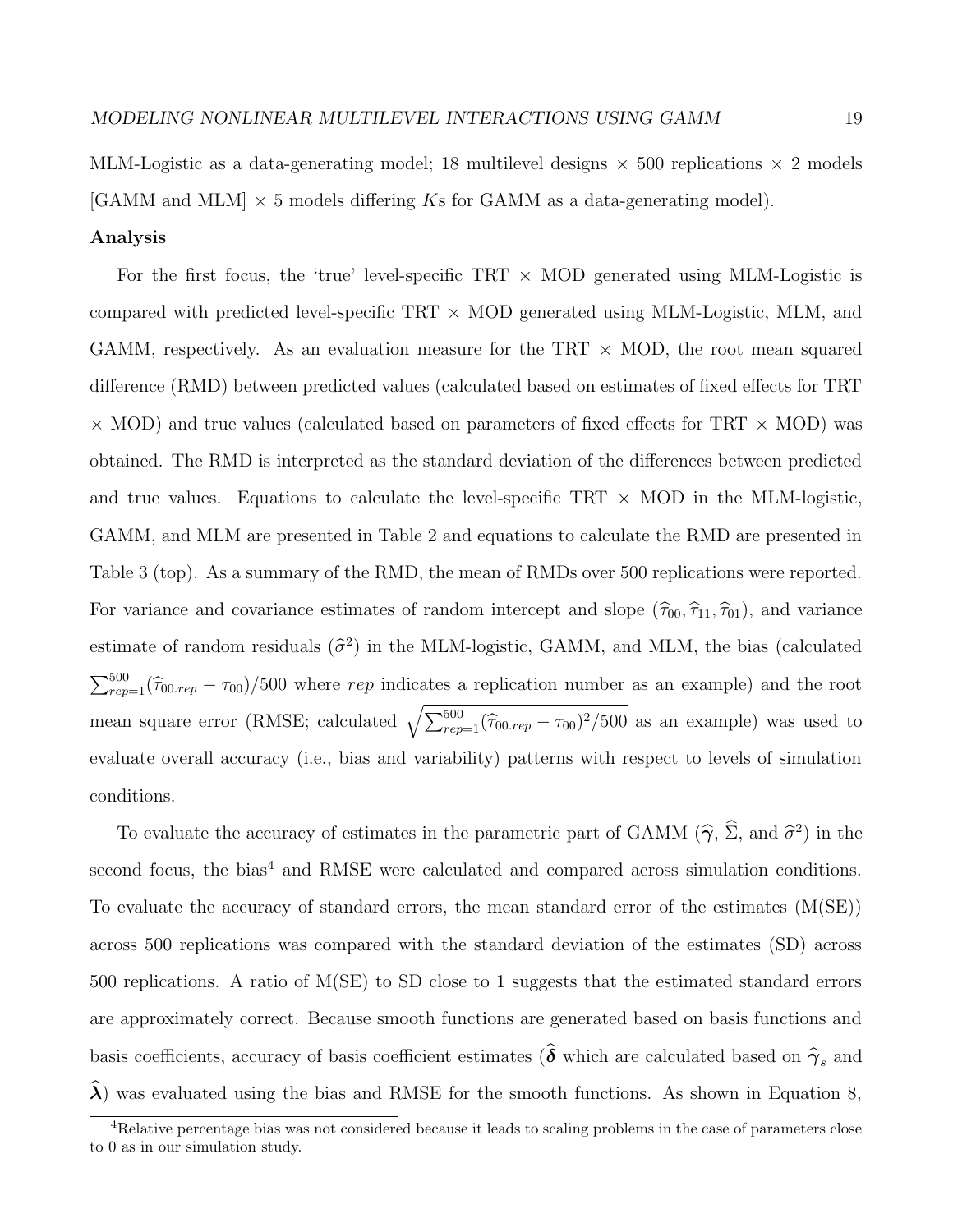the precision of the smooth functions depends on the standard errors of basis coefficient estimates. Thus, for the smooth functions, the standard errors of the basis coefficient estimates were evaluated using the ratio of  $M(SE)$  to SD. In addition, the RMD between predicted values of the levelspecific TRT *×* MOD under GAMM or MLM and 'true' smooth functions was obtained (see RMD calculations in Table 3 (bottom)). To summarize the results of the RMD, its mean over 500 replications was obtained. For GAMM, the *k*-index for  $K = 10$  used in generating smooth functions was close to 1 for all smooth functions in all conditions and a model with  $K = 10$  was selected among candidate models differing in  $K$  ( $K = 6, 8, 10, 12, 14$ ) based on the corrected AIC. These results indicate that  $K = 10$  is adequate. In addition, to show the effects of modeling *linear* TRT *×* MOD interactions on MLM parameter estimates in the presence of nonlinear TRT *×* MOD interactions, the bias, RMSE, and the ratio of M(SE) to SD were calculated for MLM estimates which are not part of the linear interaction effects and are comparable with GAMM estimates: the intercept  $(\hat{\gamma}_{00})$ , the effect of TRT  $(\hat{\gamma}_{02})$ , the covariance matrix of random effects  $(\Sigma = [\hat{\tau}_{00}, \hat{\tau}_{01}, \hat{\tau}_{10}, \hat{\tau}_{11}]')$ , and the residual variance  $(\hat{\sigma}^2)$  in Equation 2.

# **Results**

Below, results are summarized by data-generating models. No convergence problems occurred in any simulation condition for MLM-Logistic, GAMM, or MLM.

### *Results for MLM with a Logistic Function as a Data-Generating Model*

Table 4 shows the average RMD across 500 replications for level-specific TRT *×* MOD interactions, and bias and RMSE of  $\hat{\tau}_{00}$ ,  $\hat{\tau}_{11}$ ,  $\hat{\tau}_{01}$ , and  $\hat{\sigma}^2$  in MLM-Logistic, GAMM, and MLM. In Table 4, the averaged results are reported by the levels of simulation conditions in order to understand the main effects of each condition. Results of all 18 simulation conditions are presented in the figures of Appendix S6.

**Performance of GAMM compared with MLM-Logistic for Predictions of Level-Specific TRT**  $\times$  **MOD** Interactions. When a data-generating model is MLM-Logistic, the RMD in GAMM are smaller than the RMD in MLM-Logistic as an alternative approach to GAMM in all simulation conditions (RMD ranged from 0.042 to 0.126 at level 1 and ranged from 0.106 and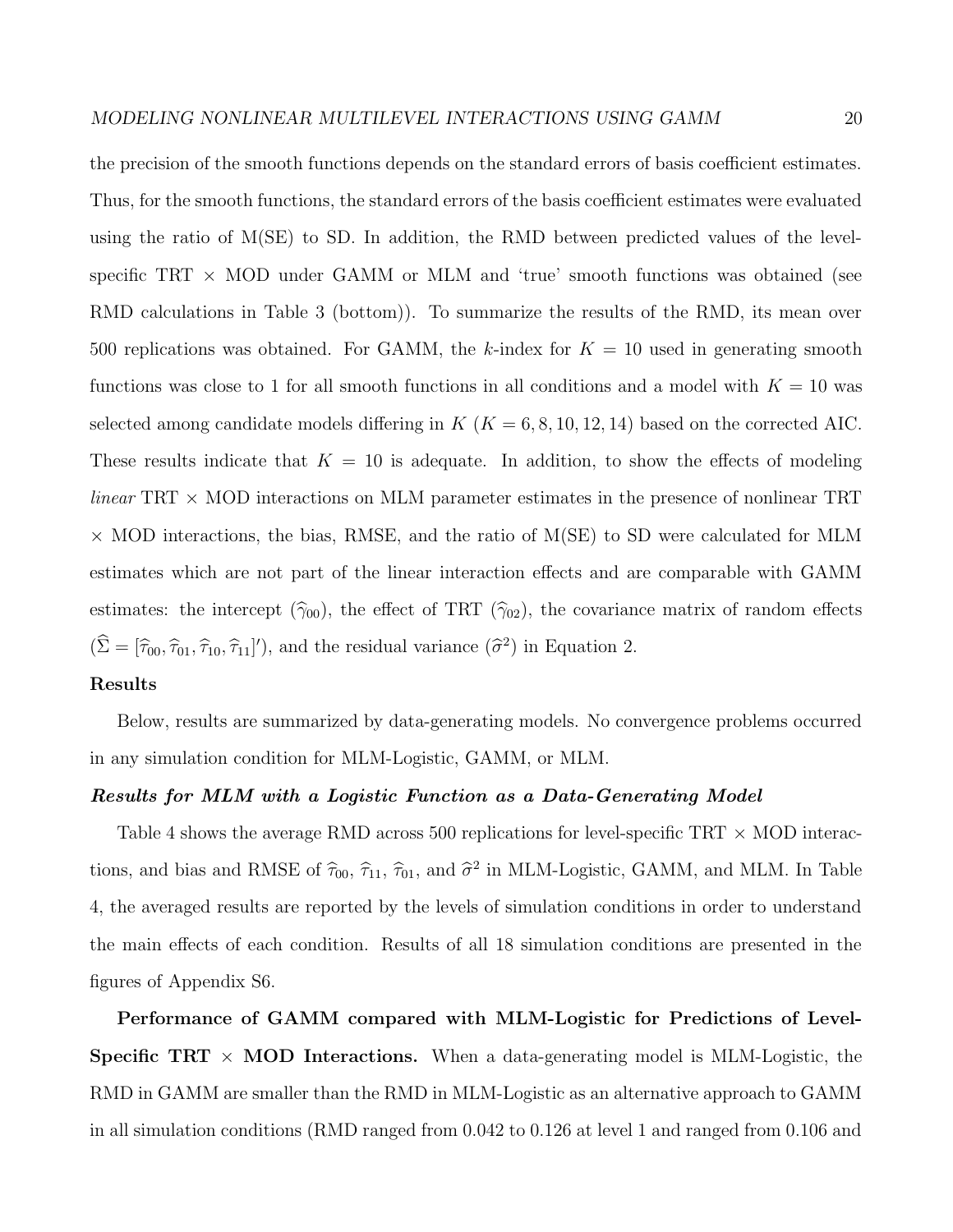0.281 at level 2 in GAMM; RMD ranged from 0.082 to 0.301 at level 1 and ranged from 0.250 and 0.410 at level 2 in MLM-Logistic). This result indicates that a logistic form of the level-specific TRT *×* MOD interactions can be recovered better using smooth functions in GAMM than using non-linear fitting in MLM. Regarding patterns in RMD by the levels of simulation conditions, the following is observed. First, in MLM-Logistic, RMD decreased with increasing number of clusters  $(J)$  and decreasing cluster size  $(n_i)$  at level 1, whereas it decreased with decreasing the number of clusters  $(J)$  and increasing cluster size  $(n_j)$  at level 2. In GAMM, RMD decreased with increasing number of clusters  $(J)$  and cluster size  $(n_i)$  at both levels. Second, RMD decreased with increasing *ICC*s at level 1 and at level 2 (from *ICC* = 0*.*1 to *ICC* = 0*.*3) in MLM-Logistic, and it decreased with decreasing *ICC*s at level 2 in GAMM; in GAMM, ICC had no effect on RMD at level 1.

**Effects of Modeling Linear TRT** *×* **MOD on Predictions for Level-Specific TRT** *×* **MOD Interactions.** Under MLM-Logistic as a data-generating model, the RMD in MLM with linear TRT *×* MOD are larger than the RMD in MLM-Logistic or in GAMM in all simulation conditions (RMD ranged from 0.499 to 0.597 at level 1 and ranged from 0.512 and 0.663 at level 2 in MLM). In MLM, there were small differences in RMDs across simulation conditions (differed in the second decimal place of RMDs). These results suggest that misspecifying the functional forms for TRT *×* MOD interactions in MLM leads to biased predictions of the interactions in all multilevel designs we considered.

**Random Effects Comparisons.** Overall, bias and RMSE of  $[\hat{\tau}_{00}, \hat{\tau}_{11}, \hat{\sigma}^2]'$  were smaller in GAMM than in MLM-Logistic. For  $\hat{\tau}_{01}$ , smaller bias was observed in GAMM than MLM-Logistic while larger RMSE was found in GAMM than MLM-Logistic. In addition, bias and RMSE of  $[\hat{\tau}_{00}, \hat{\tau}_{11}, \hat{\sigma}^2]'$  in MLM were similar to those in GAMM because misspecification in MLM is not for these variances but for the level-specific TRT *×* MOD interactions. With respect to simulation conditions, bias and RMSE of  $[\hat{\tau}_{00}, \hat{\tau}_{11}, \hat{\sigma}^2]'$  tended to decrease as the number of clusters (*J*) and cluster size  $(n_i)$  increased in all three models, except for a few cases: (a) the bias and RMSE of  $\hat{\tau}_{00}$  in MLM-Logistic regarding  $n_j$ , (b) bias of  $\hat{\tau}_{11}$  and  $\hat{\sigma}^2$  regarding  $n_j$  in MLM-Logistic, and (c) bias of  $\hat{\sigma}^2$  with respect to *J* and  $n_j$  in MLM. As noticeable patterns regarding *ICC*s, bias and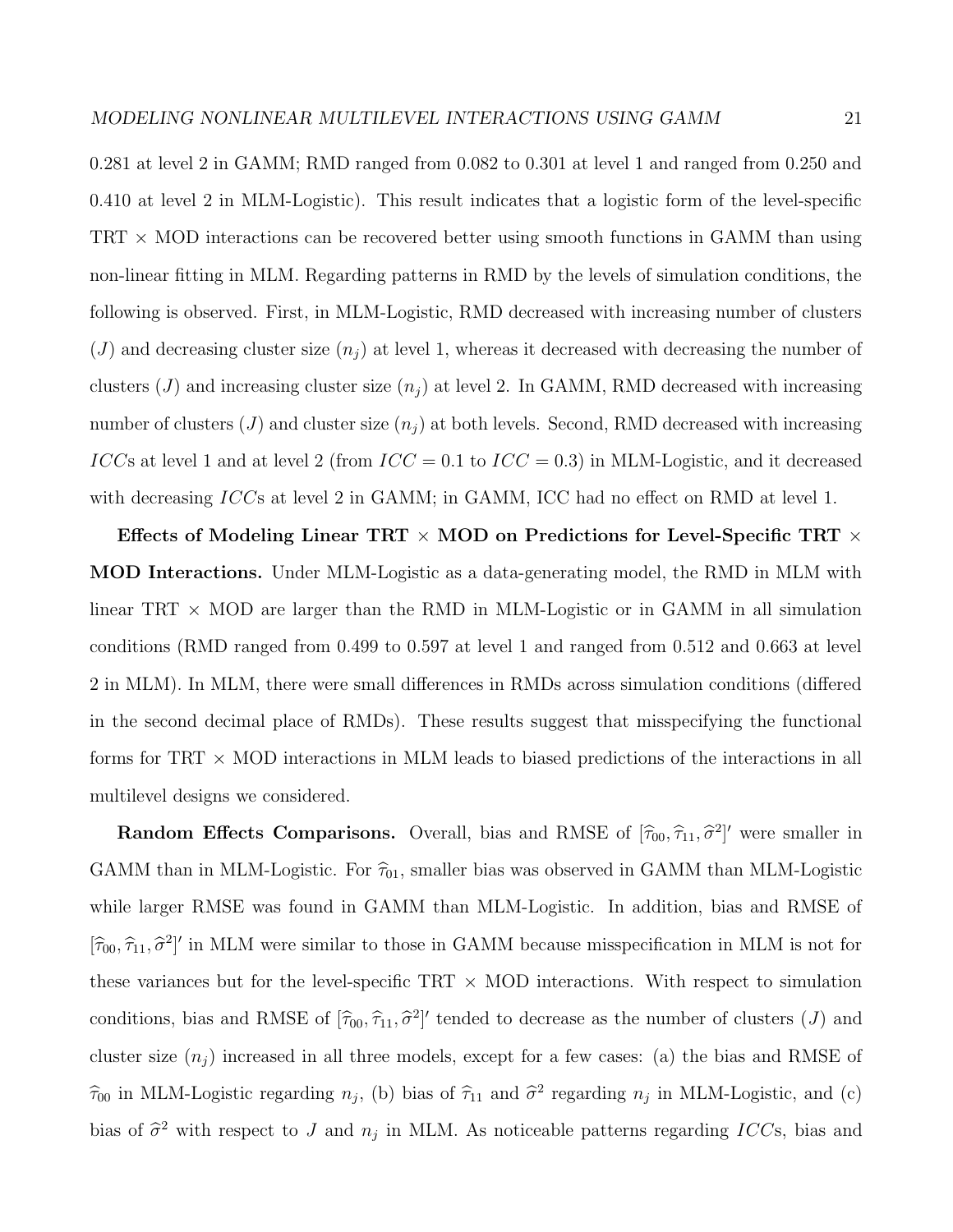### *Results for GAMM as a Data-Generating Model*

Averaged bias, RMSE, and the ratio of M(SE) to SD by levels of simulation conditions are reported in Table 5 for fixed and random effects of GAMM and MLM, and in Table 6 for averaged basis coefficients across 9 basis coefficients of each smooth function in GAMM. Results of all 18 simulation conditions are presented in the figures of Appendix S7.

**Accuracy of Parameter Estimates and Precision of GAMM.** As shown under GAMM columns in Table 5 and the figures of Appendix S7, the bias of intercept estimate ( $\hat{\gamma}_{00}$ ), TRT estimate ( $\hat{\gamma}_{02}$ ), variance and covariance estimates of random intercept and slope ( $\hat{\tau}_{00}, \hat{\tau}_{11}, \hat{\tau}_{01}$ ), and variance estimate of random residuals  $(\hat{\sigma}^2)$  was close to 0 (ranging from  $-.086$  to *.*109 for all fixed and random estimates in all 18 conditions). Overall, bias and RMSE of these estimates decreased with increasing number of clusters (*J*) and cluster size  $(n_j)$ . For  $\hat{\gamma}_{00}$ ,  $\hat{\gamma}_{02}$ , and  $\hat{\tau}_{00}$ , bias and RMSE of the estimates decreased with smaller *ICC*s. However, this pattern was not observed for the other parameter estimates. Except for two of the conditions with the smallest number of clusters and smallest cluster size ( $J = 30$ ,  $n_j = 15$ ,  $ICC = 0.05$  and  $J = 30$ ,  $n_j = 15$ ,  $ICC = 0.1$ ), the ratios of M(SE) to SD for both  $\hat{\gamma}_{00}$  and  $\hat{\gamma}_{02}$  were close to 1 (ranging from 0.950 to 1.067 and from 0.964 to 1.024 across 16 conditions, respectively). The ratio approached 1 as the number of clusters and cluster size increased and as *ICC* decreased.

As presented in Table 6, bias of the average basis coefficient estimate (across 9 basis coefficient estimates) for each smooth function was relatively small (ranging from *−*0*.*012 to 0*.*278 across 18 conditions and 4 smooth functions). For all level-1  $(f_2(x_{ij} - x_{.j})(z_j = 0); f_2(x_{ij} - x_{.j})(z_j = 1))$ and level-2  $(f_1(x_j)(z_j = 0); f_1(x_j)(z_j = 1))$  smooth functions, bias and RMSE decreased with increasing the number of clusters and cluster size. However, different patterns were found regarding *ICC*s at level 1 and level 2. Bias and RMSE decreased with increasing *ICC*s for the smooth functions at level 1, whereas they decreased with decreasing *ICC*s for the smooth functions at level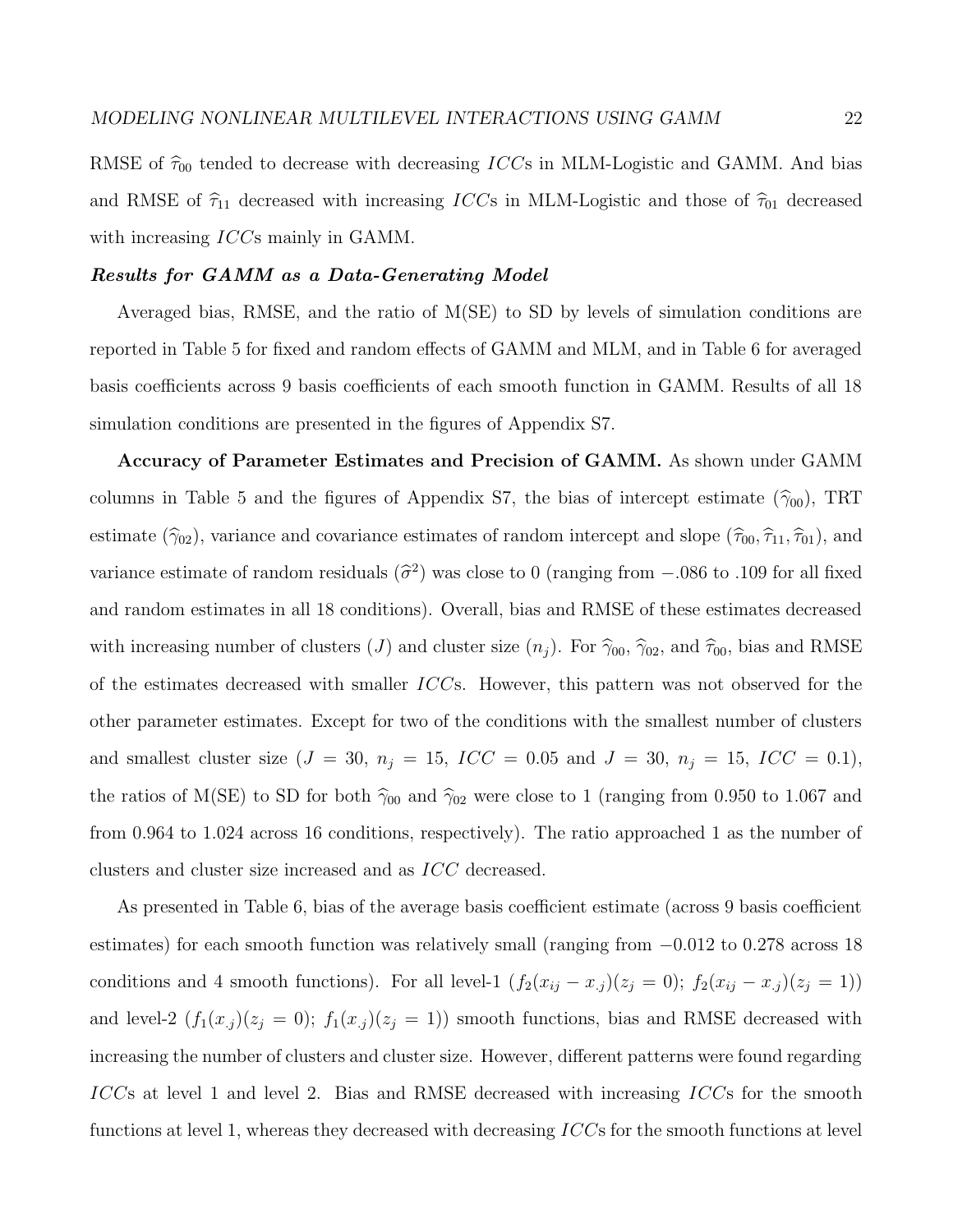2. Because a larger *ICC* corresponds with greater between-cluster variability, the pattern at level 2 indicates that the accuracy of basis coefficients for level-2 smooth functions can decrease when there is greater between-cluster variability. The ratio of M(SE) to SD for level-1 smooth functions ranged from 0*.*900 to 1*.*003 and the ratio of M(SE) to SD for level-2 smooth functions ranged from 0*.*920 to 1*.*033. In addition, as shown in Table 6, the mean RMD across 500 replications are close to 0 (ranged from 0*.*037 to 0*.*326) across all simulation conditions, indicating that the predicted smooth functions are close to the true smooth functions. The RMD decreased with increasing the number of clusters  $(J)$  and cluster size  $(n<sub>i</sub>)$  for all smooth functions. They decreased with decreasing *ICC* for the level-2 smooth functions, whereas they were not affected by *ICC* for the level-1 smooth functions.

**Effects of Modeling Linear TRT** *×* **MOD on Estimates of MLM and on Prediction for Level-Specific TRT** *×* **MOD Interactions.** As presented in Table 5, a larger bias, RMSE, and ratio of M(SE) to SD were observed in estimates of MLM than in those of GAMM. First, for all parameter estimates reported in Table 5, bias decreased with decreasing number of clusters and cluster sizes, except for  $\hat{\tau}_{01}$  and  $\hat{\sigma}^2$  regarding the number of clusters. Second, for all parameter estimates, RMSE decreased with increasing the number of clusters and cluster sizes, with a few exceptions for  $\hat{\tau}_{00}$  with respect to the number of clusters and cluster sizes, and for  $\hat{\sigma}^2$  with respect to cluster sizes. Third, bias tended to be larger with decreasing levels of *ICC*s for all parameter estimates except  $\hat{\gamma}_{00}$ . Fourth,  $\hat{\tau}_{00}, \hat{\tau}_{11}$ , and  $\hat{\tau}_{01}$  from MLM were overestimated. Fifth, the ratio of M(SE) to SD in MLM ranged from 1.210 to 2.241 for  $\hat{\gamma}_{00}$  and from 1.110 to 2.233 for  $\hat{\gamma}_{02}$  across 18 simulation conditions, indicating that standard errors of  $\hat{\gamma}_{00}$  and  $\hat{\gamma}_{02}$  were overestimated. The degree of overestimation of standard errors increased mainly with decreasing number of clusters and *ICC*s. To conclude, these results suggest that misspecifying the functional forms for TRT *×* MOD interactions leads to biased estimates of MLM parameters. In addition, as shown in Table 6, larger RMDs were found in MLM than in GAMM across all simulation conditions, indicating that modeling linear TRT *×* MOD interactions leads to biased predictions of the interactions in the presence of the nonlinear interactions.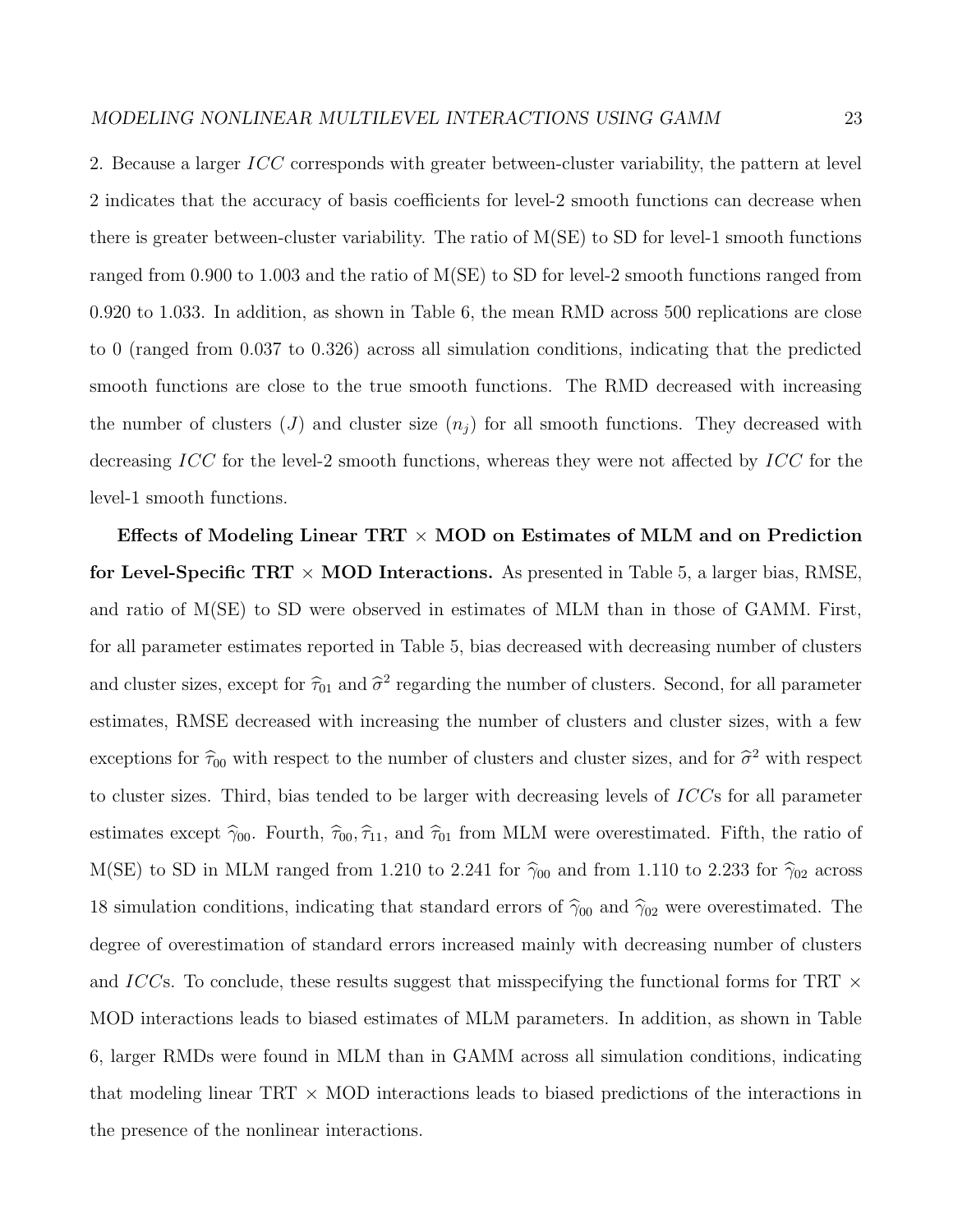### **5. Summary and Discussion**

In this paper, we presented a GAMM specification to model a nonlinear multilevel TRT *×* MOD interaction with unconflated effects in intervention studies from C-RCT designs. The nonlinear multilevel TRT *×* MOD interaction was modelled using smooth functions in GAMM. Maximum likelihood estimation was implemented using the gamm function in the mgcv package. Because the smooth functions are reformulated as random effects in the gamm function, it may be challenging for researchers in the social and behavioral sciences to interpret results from the software output. Thus, core derivations from the statistical literature were explained.

The GAMM specification and its estimation were illustrated using instructional intervention data from a C-RCT. We provided the R code to visualize the nonlinear multilevel TRT *×* MOD interaction with unconflated effects. Because MLM is a dominant analytic method to detect a multilevel TRT *×* MOD interaction in education, the GAMM results were contrasted with MLM results. In GAMM, TRT effects were different depending on the values of MOD (pretest scores). However, this pattern was obscured when the linear multilevel TRT *×* MOD interaction was modelled in MLM. In addition, simulation studies were implemented to evaluate the performance of GAMM in recovering the level-specific logistic (parametric) form of the TRT *×* MOD interaction, compared with MLM-Logistic as an alternative approach and MLM as a misspecification approach. We found that GAMM outperformed MLM-Logistic to recover the level-specific logistic form of TRT *×* MOD interaction and MLM led to incorrect prediction of the interaction. Simulation studies were also conducted to evaluate parameter recovery in GAMM and to show consequences of modeling a nonlinear multilevel TRT *×* MOD as a linear multilevel TRT *×* MOD. The parameter recovery in GAMM was relatively satisfactory in most multilevel designs typical of educational intervention studies except designs with small number of clusters, small cluster size, and small *ICC*. When ignoring the nonlinear multilevel TRT *×* MOD interaction, biased estimates such as overestimated standard errors and overestimated variance estimates of random effects were found. These bias patterns were also observed in the empirical study.

The following methodological limitations remain because this paper is the first attempt to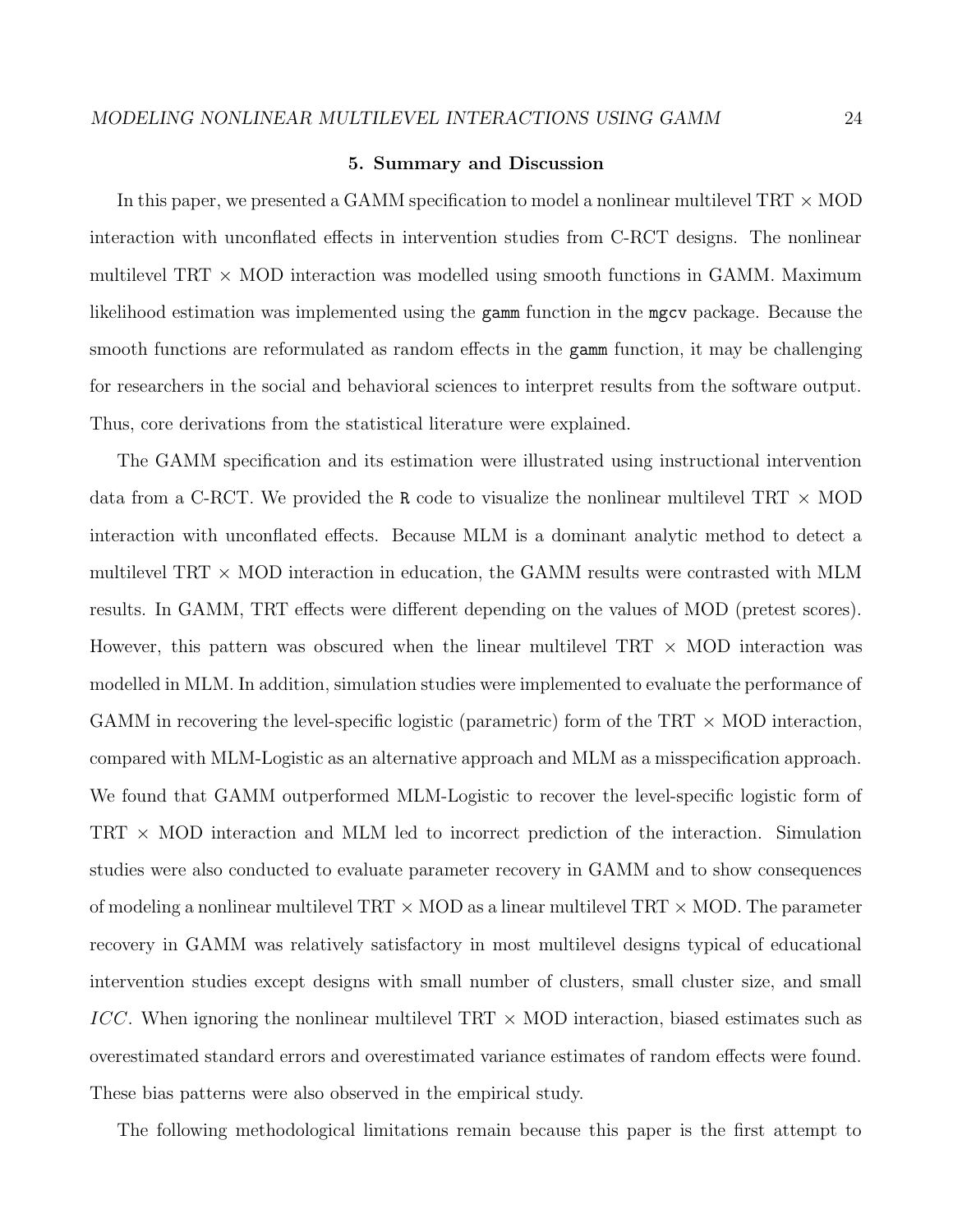apply GAMM to model a nonlinear multilevel TRT *×* MOD interaction with unconflated effects for educational intervention studies. First, we presented the GAMM specification for two groups (control vs. treatment groups) in a two-level nested design. As in D. Fuchs et al. (2021), there can be three groups (control, treatment 1, and treatment 2 groups). In this example, the two contrasts (e.g., control vs. treatment  $1 +$  treatment 2; treatment 1 vs. treatment 2) can be created for the nonlinear multilevel TRT  $\times$  MOD interaction with unconflated effects. In addition, there are more complex multilevel designs than the two-level nested design, such as three levels with cross-classified units (e.g., student [level 1] nested in a cross-classification of rater and classroom [both level 2] nested in school [level 3]). Further studies are needed to apply GAMM to detect a nonlinear multilevel TRT *×* MOD interaction with unconflated effects for more than two groups and in more complex multilevel designs. Second, the simulation study results are limited to the selected simulation conditions and the selected parameters and nonlinear functions in this study. More extensive simulations that vary these limited conditions should be conducted to make solid generalizations. Third, when newly specified GAMMs are presented to researchers in substantive areas, it is important to plan sample sizes to ensure high power for detecting hypothesized magnitudes of ATEs and variability in treatment effects. In a C-RCT design, it is important to have a large number of clusters for inferences about the ATE and to have a large number of clusters and large cluster size for inferences about TRT *×* MOD (Raudenbush & Liu, 2000). Equations for power calculation have been provided for TRT *×* MOD. For example, Raudenbush and Liu (2000) derived a *F*-statistic with the noncentrality parameter for the *conflated* fixed effects and variances of random effects of site-level TRT *×* MOD in a multisite randomized trial (MRT) in which individuals are randomly assigned within sites. Dong, Kelcey, and Spybrook (2020) provided power calculation formulas for level-1 TRT *×* binary and continuous MOD in MRTs. Bloom (2005) presented power calculation formula for TRT *×* binary level-1 or level-2 MOD in two-level C-RCTs. Spybrook, Kelcey, and Dong (2016) provided power calculation formulas for level-2 TRT *×* Level-1 binary MOD and in C-RCT. Dong, Kelcey, and Spybrook (2018) presented power calculation formulas for level-3 TRT *×* level-1 binary and continuous MOD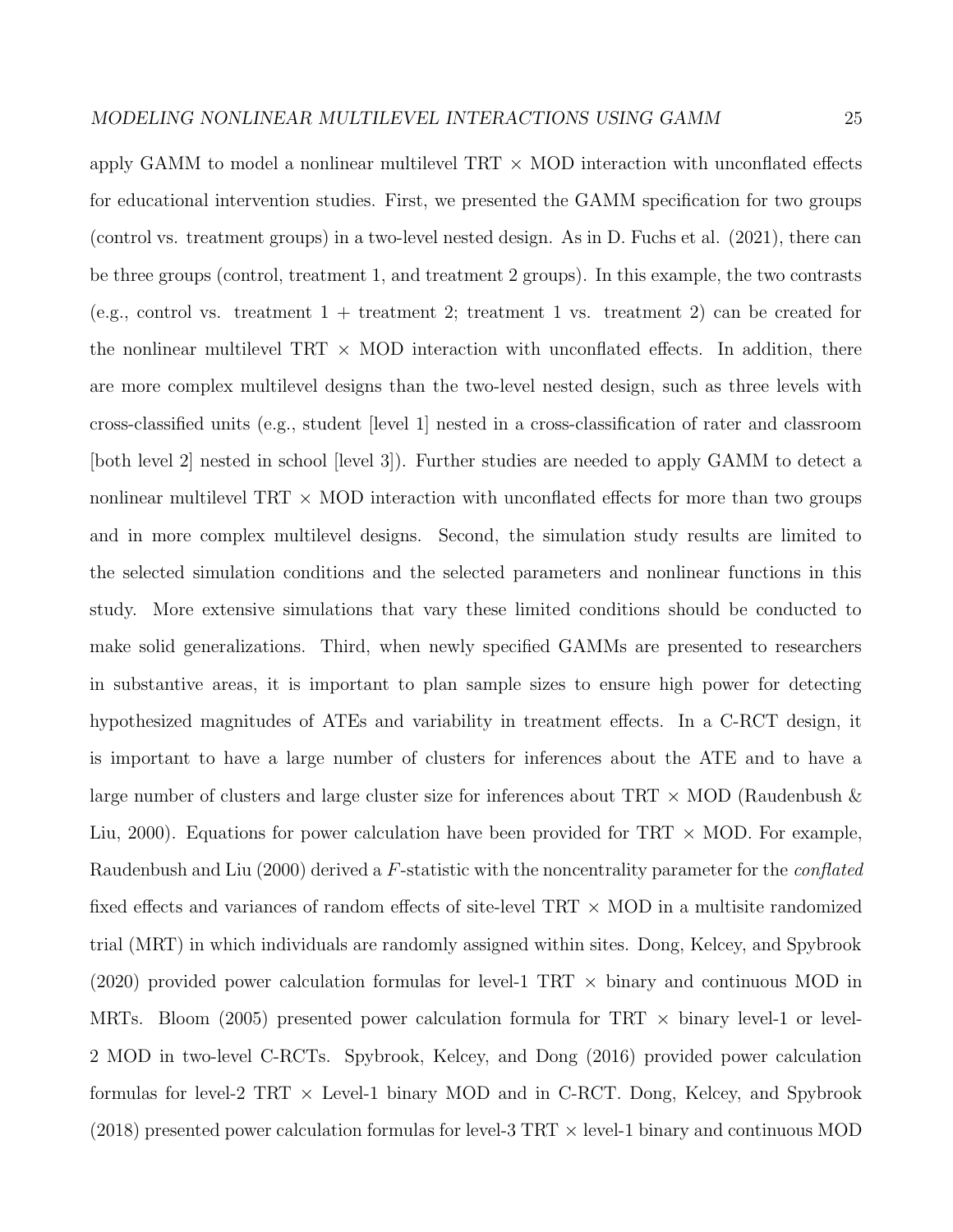in C-RCT. However, existing formulas for power calculation have not been designed for detecting *unconflated* fixed and variances of random effects for TRT *×* MOD in the C-RCT design. Further studies are needed to provide equations of power calculations to detect such effects.

MLM is frequently used to detect a linear multilevel TRT *×* MOD interaction with conflated effects in educational intervention studies. However, conflation results in insensitivity to theoretically meaningful interactions, and estimates a weighted average of within- and between-cluster effects in the presence of level-specific interactions effects. In addition, a linear interaction is a misspecification in the existence of a more complex nonlinear interaction. The main goal of this study is to illustrate the applicability of GAMM to detect a nonlinear multilevel TRT *×* MOD interaction with unconflated effects. We hope that this paper can serve as an example of modelling nonlinear effects using smooth functions in GAMM for educational intervention research.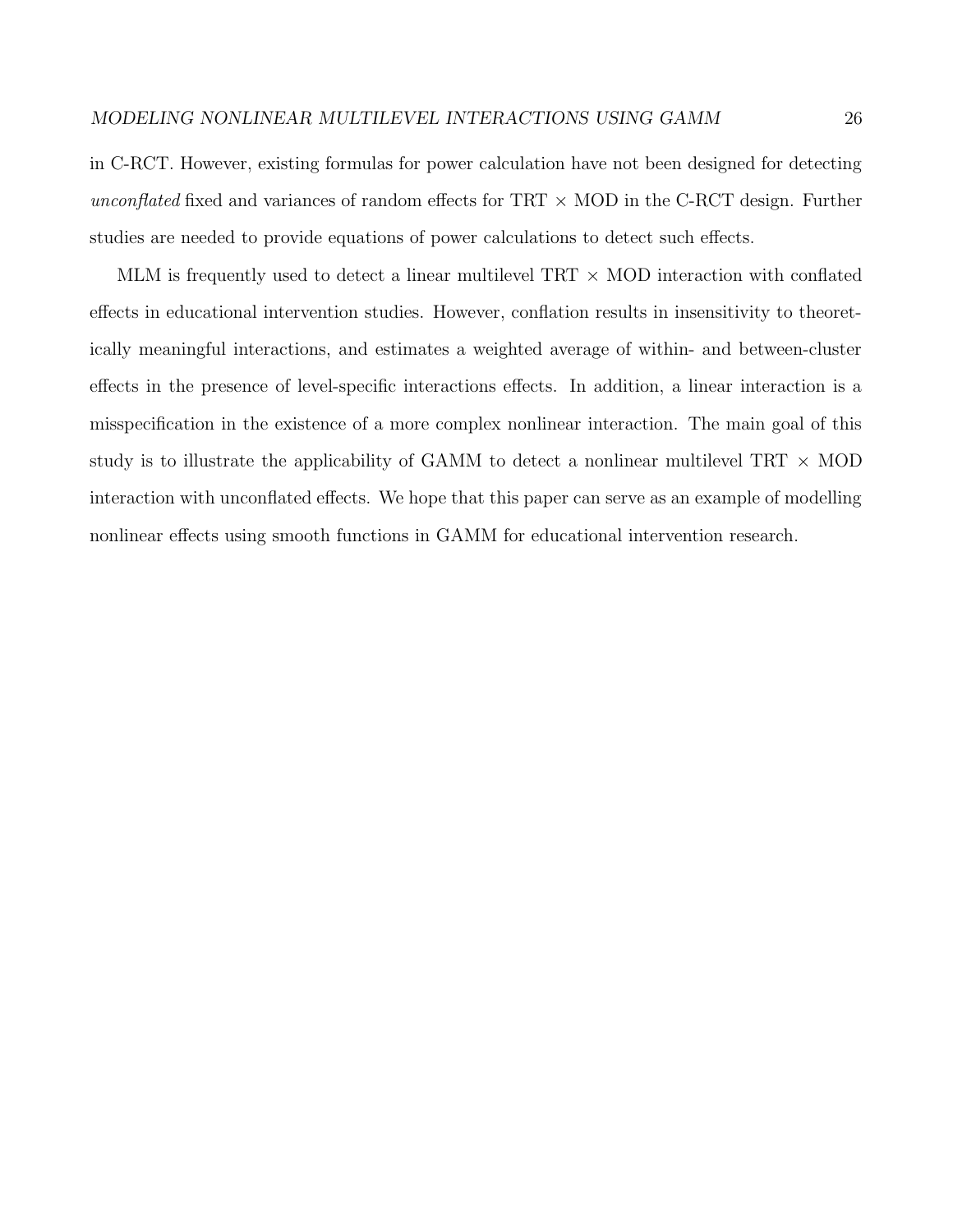#### **References**

- Akaike, H. (1974). A new look at the statistical model identification. *IEEE Transactions on Automatic Control, 19,* 716–723. http://dx.doi.org/10.1109/TAC.1974.1100705
- Bloom, H. S. (2005). Randomizing groups to evaluate place-based programs. In H. S. Bloom (Ed.), *Learning more from social experiments: Evolving analytic approaches* (pp. 115–172). Russell Sage Foundation.
- Bringmann, L. F., Hamaker, E. L., Vigo, D. E., Aubert, A., Borsboom, D., & Tuerlinckx, F. (2017). Changing dynamics: Time-varying autoregressive models using generalized additive modeling. *Psychological Methods, 22(3)*, 409–425. https://doi.org/10.1037/met0000085
- Dong, N., Kelcey, B., & Spybrook, J. (2018). Power analyses of moderator effects in three-level cluster randomized trials. *Journal of Experimental Education, 86,* 489–514. http://doi.org/10.1080/00220973.2017.1315714
- Dong, N., Kelcey, B., & Spybrook, J. (2020). Design considerations in multisite randomized trials probing moderated treatment effects. *Journal of Educational and Behavioral Statistics.* https://doi.org/10.3102/1076998620961492
- Finch, W. H., & Finch, M. H. (2018). A simulation study evaluating the generalized additive model for assessing intervention effects with small samples. *Journal of Experimental Education, 86(4)*, 652–670. https://doi.org/10.1080/00220973.2017.1339010
- Fox, J.-P. (2010). *Bayesian item response modeling: Theory and applications.* New York, NY: Springer. https://doi.org/10.1007/978-1-4419-0742-4
- Fuchs, D., Cho, E., Toste, J. R., Fuchs, L. S., Gilbert, J. K., McMaster, K. L., Svenson, E., & Thompson, A. (2021). A quasiexperimental evaluation of two versions of first-grade PALS: One with and one without repeated reading. *Exceptional Children, 87(2)*, 141–162. https://doi.org/10.1177/0014402920921828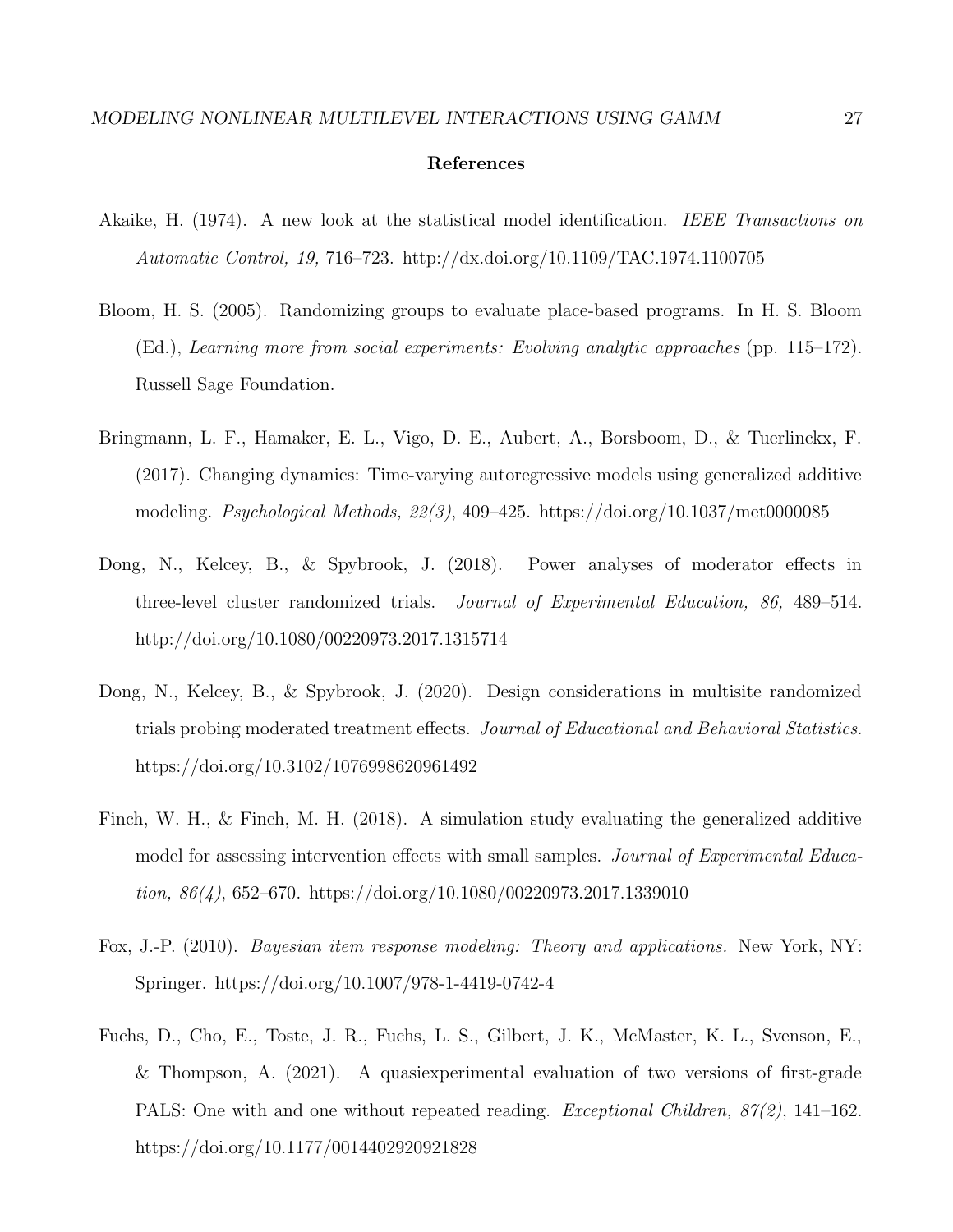- Fuchs, L. S., Fuchs, D., Hosp, M. K., & Jenkins, J. R. (2001). Oral reading fluency as an indicator of reading competence: A theoretical, empirical, and historical analysis. *Scientific Studies of Reading, 5(3)*, 239–256. https://doi.org/10.1207/S1532799XSSR05033
- Harrell, F. E., Jr. (2015). *Regression modeling strategies: With applications to linear models, logistic and ordinal regression, and survival analysis* (2nd ed). New York, NY: Springer.
- Hilden-Minton, J. A. (1995). *Multilevel diagnostics for mixed and hierarchical linear models*. Doctoral dissertation, University of California Los Angeles.
- Lin, X., & Zhang, D. (1999). Inference in generalized additive mixed models by using smoothing splines. *Journal of the Royal Statistical Society, 61(2)*, 381-400. https://doi.org/10.1111/1467-9868.00183
- Longford, N. T. (1993). *Random coefficient models*. Oxford University Press.
- Lüdtke, O., Marsh, H. W., Robitzsch, A., & Trautwein, U. (2011). A 2  $\times$  2 taxonomy of multilevel latent contextual models: Accuracy–bias trade-offs in full and partial error correction models. *Psychological Methods, 16(4)*, 444–467. https://doi.org/10.1037/a0024376
- Marra, G., & Wood, S. N. (2012). Coverage properties of confidence intervals for generalized additive model components. *Scandinavian Journal of Statistics, 39(1)*, 53–74. https://doi.org/10.1111/j.1467-9469.2011.00760.x
- McNeish, D. M., & Stapleton, L. M. (2016). The effect of small sample size on two-level model estimates: A review and illustration. *Educational Psychology Review, 28(2)*, 295– 314. https://doi.org/10.1007/s10648-014-9287-x
- Pinheiro, J., Bates, D., DebRoy, S., Sarkar, D, & R Core Team (2020). Package nlme: Linear and nonlinear mixed effects models. https://cran.r-project.org/web/packages/nlme/nlme.pdf
- Preacher, K. J., Curran, P. J., & Bauer, D. J. (2006). Computational tools for probing interactions in multiple linear regression, multilevel modeling, and latent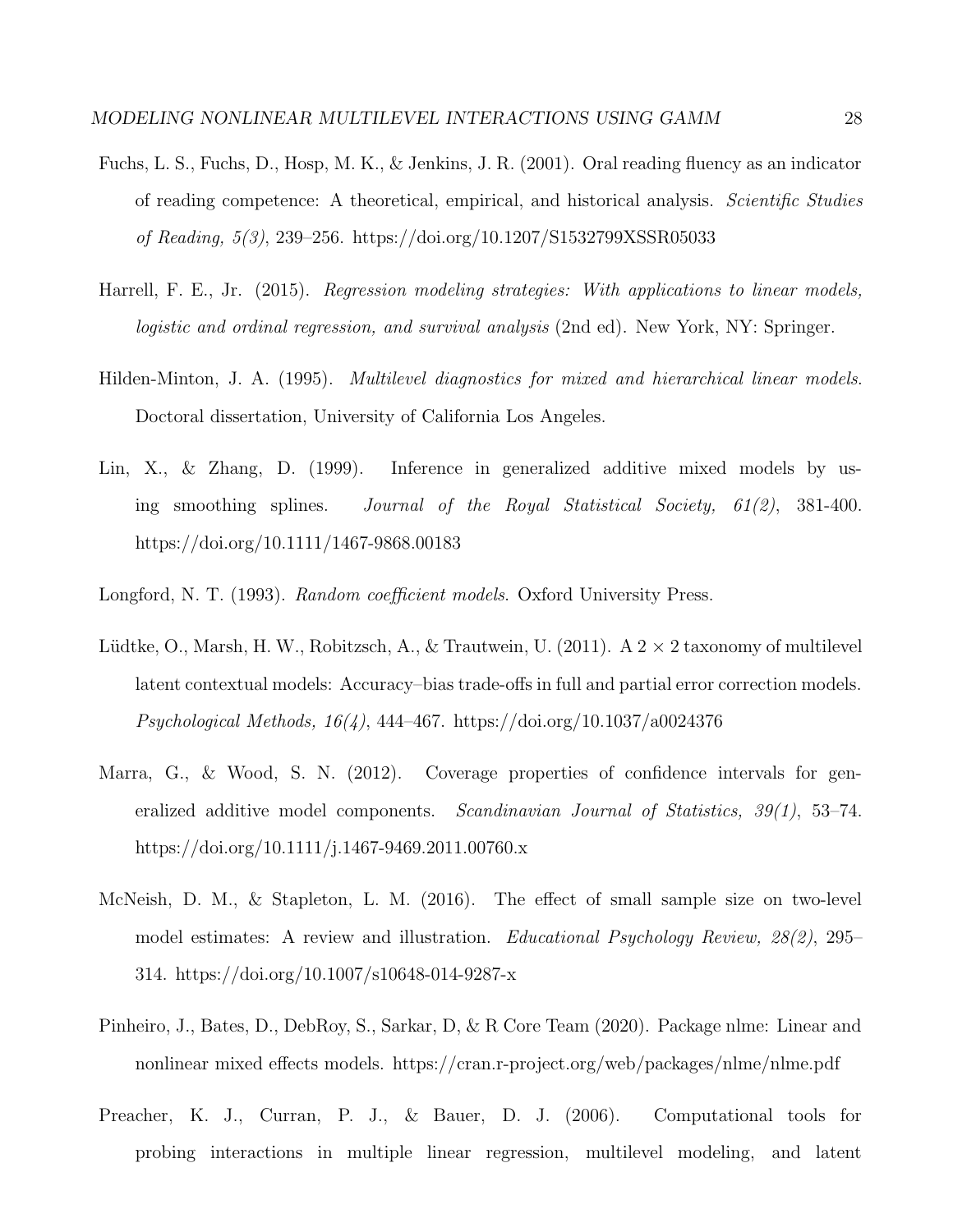curve analysis. *Journal of Educational and Behavioral Statistics, 31(4)*, 437–448. https://doi.org/10.3102/10769986031004437

- Preacher, K. J., & Sterba, S. K. (2019). Aptitude-by-treatment interactions in research on educational interventions. *Exceptional Children, 85(2)*, 248–264. https://doi.org/10.1177/0014402918802803
- Preacher, K. J., Zhang, Z., & Zyphur, M. J. (2011). Alternative methods for assessing mediation in multilevel data: The advantages of multilevel SEM. *Structural Equation Modeling, 18(2)*, 161–182. https://doi.org/10.1080/10705511.2011.557329
- Preacher, K. J., Zhang, Z., & Zyphur, M. J. (2016). Multilevel structural equation models for assessing moderation within and across levels of analysis. *Psychological Methods, 21(2)*, 189–205. https://doi.org/10.1037/met0000052
- R Core Team. (2020). *R: A language and environment for statistical computing*. R Foundation for Statistical Computing, Vienna, Austria. https://www.R-project.org/
- Raudenbush, S. W., & Liu, X. (2000). Statistical power and optimal design for multisite randomized trials. *Psychological Methods, 5,* 199–213. http://doi.org/10.1037/1082-989x.5.2.199
- Raudenbush, S. W., & Bryk, A. S. (2002). *Hierarchical linear models: Applications and data analysis methods*. Thousand Oaks, CA: Sage Publications.
- Ruppert, D., Wand, M. P., & Carroll, R. J. (2003). Semiparametric regression. New York: NY: Cambridge University Press. https://doi.org/10.1017/CBO9780511755453
- Schwarz, G. (1978). Estimating the dimension of a model. *Annals of Statistics, 6,* 461–464.
- Silverman, B. W. (1985). Some aspects of the spline smoothing approach to nonparametric regression curve fitting. *Journal of the Royal Statistical Society, Series B, 47(1)*, 1–21. https://doi.org/10.1111/j.2517-6161.1985.tb01327.x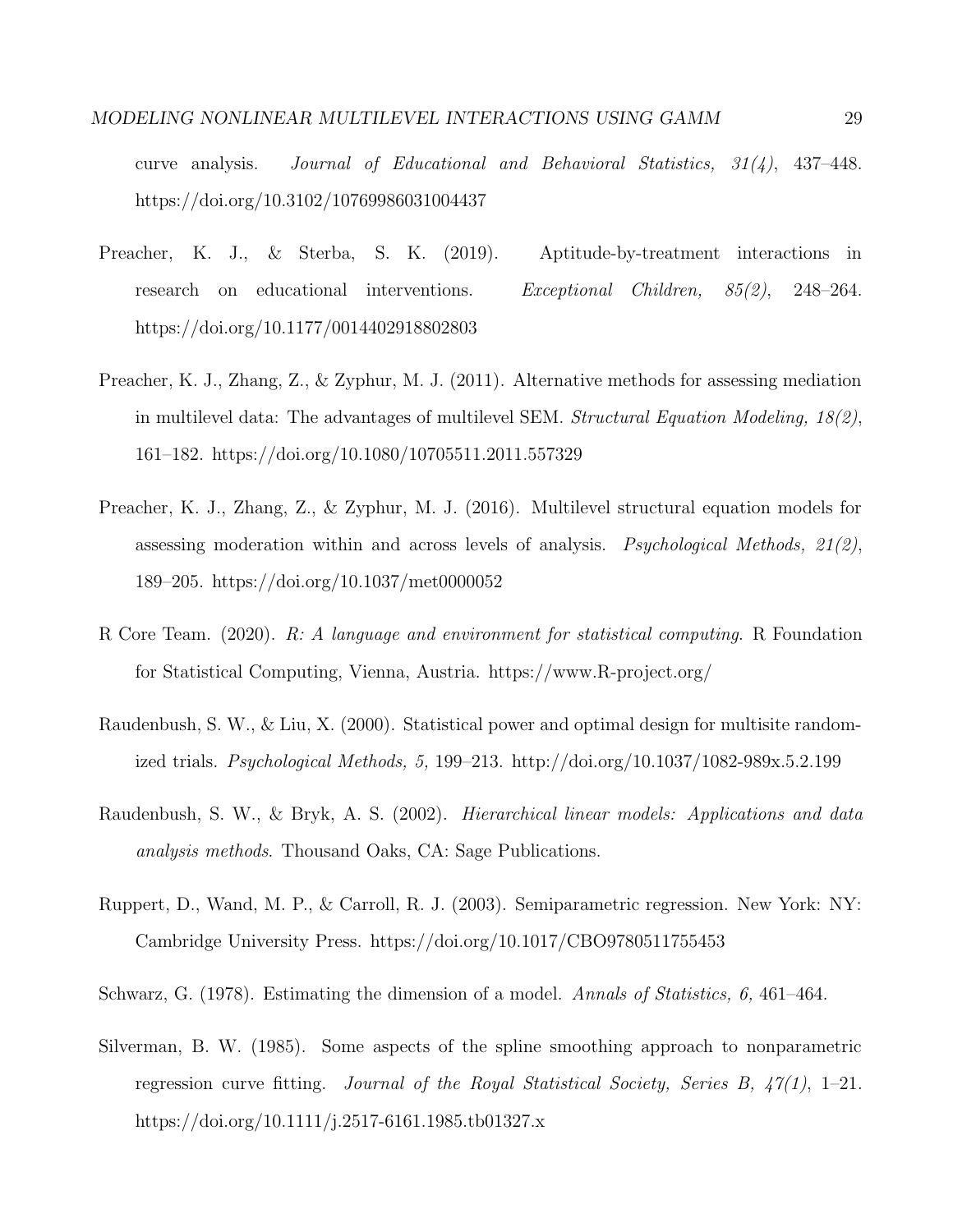- Snijders, T. A., & Bosker, R. J. (2011). *Multilevel analysis: An introduction to basic and advanced multilevel modeling*. Thousand Oaks, CA: Sage Publications.
- Spybrook, J., Kelcey, B., & Dong, N. (2016). Power for detecting treatment by moderator effects in two and three-level cluster randomized trials. *Journal of Educational and Behavioral Statistics, 41,* 605–627. http://doi.org/10.3102/1076998616655442
- Wieling, M. (2018). Analyzing dynamic phonetic data using generalized additive mixed modeling: A tutorial focusing on articulatory differences between L1 and L2 speakers of English. *Journal of Phonetics, 70*, 86–116. https://doi.org/10.1016/j.wocn.2018.03.002
- Wood, S. N. (2004). Stable and efficient multiple smoothing parameter estimation for generalized additive models. *Journal of the American Statistical Association, 99(467)*, 673–686. https://doi.org/10.1198/016214504000000980
- Wood, S. N. (2006). Low-rank scale-invariant tensor product smooths for generalized additive mixed models. *Biometrics, 62(4)*, 1025–1036. https://doi.org/10.1111/j.1541- 0420.2006.00574.x
- Wood, S. N. (2013). On *p*-values for smooth components of an extended generalized additive model. *Biometrika, 100(1)*, 221–229. https://doi.org/10.1093/biomet/ass048
- Wood, S. N. (2017). *Generalized additive models: An introduction with R* (2nd ed). Chapman & Hall/CRC
- Wood, S. N. (2019). *Package 'mgcv': Mixed GAM computation vehicle with automatic smoothness estimation*. https://cran.r-project.org/web/packages/mgcv/mgcv.pdf
- Wood, S. N., Pya, N., & Säfken, B. (2016). Smoothing parameter and model selection for general smooth models. *Journal of the American Statistical Association, 111(516)*, 1548– 1563. https://doi.org/10.1080/01621459.2016.1180986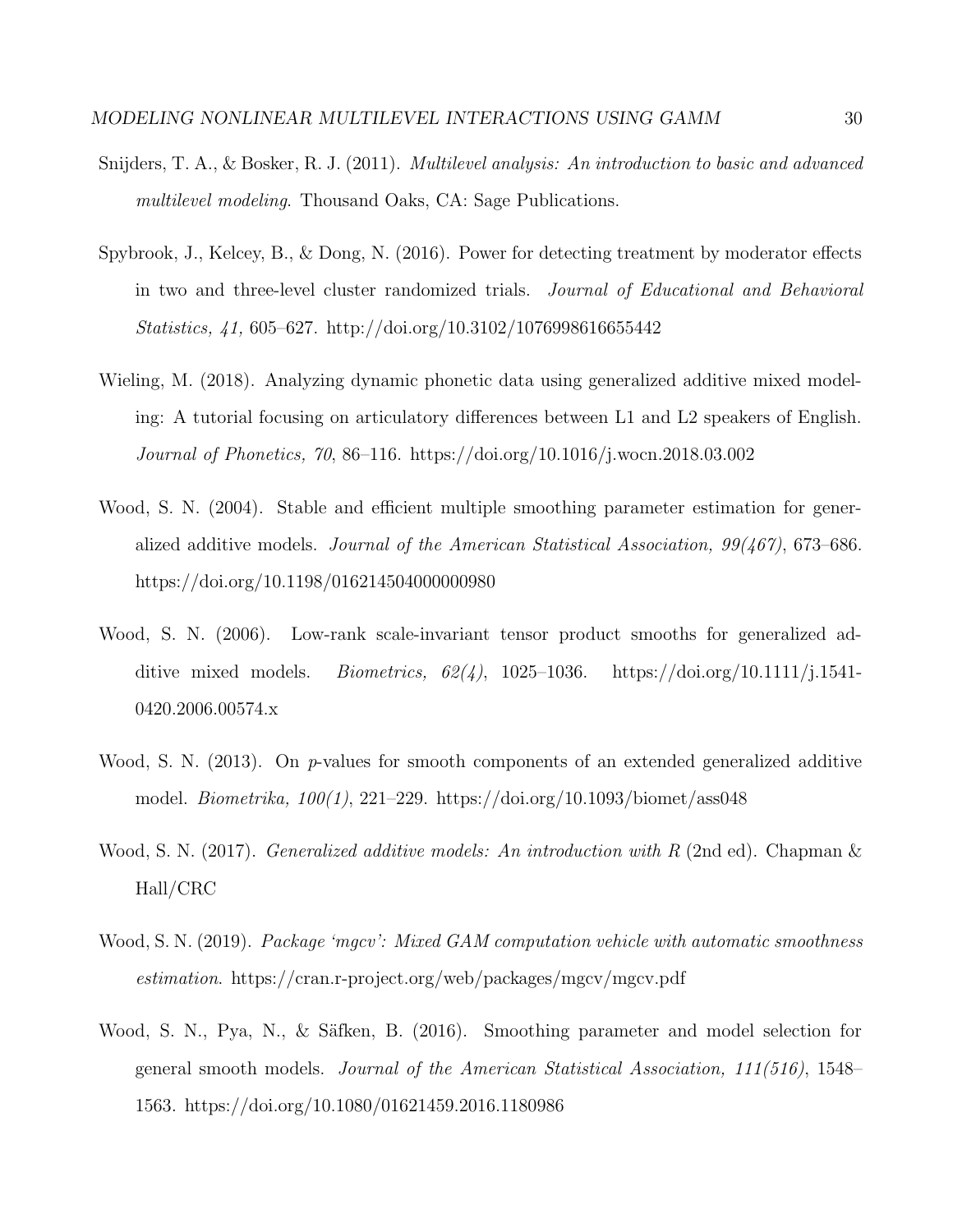- What Works Clearinghouse. (2017). *What Works Clearinghouse: Procedures handbook (Version 4.0)*. U.S. Department of Education, Institute of Education Sciences. https://ies.ed.gov/ncee/wwc/Docs/referenceresources/wwc procedures handbook v4.pdf
- Yopp, H. K. (1988). The validity and reliability of phonemic awareness tests. *Reading Research Quarterly, (23)2*, 159–177. https://doi.org/10.2307/747800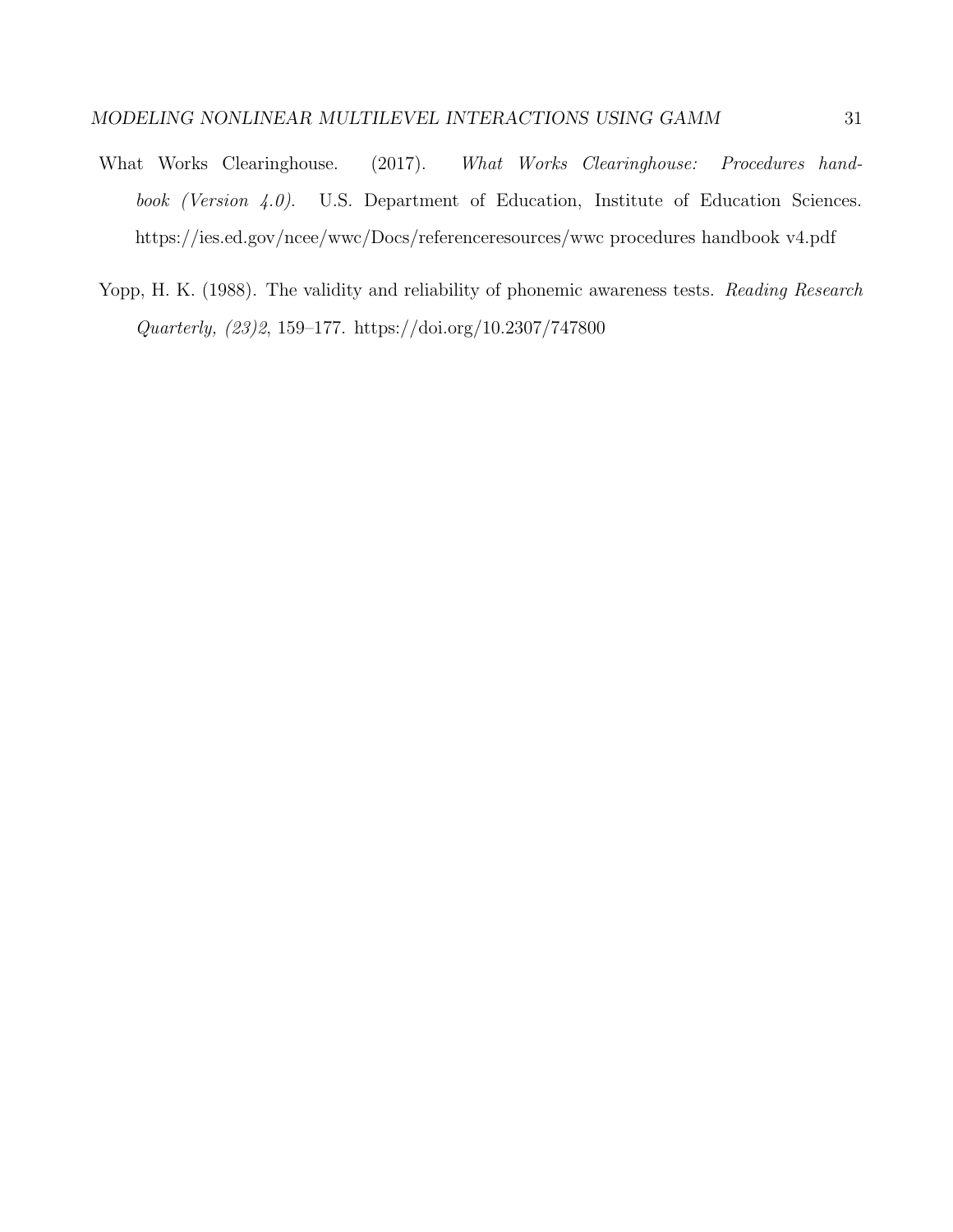| Model                               |            |                         | <b>GAMM</b>       | <b>MLM</b> |            |  |
|-------------------------------------|------------|-------------------------|-------------------|------------|------------|--|
|                                     |            | $\overline{\text{AIC}}$ | $\overline{BIC}$  | <b>AIC</b> | <b>BIC</b> |  |
| Random-Intercept                    |            |                         | 975.32            | 911.98     | 974.93     |  |
| Random-Intercept-and-Slope          |            | 899.59                  | 987.71            | $\ast$     | $\ast$     |  |
|                                     |            |                         |                   |            |            |  |
|                                     |            | <b>GAMM</b>             |                   |            | <b>MLM</b> |  |
| <b>Fixed Effects</b>                |            |                         |                   |            |            |  |
|                                     | <b>EST</b> |                         | <b>SE</b>         | <b>EST</b> | SE         |  |
| Intercept[ $\gamma_{00}$ ]          | 0.384      |                         | 0.133             | 0.318      | 0.149      |  |
| $x_{ij} - x_{.j}[\gamma_{10}]$      |            |                         |                   | 0.693      | 0.056      |  |
| $x_{.j}[\gamma_{01}]$               |            |                         |                   | 0.537      | 0.189      |  |
| $z_j[\gamma_{02}]$                  | 0.439      |                         | 0.071             | 0.463      | 0.081      |  |
| $x_{.j}z_j[\gamma_{03}]$            |            |                         |                   | $-0.183$   | 0.209      |  |
| $(x_{ij} - x_{.j})z_j[\gamma_{11}]$ |            |                         |                   | $-0.212$   | 0.070      |  |
| $D_2[\alpha_2]$                     | $-0.216$   |                         | 0.173             | $-0.304$   | 0.206      |  |
| $D_3[\alpha_3]$                     | $-1.123$   |                         | 0.150             | $-1.056$   | 0.180      |  |
| $D_4[\alpha_4]$                     | $-0.353$   |                         | 0.155             | $-0.381$   | 0.183      |  |
| $D_5[\alpha_5]$                     | $-0.928$   |                         | 0.139             | $-0.877$   | 0.161      |  |
| $D_6[\alpha_6]$                     | $-0.680$   |                         | 0.152             | $-0.689$   | 0.181      |  |
| $D_7[\alpha_7]$                     | $-0.713$   |                         | 0.220             | $-0.506$   | 0.232      |  |
| $D_8[\alpha_8]$                     | $-0.679$   |                         | 0.146             | $-0.594$   | 0.168      |  |
| <b>Random Effects</b>               |            |                         |                   |            |            |  |
|                                     | <b>EST</b> |                         |                   | <b>EST</b> |            |  |
| $\tau_{00}$                         | 0.010      |                         |                   | 0.023      |            |  |
| $\sigma^2$                          | 0.316      |                         |                   | 0.337      |            |  |
| <b>Smooth Functions</b>             |            |                         |                   |            |            |  |
|                                     | $Ref.$ edf |                         | $T_r(p$ -value)   |            |            |  |
| $f_2(x_{ij}-x_{.j})(z_j=0)$         | 3.630      |                         | $47.747(2e - 16)$ |            |            |  |
| $f_2(x_{ij} - x_{.j})(z_j = 1)$     | 3.153      |                         | $51.731(2e - 16)$ |            |            |  |
| $f_1(x_{.i})(z_i=0)$                | 2.270      |                         | 7.728(.000165)    |            |            |  |
| $f_1(x_{.j})(z_j = 1)$              | 1.000      |                         | 3.981(.046566)    |            |            |  |

Table 1: Empirical Study: Results of Model Selection (top) and Results (bottom) of GAMM and MLM

*Note. −* indicates a parameter or a smooth function which was not considered; Significance for fixed effects in bold based on *t*test at alpha= *.*05; \* indicates that AIC and BIC were not reported because there was a convergence problem with estimating the random-intercept-and-slope model.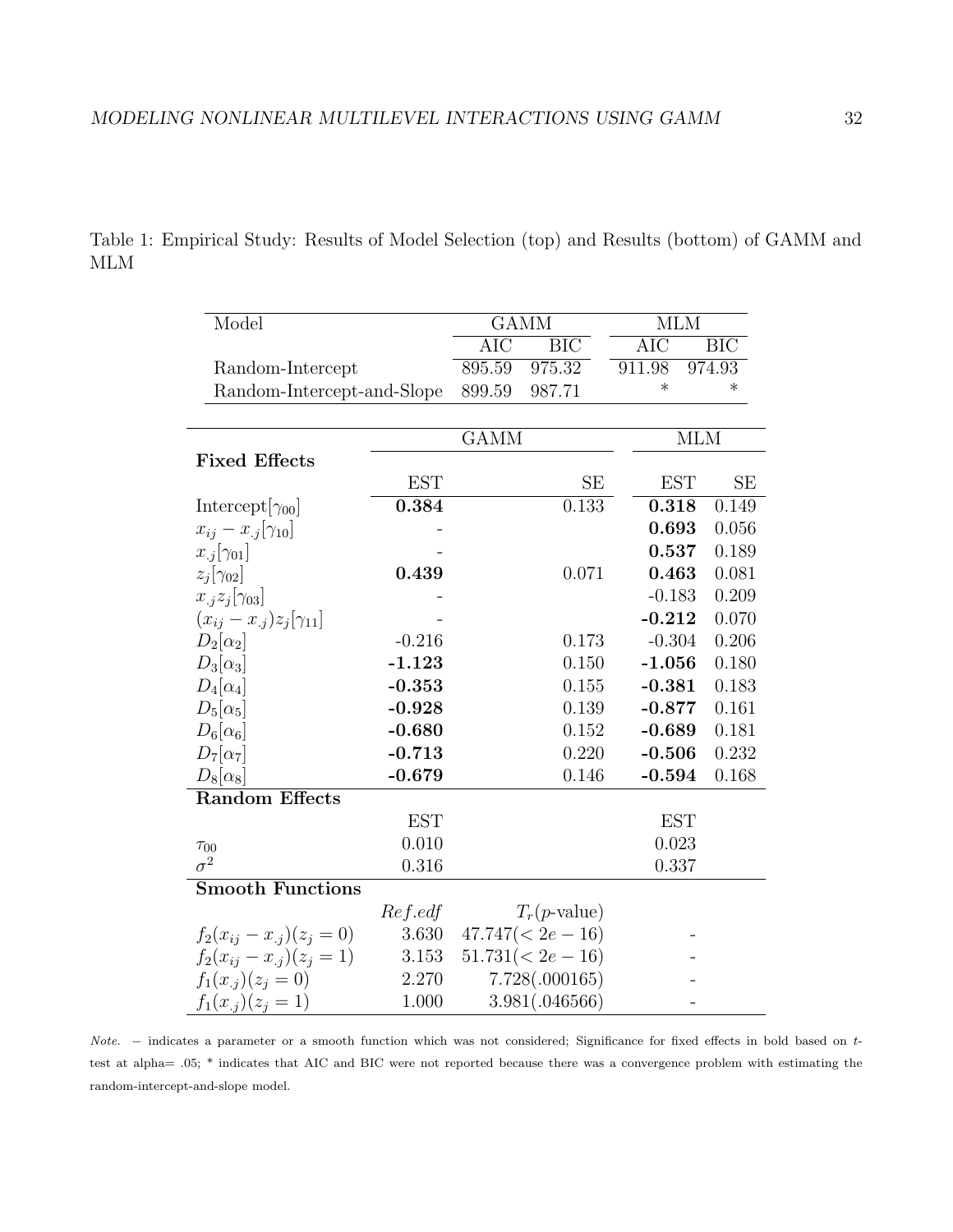| 化异戊二烯<br>Ī<br>j<br>ζ                                                                                                      |   |
|---------------------------------------------------------------------------------------------------------------------------|---|
| ) = 21 () = 21 () = 2<br>Ï                                                                                                |   |
| .<br>$\frac{1}{4}$                                                                                                        |   |
| TANAH ATT                                                                                                                 |   |
| l                                                                                                                         |   |
| and put is a surround<br>- 11-11-13                                                                                       |   |
| THE THE THE T<br>コンコン                                                                                                     |   |
|                                                                                                                           |   |
| $\frac{1}{2}$                                                                                                             |   |
| $\frac{2}{2}$<br>$\sim$ $\sim$ $\sim$ $\sim$                                                                              |   |
| Į<br>ו<br> <br> }<br> <br>ra<br>F                                                                                         |   |
| C and Co                                                                                                                  |   |
| I<br>:<br>İ                                                                                                               |   |
| 1、"好好了?"<br>$\ddot{\phantom{a}}$                                                                                          |   |
| ֧֧ׅׅ֪ׅׅ֪֦֖ׅ֪ׅׅ֪ׅׅׅׅ֚֚֚֚֚֚֚֚֚֚֚֚֚֚֚֚֚֚֚֚֚֝֝֝֝֝֝֝֝֝֬֝֬֝֝֝֝֬֝֬֝֝֬֝֝֬֝֝֝֝֝֝֬֝֝֬֝֝֝֝֝֝֝֝֝֝֝֝֝<br>֧֖֖֪֪֚֚֚֚֝֝֝֝֝֝֝֝֝֝֝֝֝֝֝֝֝֝֝֝ |   |
| Notes and the control of the control<br>$\frac{1}{2}$<br>-<br>-<br>-                                                      |   |
|                                                                                                                           |   |
| .<br>F                                                                                                                    | i |

| $-1.02$ $-1.1$<br>$(1, x, i) + \sum_{k=1}^{9} \delta_{1k(z_i=1)}$<br>$\langle \cdot$<br>$z_i =$<br>$21k(z_3=0)D_1k(x_3)$<br>$+$ t <sub>1</sub> (x,<br>$\frac{1}{2}$<br>$\sum_{k=1}^{9} \delta$<br>$r_1(x, i)$<br>$1+exp[-((\gamma_{00}+\gamma_{02}z_{j})-$<br>$=$ ( $\tilde{\gamma}$ 00 + $\tilde{\gamma}$ 022) + $\zeta$<br>$(\hat{\gamma}_{00} + \hat{\gamma}_{02} z_j) + f$ .<br>いんしょ<br>$\gamma$ + 00 $\gamma$<br>Level 2 |
|-------------------------------------------------------------------------------------------------------------------------------------------------------------------------------------------------------------------------------------------------------------------------------------------------------------------------------------------------------------------------------------------------------------------------------|
|                                                                                                                                                                                                                                                                                                                                                                                                                               |
| $\sum_{k=1}^{6} \frac{1}{2k(z_j=1)} 02k(x_{ij} - x_{.j})$<br>$1(z_i) = 1$ .<br>$= 0 + J_2(x_{ij} - x_{.ij})$<br>$_0b_{2k}(x_{ij}-x_{.j})+\sum$                                                                                                                                                                                                                                                                                |
|                                                                                                                                                                                                                                                                                                                                                                                                                               |

*Note.*  $\hat{\delta}_{1k}(z_{j}=0)$  is an estimate of a basis coefficient for  $\tilde{f}_1(x_j)(z_j=0)$ ;  $\hat{\delta}_{1k}(z_{j}=1)$  is an estimate of a basis coefficient for  $\tilde{f}_1(x_j)(z_j=1)$ ;  $\hat{\delta}_{2k}(z_{j}=0)$  is an estimate of a basis **δ**<sub>1</sub>*k*(*z*<sub>j</sub>=0) is an estimate of a basis coefficient for  $\tilde{f}$ <sub>1</sub>(*x*<sub>*j*</sub>)(*z*<sub>j</sub> = 0); **δ**<sub>1</sub>*k*(*z*<sub>j</sub>=1) is an estimate of a basis coefficient for  $\tilde{f}_1(x_j)(z_j = 1)$ ;  $\delta_{2k(z_j=0)}$  is an estimate of a basis coefficient for  $\tilde{f}_2(x_{ij}$  $(x_j)(z_j=0);$  $\tilde{\delta}_{2k}(z_j=1)$  is an estimate of a basis coefficient for  $\tilde{f}_2(x_{ij}$  $(x_j)(z_j=1).$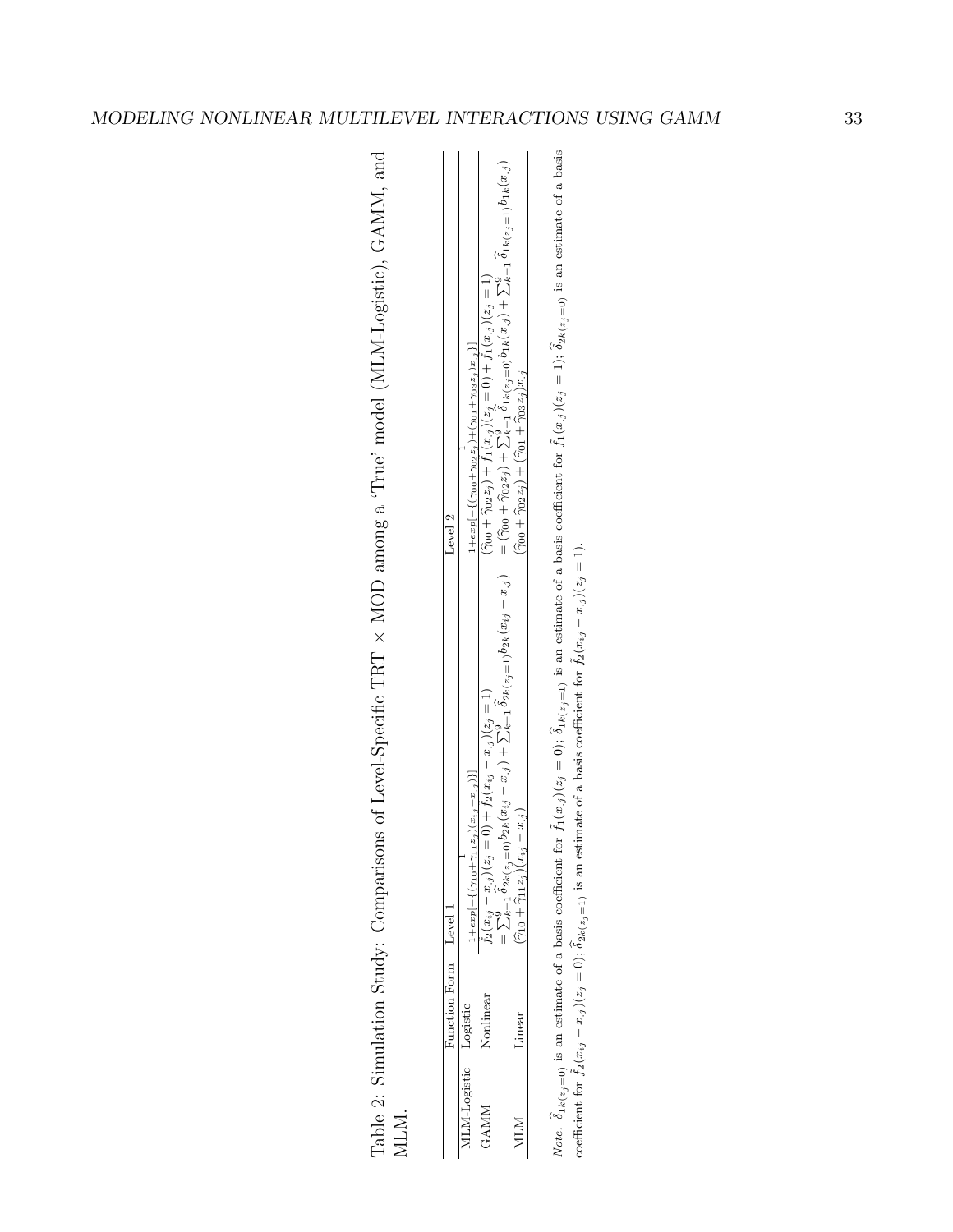Table 3: Simulation Study: Root Mean Squared Differences (RMD) between Predicted Values and True Values for MLM-Logistic (top) and GAMM (bottom) as Data-Generating Models.

|               | Level   | RMD                                                                                                                                                                                                                                                                                                                                                                                             |
|---------------|---------|-------------------------------------------------------------------------------------------------------------------------------------------------------------------------------------------------------------------------------------------------------------------------------------------------------------------------------------------------------------------------------------------------|
| MLM-Logistic  | Level 1 | $\frac{1 + exp[-\{(\gamma_{10} + \gamma_{11}z_j)(x_{ij} - x_{.j})\}]}{1 + exp[-\{(\gamma_{10} + \gamma_{11}z_j)(x_{ij} - x_{.j})\}]}$<br>where $d_{ij}$ . $ML1 = \frac{1 + exp[-\{(\hat{\gamma}_{10} + \hat{\gamma}_{11} z_j)(x_{ij} - x_{.j})\}]}{1 + exp[-\{(\hat{\gamma}_{10} + \hat{\gamma}_{11} z_j)(x_{ij} - x_{.j})\}]}$<br>$\sqrt{\sum_{j=1}^{J} \sum_{i=1}^{n_j} d_{ij,MLL}^2 / Jn_j}$ |
|               | Level 2 | $\frac{1 + exp[-\{(\widehat{\gamma}_{00} + \widehat{\gamma}_{02} z_j ) + (\widehat{\gamma}_{01} + \widehat{\gamma}_{03} z_j )x_{\cdot j}\}] - 1 + exp[-\{(\gamma_{00} + \gamma_{02} z_j ) + (\gamma_{01} + \gamma_{03} z_j )x_{\cdot j}\}] }$<br>$\frac{J}{j=1} d_{j,ML2}^2 / J$<br>where $d_{j.ML2}$ =<br>$\sqrt{\sum_{j=}^J}$                                                                 |
| <b>GANM</b>   | Level 1 | where $d_{ij,G1} = \{\tilde{f}_2(x_{ij} - x_{.j})(z_j = 0) + \tilde{f}_2(x_{ij} - x_{.j})(z_j = 1)\} - \frac{1}{1 + exp[-\{(\gamma_{10} + \gamma_{11} z_j)(x_{ij} - x_{.j})\}]}$<br>$\sqrt{\sum_{j=1}^J\sum_{i=1}^{n_j}d_{ij,G1}^2/Jn_j}$                                                                                                                                                       |
|               | Level 2 | where $d_j$ , $c_2 = (\hat{\gamma}_{00} + \hat{\gamma}_{02}z_j) + \{\tilde{f}_1(x_j)(z_j = 0) + \tilde{f}_1(x_j)(z_j = 1)\} - \frac{1}{1 + exp[-\{(\gamma_{00} + \gamma_{02}z_j) + (\gamma_{01} + \gamma_{03}z_j)x_j\}]}$<br>$\sqrt{\sum_{j=1}^J d_{j.G2}^2}/J$                                                                                                                                 |
| <b>NILM</b>   | Level 1 | where $d_{ij,M1} = (\hat{\gamma}_{10} + \hat{\gamma}_{11}z_j)(x_{ij} - x_{.j}) - \frac{1}{1 + exp[-((\gamma_{10} + \gamma_{11}z_j)(x_{ij} - x_{.j}))]}$<br>$\sqrt{\sum_{j=1}^J\sum_{i=1}^{n_j}d_{ij,M1}^2/Jn_j}$                                                                                                                                                                                |
|               | Level 2 | where $d_{j,M2} = (\tilde{\gamma}_{00} + \tilde{\gamma}_{02}z_j) + (\tilde{\gamma}_{01} + \tilde{\gamma}_{03}z_j)x_j - \frac{1}{1 + exp[-(\gamma_{00} + \gamma_{02}z_j) + (\gamma_{01} + \gamma_{03}z_j)x_j]}]$<br>$\sqrt{\sum_{j=1}^{J} d_{j.M2}^2}/J$                                                                                                                                         |
| Fitting Model |         | RMD<br>Group<br>Level                                                                                                                                                                                                                                                                                                                                                                           |
| GAMM          |         | $\sqrt{\sum_{j=1}^J\sum_{j=1}^{n_j}d_{ij.G10}^2}/Jn_j$<br>$z_j=0$<br>Level 1                                                                                                                                                                                                                                                                                                                    |
|               |         | where $d_{ij.G10} = \tilde{f}_2(x_{ij} - x_{.j})(z_j = 0) - f_2(x_{ij} - x_{.j})(z_j = 0)$                                                                                                                                                                                                                                                                                                      |
|               |         | $\sqrt{\sum_{j=1}^{J} \sum_{j=1}^{n_j} d_{ij,\, \rm G11}^{2}/J n_j}$<br>$z_j=1$                                                                                                                                                                                                                                                                                                                 |
|               |         | where $d_{ij.G11} = \tilde{f}_2(x_{ij} - x_i)(z_j = 1) - f_2(x_{ij} - x_i)(z_j = 1)$                                                                                                                                                                                                                                                                                                            |
|               |         | $\sqrt{\sum_{j=1}^J d_j.c_{20}/J}$<br>$z_j=0$<br>Level 2                                                                                                                                                                                                                                                                                                                                        |
|               |         | where $d_{j,G20} = f_1(x_{.j})(z_j = 0) - f_1(x_{.j})(z_j = 0)$                                                                                                                                                                                                                                                                                                                                 |
|               |         | $\sqrt{\sum_{j=1}^J d_{j.G21}/J}$<br>$z_j=1$                                                                                                                                                                                                                                                                                                                                                    |
| <b>NTM</b>    |         | where $d_{j,G21} = \tilde{f}_1(x_{.j})(z_j = 1) - f_1(x_{.j})(z_j = 1)$<br>$\sqrt{\sum_{j=1}^{J} \sum_{j=1}^{n_j} d_{ij,M10}^2 / J n_j}$<br>$\overline{\phantom{0}}$<br>$z_j$<br>Level 1                                                                                                                                                                                                        |
|               |         | where $d_{ij,M10} = \hat{\gamma}_{10}(x_{ij} - x_{.j}) - f_2(x_{ij} - x_{.j})(z_j = 0)$                                                                                                                                                                                                                                                                                                         |
|               |         | $\sqrt{\sum_{j=1}^{J} \sum_{j=1}^{n_j} d_{ij,M11}^2 / J n_j}$<br>$z_j=1$                                                                                                                                                                                                                                                                                                                        |
|               |         | $\begin{array}{c}\n\overline{1} \\ \end{array}$<br>where $d_{ij}$ , $_{M11}$ = { $\hat{\gamma}_{10}(x_{ij} - x_{.j}) + \hat{\gamma}_{11}(x_{ij} - x_{.j})$ } - $f_2(x_{ij} - x_{.j})(z_j)$                                                                                                                                                                                                      |
|               |         | $\sqrt{\sum_{j=1}^J d_{j.M20}/J}$<br>$\begin{matrix} 0 \\ 0 \end{matrix}$<br>$\tilde{z}_j$<br>Level 2                                                                                                                                                                                                                                                                                           |
|               |         | where $d_{j,M20} = \hat{\gamma}_{01} x_{.j} - f_1(x_{.j})(z_j = 0)$                                                                                                                                                                                                                                                                                                                             |
|               |         | where $d_{j,M21} = (\hat{\gamma}_{01}x_{.j} + \hat{\gamma}_{03}x_{.j}z_{j}) - f_1(x_{.j})(z_{j} = 1)$<br>$\sqrt{\sum_{j=1}^J d_{j. M 21}/J}$<br>$z_j=1$                                                                                                                                                                                                                                         |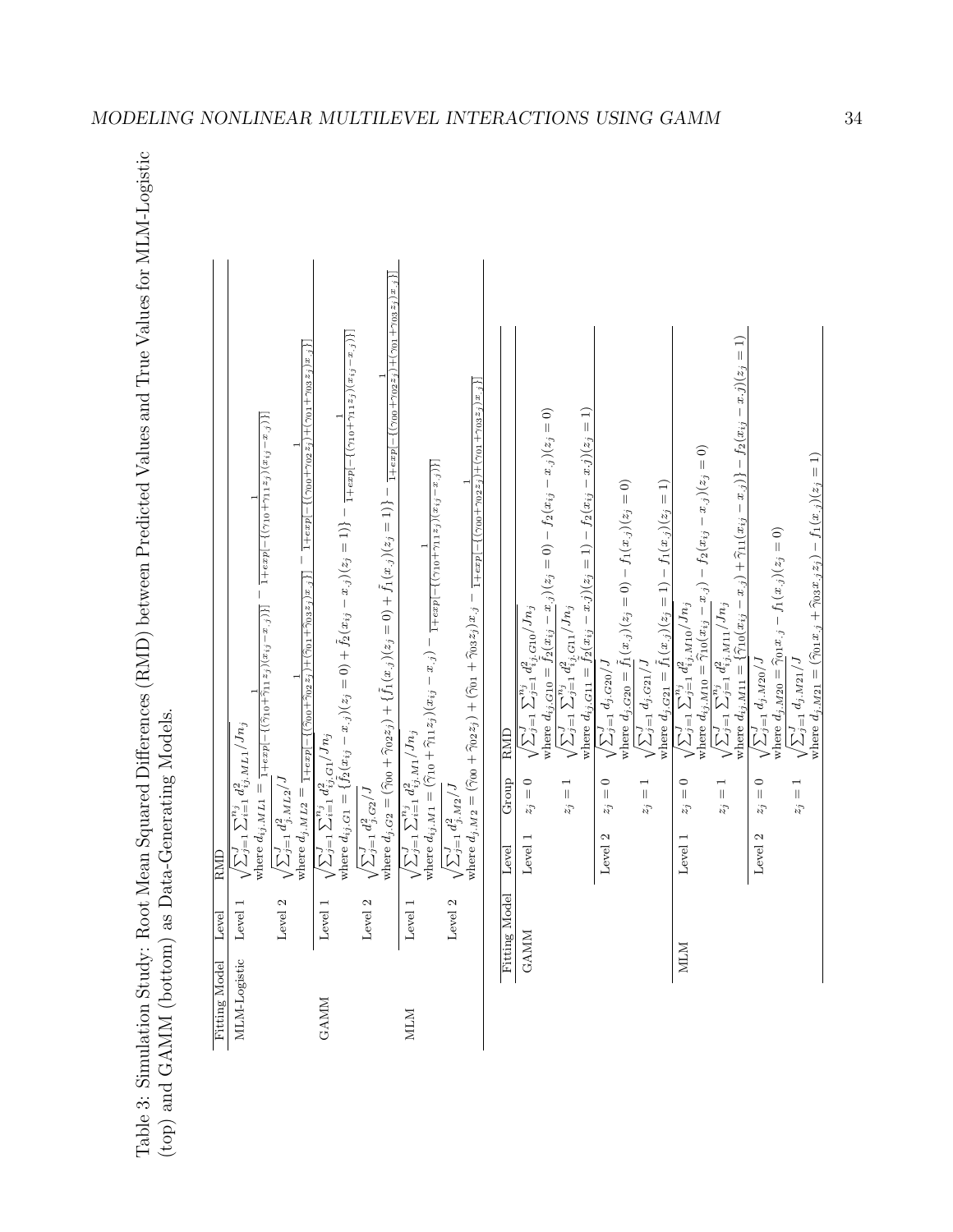Table 4: Simulation Study: Results for Predictions of Level-Specific TRT *×* MOD Interactions (top) and for Random Effects (bottom) of MLM-Logistic, GAMM, and MLM under MLM-Logistic as a Data-Generating Model

|                                              |                         | Conditions              |             | MLM-Logistic            |             | <b>GAMM</b> | MLМ         |  |
|----------------------------------------------|-------------------------|-------------------------|-------------|-------------------------|-------------|-------------|-------------|--|
| <b>Prediction of Interactions</b><br>Level 1 |                         |                         |             | $\overline{\text{RMD}}$ |             | <b>RMD</b>  | <b>RMD</b>  |  |
|                                              |                         | $J=30$                  |             | 0.205                   |             | 0.107       | 0.519       |  |
|                                              |                         | $J=70$                  |             | 0.170                   |             | 0.073       | 0.526       |  |
|                                              |                         | $J = 200$               |             | 0.162                   |             | 0.050       | 0.528       |  |
|                                              |                         | $\overline{n_j=15}$     |             | 0.173                   |             | 0.089       | 0.522       |  |
|                                              |                         | $n_i = 30$              |             | 0.187                   |             | 0.070       | 0.527       |  |
|                                              |                         | $\overline{ICC} = 0.05$ |             | 0.190                   |             | 0.080       | 0.531       |  |
|                                              |                         | $ICC=0.1$               |             | 0.189                   |             | 0.079       | 0.526       |  |
|                                              |                         | $ICC=0.3$               |             | 0.159                   |             | 0.081       | 0.517       |  |
| Level 2                                      |                         | $J=30$                  |             | 0.312                   |             | 0.208       | 0.554       |  |
|                                              |                         | $J=70$                  |             | 0.318                   |             | 0.161       | 0.546       |  |
|                                              |                         | $J = 200$               |             | 0.323                   |             | 0.127       | 0.554       |  |
|                                              |                         | $\overline{n_j=15}$     |             | 0.347                   |             | 0.180       | 0.554       |  |
|                                              |                         | $n_j=30$                |             | 0.286                   |             | 0.156       | 0.548       |  |
|                                              |                         | $ICC=0.05$              |             | 0.329                   |             | 0.150       | 0.547       |  |
|                                              |                         | $ICC=0.1$               |             | 0.333                   |             | 0.156       | 0.574       |  |
|                                              |                         | $ICC=0.3$               |             | 0.290                   |             | 0.196       | 0.532       |  |
|                                              |                         |                         |             |                         |             |             |             |  |
|                                              | Conditions              | MLM-Logistic            |             | <b>GAMM</b>             |             |             | <b>MLM</b>  |  |
| <b>Random Effects</b>                        |                         | <b>Bias</b>             | <b>RMSE</b> | <b>Bias</b>             | <b>RMSE</b> | <b>Bias</b> | <b>RMSE</b> |  |
| $\tau_{00}$                                  | $J=30$                  | 0.131                   | 0.155       | $-0.018$                | 0.041       | $-0.007$    | 0.038       |  |
|                                              | $J=70$                  | 0.116                   | 0.126       | $-0.006$                | 0.026       | 0.002       | 0.026       |  |
|                                              | $J = 200$               | 0.101                   | 0.105       | $-0.001$                | 0.016       | 0.006       | 0.018       |  |
|                                              | $n_i = 15$              | 0.109                   | 0.122       | $-0.011$                | 0.031       | 0.001       | 0.029       |  |
|                                              | $n_i = 30$              | 0.123                   | 0.134       | $-0.006$                | 0.025       | 0.000       | 0.025       |  |
|                                              | $\overline{ICC} = 0.05$ | 0.099                   | 0.104       | $-0.002$                | 0.011       | 0.005       | 0.013       |  |
|                                              | $ICC=0.1$               | 0.105                   | 0.112       | $-0.005$                | 0.018       | 0.002       | 0.018       |  |
|                                              | $ICC=0.3$               | 0.143                   | 0.169       | $-0.017$                | 0.054       | $-0.006$    | 0.051       |  |
| $\tau_{11}$                                  | $J=30$                  | 0.044                   | 0.068       | $-0.007$                | 0.034       | $-0.007$    | 0.034       |  |
|                                              | $J=70$                  | 0.045                   | 0.056       | $-0.001$                | 0.023       | $-0.001$    | 0.023       |  |
|                                              | $J = 200$               | 0.042                   | 0.046       | 0.000                   | 0.014       | 0.000       | 0.014       |  |
|                                              | $n_j = 15$              | 0.043                   | 0.058       | $-0.004$                | 0.026       | $-0.003$    | 0.026       |  |
|                                              | $n_i = 30$              | 0.045                   | 0.056       | $-0.002$                | 0.021       | $-0.002$    | 0.021       |  |
|                                              | $ICC=0.05$              | 0.052                   | 0.063       | $-0.003$                | 0.024       | $-0.002$    | 0.024       |  |
|                                              | $ICC=0.1$               | 0.047                   | 0.059       | $-0.002$                | 0.024       | $-0.002$    | 0.024       |  |
|                                              | $ICC=0.3$               | 0.032                   | 0.048       | $-0.004$                | 0.024       | $-0.004$    | 0.024       |  |
| $\tau_{01}$                                  | $J=30$                  | 0.074                   | 0.086       | 0.019                   | 0.348       | 0.022       | 0.295       |  |
|                                              | $J=70$                  | 0.070                   | 0.074       | 0.004                   | 0.189       | 0.004       | 0.174       |  |
|                                              | $J = 200$               | 0.063                   | 0.064       | 0.003                   | 0.105       | 0.001       | 0.100       |  |
|                                              | $n_j=15$                | 0.068                   | 0.075       | 0.009                   | 0.256       | 0.014       | 0.216       |  |
|                                              | $n_i = 30$              | 0.070                   | 0.075       | 0.008                   | 0.173       | 0.004       | 0.163       |  |
|                                              | $ICC=0.05$              | 0.071                   | 0.074       | 0.023                   | 0.260       | 0.019       | 0.214       |  |
|                                              | $ICC=0.1$               | 0.070                   | 0.074       | $-0.003$                | 0.208       | 0.001       | 0.188       |  |
|                                              | $ICC=0.3$               | 0.067                   | 0.077       | 0.006                   | 0.174       | 0.006       | 0.167       |  |
| $\sigma^2$                                   | $J=30$                  | 0.003                   | 0.036       | $-0.004$                | 0.036       | 0.001       | 0.036       |  |
|                                              | $J=70$                  | 0.003                   | 0.023       | $-0.002$                | 0.023       | 0.001       | 0.023       |  |
|                                              | $J=200\,$               | 0.004                   | 0.015       | 0.000                   | 0.014       | 0.003       | 0.014       |  |
|                                              | $n_j=15$                | 0.003                   | 0.029       | $-0.003$                | 0.029       | 0.000       | 0.029       |  |
|                                              | $n_j=30$                | 0.004                   | 0.020       | $-0.002$                | 0.020       | 0.003       | 0.020       |  |
|                                              | $ICC=0.05$              | 0.004                   | 0.025       | $-0.002$                | 0.024       | 0.002       | 0.024       |  |
|                                              | $ICC=0.1$               | 0.004                   | 0.024       | $-0.002$                | 0.023       | 0.002       | 0.024       |  |
|                                              | $ICC=0.3$               | 0.002                   | 0.025       | $-0.003$                | 0.025       | 0.001       | 0.025       |  |
|                                              |                         |                         |             |                         |             |             |             |  |

*Note.* RMD indicates the mean the root mean squared difference between predicted values and true values across 500 replications.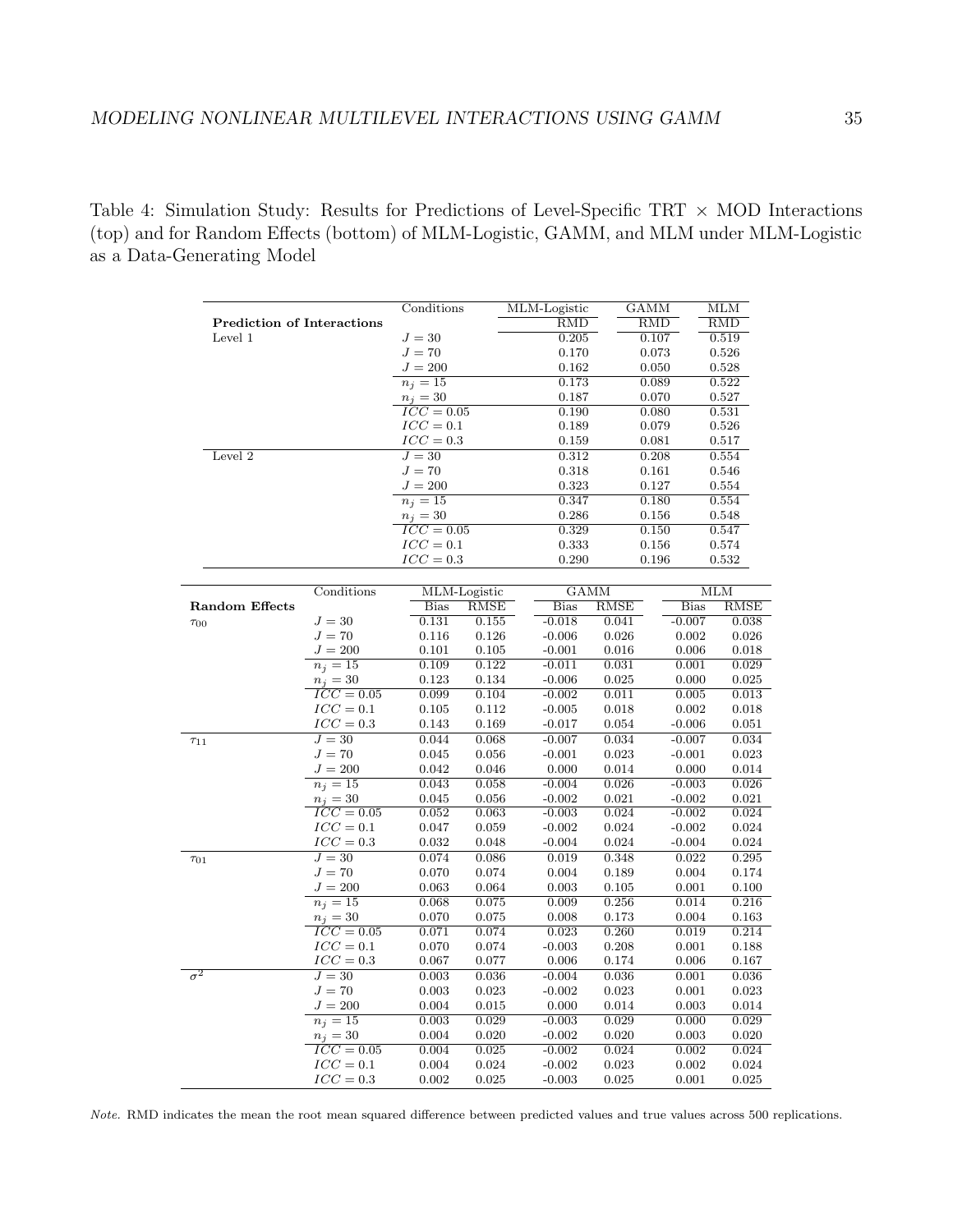Table 5: Simulation Study: Results for Fixed and Random Effects of GAMM ('True' Model) and MLM (Misspecified Model) under GAMM as a Data-Generating Model

| Parameters            | Conditions              |                   | <b>GAMM</b>    |             |                      | MLM            |           |  |
|-----------------------|-------------------------|-------------------|----------------|-------------|----------------------|----------------|-----------|--|
|                       |                         | <b>Bias</b>       | RMSE           | Ratio       | <b>Bias</b>          | <b>RMSE</b>    | Ratio     |  |
| <b>Fixed Effects</b>  |                         |                   |                |             |                      |                |           |  |
| $\gamma_{00}$         | $J=30$                  | $-0.004$          | 0.094          | 1.091       | $-0.028$             | 0.137          | 1.721     |  |
|                       | $J=70$                  | $-0.005$          | 0.070          | 0.980       | 0.054                | 0.112          | 1.633     |  |
|                       | $J=200$                 | $-0.002$          | 0.033          | 1.009       | 0.075                | 0.105          | 1.612     |  |
|                       | $\overline{n_j=15}$     | $-0.005$          | 0.079          | 1.045       | 0.022                | 0.144          | 1.546     |  |
|                       | $n_j=30$                | $-0.002$          | 0.053          | 1.008       | 0.045                | 0.092          | 1.765     |  |
|                       | $\overline{ICC} = 0.05$ | $-0.002$          | 0.048          | 1.016       | 0.011                | 0.114          | 1.951     |  |
|                       | $ICC=0.1$               | 0.004             | 0.058          | 1.056       | 0.026                | 0.105          | 1.687     |  |
|                       | $ICC=0.3$               | $-0.013$          | 0.093          | 1.009       | 0.064                | 0.136          | 1.328     |  |
| $\gamma_{02}$         | $J=30$                  | 0.031             | 0.113          | 1.109       | $-0.011$             | 0.145          | 1.429     |  |
|                       | $J=70$                  | 0.014             | 0.077          | 0.981       | 0.024                | 0.066          | 1.151     |  |
|                       | $J = 200$               | 0.006             | 0.043          | 0.979       | 0.030                | 0.058          | $1.250\,$ |  |
|                       | $\overline{n_j=15}$     | 0.031             | 0.107          | 1.054       | 0.012                | 0.125          | 1.381     |  |
|                       | $n_j=30$                | 0.003             | 0.049          | $\,0.992\,$ | 0.017                | 0.055          | 1.173     |  |
|                       | $ICC=0.05$              | 0.014             | 0.063          | 1.026       | 0.056                | 0.091          | 1.397     |  |
|                       | $ICC=0.1$               | 0.016             | $0.076\,$      | 1.051       | $-0.015$             | 0.085          | 1.272     |  |
|                       | $ICC=0.3$               | 0.020             | 0.095          | 0.992       | 0.001                | 0.092          | 1.161     |  |
| <b>Random Effects</b> |                         |                   |                |             |                      |                |           |  |
| $\tau_{00}$           | $J=30$                  | 0.031             | 0.074          |             | 0.218                | 0.233          |           |  |
|                       | $J=70$                  | 0.005             | 0.034          |             | 0.253                | 0.259          |           |  |
|                       | $J = 200$               | $-0.002$          | 0.016          |             | 0.257                | 0.259          |           |  |
|                       | $\overline{n_j=15}$     | 0.022             | 0.052          |             | 0.209                | 0.218          |           |  |
|                       | $n_i = 30$              | 0.000             | 0.030          |             | 0.276                | 0.283          |           |  |
|                       | $ICC=0.05$              | 0.004             | 0.018          |             | 0.260                | 0.262          |           |  |
|                       | $ICC=0.1$               | 0.018             | 0.038          |             | 0.239                | 0.243          |           |  |
|                       | $ICC=0.3$               | 0.011             | 0.067          |             | 0.229                | 0.246          |           |  |
| $\tau_{11}$           | $J=30$                  | $-0.003$          | 0.035          |             | 0.001                | 0.038          |           |  |
|                       | $J=70$                  | $-0.002$          | 0.023          |             | 0.005                | 0.026          |           |  |
|                       | $J = 200$               | 0.000             | 0.014          |             | 0.006                | 0.016          |           |  |
|                       | $\overline{n_j=15}$     | $-0.002$          | 0.026          |             | 0.003                | 0.028          |           |  |
|                       | $n_j = 30$              | $-0.001$          | 0.022          |             | 0.005                | 0.025          |           |  |
|                       | $ICC=0.05$              | $-0.001$          | 0.023          |             | 0.005                | 0.027          |           |  |
|                       | $ICC=0.1$               | $-0.002$          | 0.024          |             | 0.004                | 0.026          |           |  |
|                       | $ICC=0.3$               | $-0.001$          | 0.025          |             | 0.004                | 0.027          |           |  |
| $\tau_{01}$           | $J=30$                  | $-0.011$          | 0.261          |             | $-0.094$             | 0.278          |           |  |
|                       | $J=70$                  | 0.009             | 0.115          |             | $-0.035$             | 0.155          |           |  |
|                       | $J = 200$               | 0.002<br>$-0.001$ | 0.097<br>0.164 |             | $-0.058$<br>$-0.040$ | 0.106<br>0.185 |           |  |
|                       | $\overline{n_j=15}$     | 0.000             | 0.151          |             |                      | 0.174          |           |  |
|                       | $n_j = 30$              |                   |                |             | $-0.084$             |                |           |  |
|                       | $ICC=0.05$              | 0.003             | 0.167          |             | $-0.075$             | 0.184          |           |  |
|                       | $ICC=0.1$<br>$ICC=0.3$  | $-0.008$<br>0.004 | 0.159<br>0.147 |             | $-0.065$<br>$-0.047$ | 0.179<br>0.175 |           |  |
| $\sigma^2$            | $J=30$                  | 0.008             | 0.039          |             |                      | 0.198          |           |  |
|                       | $J=70\,$                | 0.004             |                |             | 0.191                |                |           |  |
|                       | $J = 200$               | 0.000             | 0.025<br>0.014 |             | 0.132<br>0.133       | 0.136<br>0.134 |           |  |
|                       | $n_j=15$                | 0.005             | 0.031          |             | 0.111                | 0.117          |           |  |
|                       | $n_j=30$                | 0.002             | 0.021          |             | 0.194                | 0.196          |           |  |
|                       | $\overline{ICC} = 0.05$ | 0.004             | 0.026          |             | 0.175                | 0.178          |           |  |
|                       | $ICC=0.1$               | 0.004             | 0.026          |             | 0.146                | 0.151          |           |  |
|                       | $ICC=0.3$               | 0.004             | 0.026          |             | 0.135                | 0.140          |           |  |
|                       |                         |                   |                |             |                      |                |           |  |

*Note.* Ratio of M(SE) to SD was considered for fixed effects; *J* indicates the number of clusters;  $n_j$  indicates a cluster size; *ICC* indicates an intraclass correlation coefficient.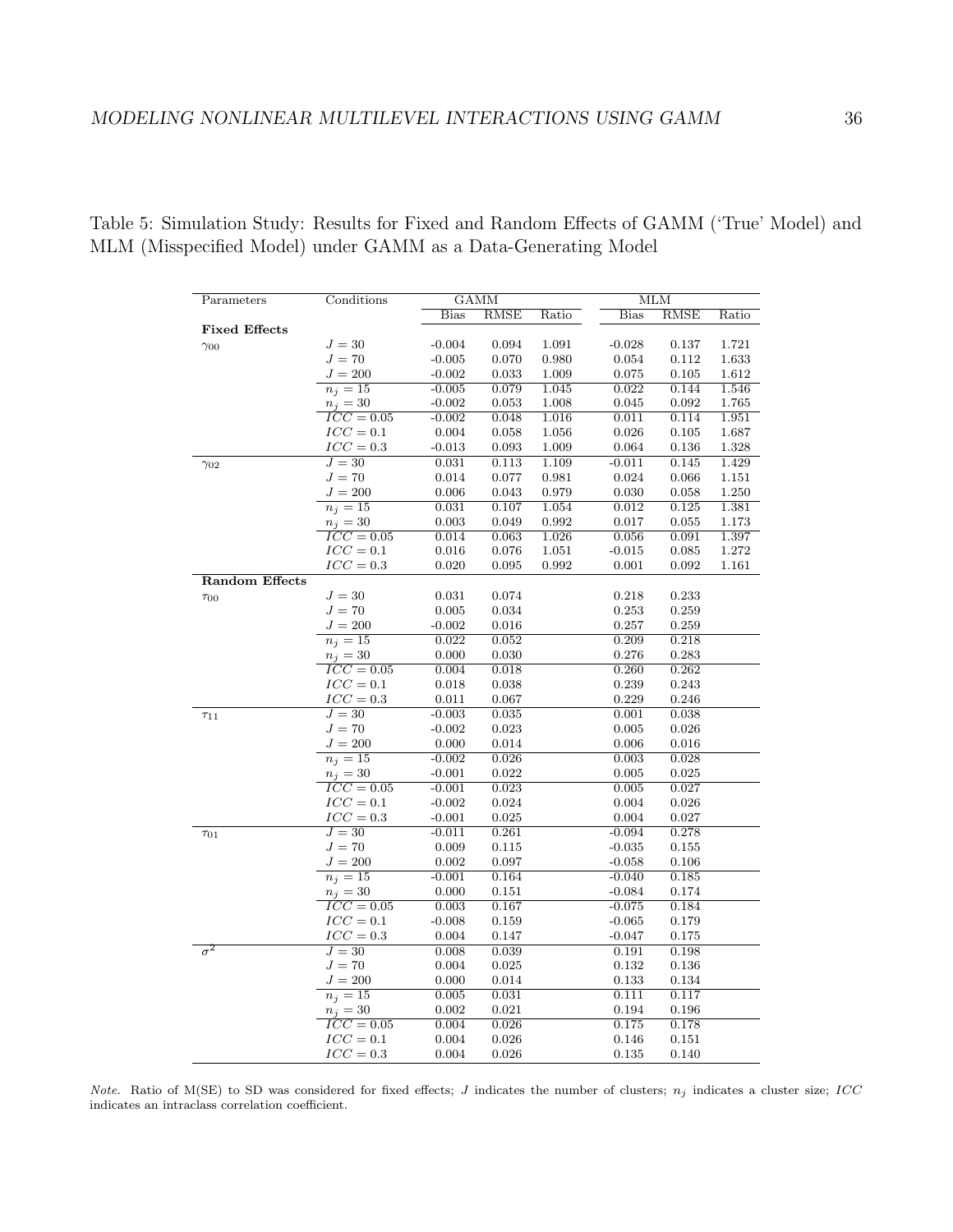| Smooth Functions                | Conditions              |             | <b>GAMM</b> |       |            |            |  |
|---------------------------------|-------------------------|-------------|-------------|-------|------------|------------|--|
|                                 |                         | <b>Bias</b> | <b>RMSE</b> | Ratio | <b>RMD</b> | <b>RMD</b> |  |
| $f_2(x_{ij} - x_{.j})(z_j = 0)$ | $J=30$                  | 0.155       | 0.511       | 0.938 | 0.126      | 0.398      |  |
|                                 | $J=70$                  | 0.147       | 0.397       | 0.945 | 0.084      | 0.361      |  |
|                                 | $J = 200$               | 0.032       | 0.192       | 0.980 | 0.045      | 0.439      |  |
|                                 | $\overline{n_j=15}$     | 0.154       | 0.405       | 0.940 | 0.110      | 0.365      |  |
|                                 | $n_j=30$                | 0.069       | 0.329       | 0.968 | 0.071      | 0.433      |  |
|                                 | $\overline{ICC} = 0.05$ | 0.116       | 0.381       | 0.964 | 0.089      | 0.380      |  |
|                                 | $ICC=0.1$               | 0.110       | 0.369       | 0.952 | 0.095      | 0.410      |  |
|                                 | $ICC=0.3$               | 0.108       | 0.350       | 0.945 | 0.095      | 0.408      |  |
| $f_2(x_{ij} - x_{.j})(z_j = 1)$ | $J=30$                  | 0.177       | 0.444       | 0.936 | 0.130      | 0.326      |  |
|                                 | $J=70$                  | 0.133       | 0.348       | 0.991 | 0.084      | 0.297      |  |
|                                 | $J = 200$               | 0.037       | 0.207       | 0.985 | 0.045      | 0.359      |  |
|                                 | $n_j=15$                | 0.157       | 0.396       | 0.966 | 0.110      | 0.305      |  |
|                                 | $n_j=30$                | 0.074       | 0.270       | 0.976 | 0.077      | 0.350      |  |
|                                 | $ICC=0.05$              | 0.123       | 0.344       | 0.980 | 0.095      | 0.308      |  |
|                                 | $ICC=0.1$               | 0.115       | 0.334       | 0.967 | 0.095      | 0.334      |  |
|                                 | $ICC=0.3$               | 0.109       | 0.320       | 0.965 | 0.095      | 0.340      |  |
| $f_1(x_{.j})(z_j = 0)$          | $J=30$                  | 0.105       | 0.355       | 0.953 | 0.217      | 0.676      |  |
|                                 | $J=70$                  | 0.101       | 0.278       | 0.967 | 0.126      | 0.555      |  |
|                                 | $J = 200$               | 0.075       | 0.236       | 0.983 | 0.071      | 0.633      |  |
|                                 | $n_j=15$                | 0.142       | 0.389       | 0.962 | 0.179      | 0.589      |  |
|                                 | $n_j=30$                | 0.045       | 0.191       | 0.974 | 0.118      | 0.654      |  |
|                                 | $ICC=0.05$              | 0.067       | 0.223       | 0.996 | 0.095      | 0.689      |  |
|                                 | $ICC=0.1$               | 0.081       | 0.293       | 0.960 | 0.158      | 0.578      |  |
|                                 | $ICC=0.3$               | 0.133       | 0.353       | 0.947 | 0.184      | 0.597      |  |
| $f_1(x_{.j})(z_j = 1)$          | $J=30$                  | 0.083       | 0.387       | 0.977 | 0.217      | 0.536      |  |
|                                 | $J=70$                  | 0.051       | 0.322       | 0.992 | 0.138      | 0.416      |  |
|                                 | $J = 200$               | 0.003       | 0.169       | 0.996 | 0.077      | 0.430      |  |
|                                 | $n_i=15$                | 0.084       | 0.380       | 0.985 | 0.173      | 0.464      |  |
|                                 | $n_j = 30$              | 0.007       | 0.205       | 0.992 | 0.134      | 0.457      |  |
|                                 | $ICC=0.05$              | 0.036       | 0.231       | 0.998 | 0.118      | 0.465      |  |
|                                 | $ICC=0.1$               | 0.043       | 0.272       | 0.990 | 0.138      | 0.487      |  |
|                                 | $ICC=0.3$               | 0.058       | 0.375       | 0.978 | 0.195      | 0.430      |  |

Table 6: Simulation Study: Results of Basis Coefficient Estimates in GAMM, and RMD in GAMM and MLM under GAMM as a Data-Generating Model

*Note.* For each smooth function, the bias, RMSE, and ratio reported are averaged across 9 basis coefficient estimates; RMD indicates the mean RMD across 500 replications; *J* indicates the number of clusters;  $n_j$  indicates a cluster size; *ICC* indicates an intraclass correlation coefficient.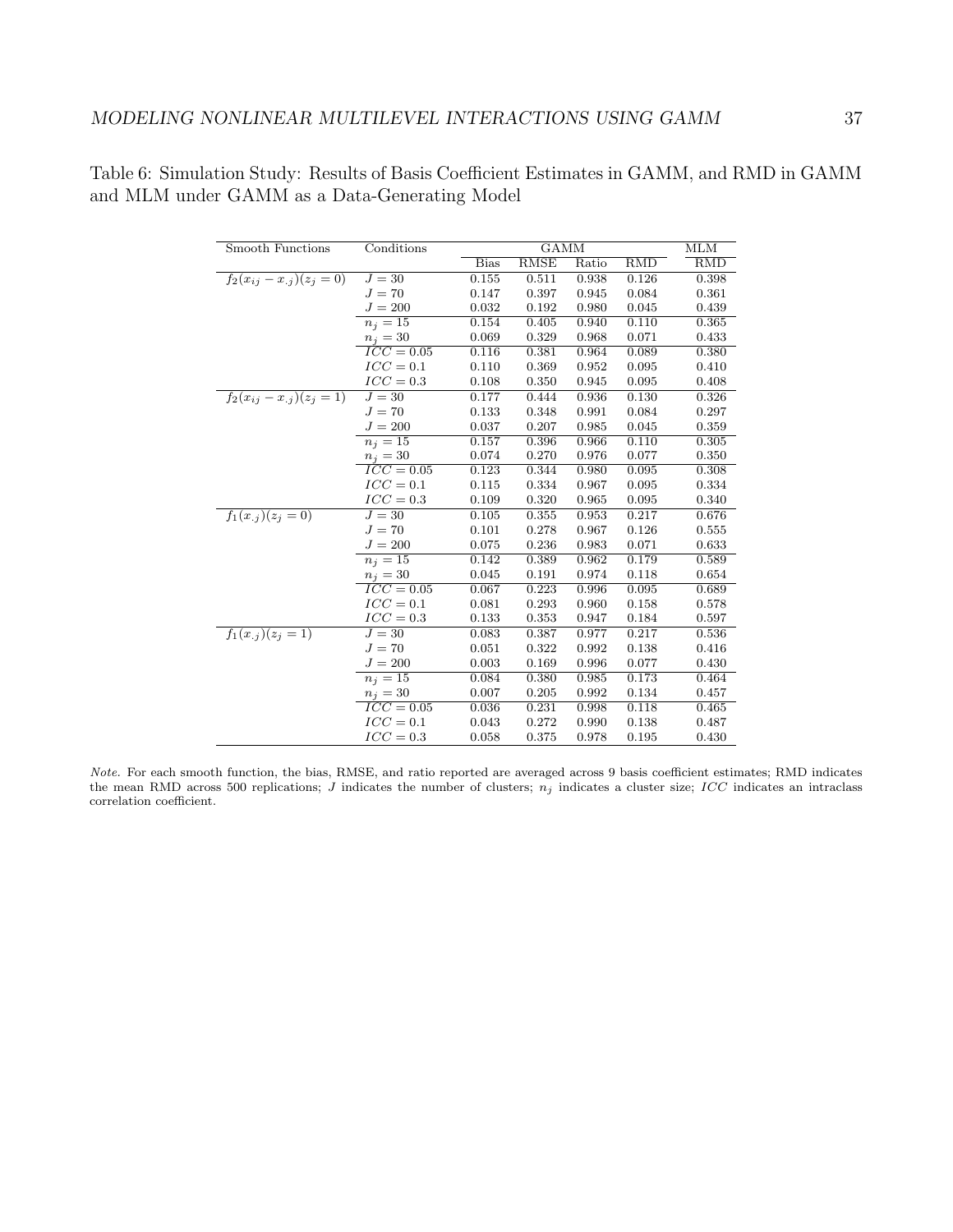

*Figure 1.* Varying effects of MOD *x* on outcome *y* by the TRT *z* modelled with smooth functions with confidence bands (left) and differences in outcome *y* between the two smooth functions (the smooth function for the treatment group - a smooth function for the control group) with confidence bands (right). Vertical lines in Figure 1 (right) indicate windows of significant differences.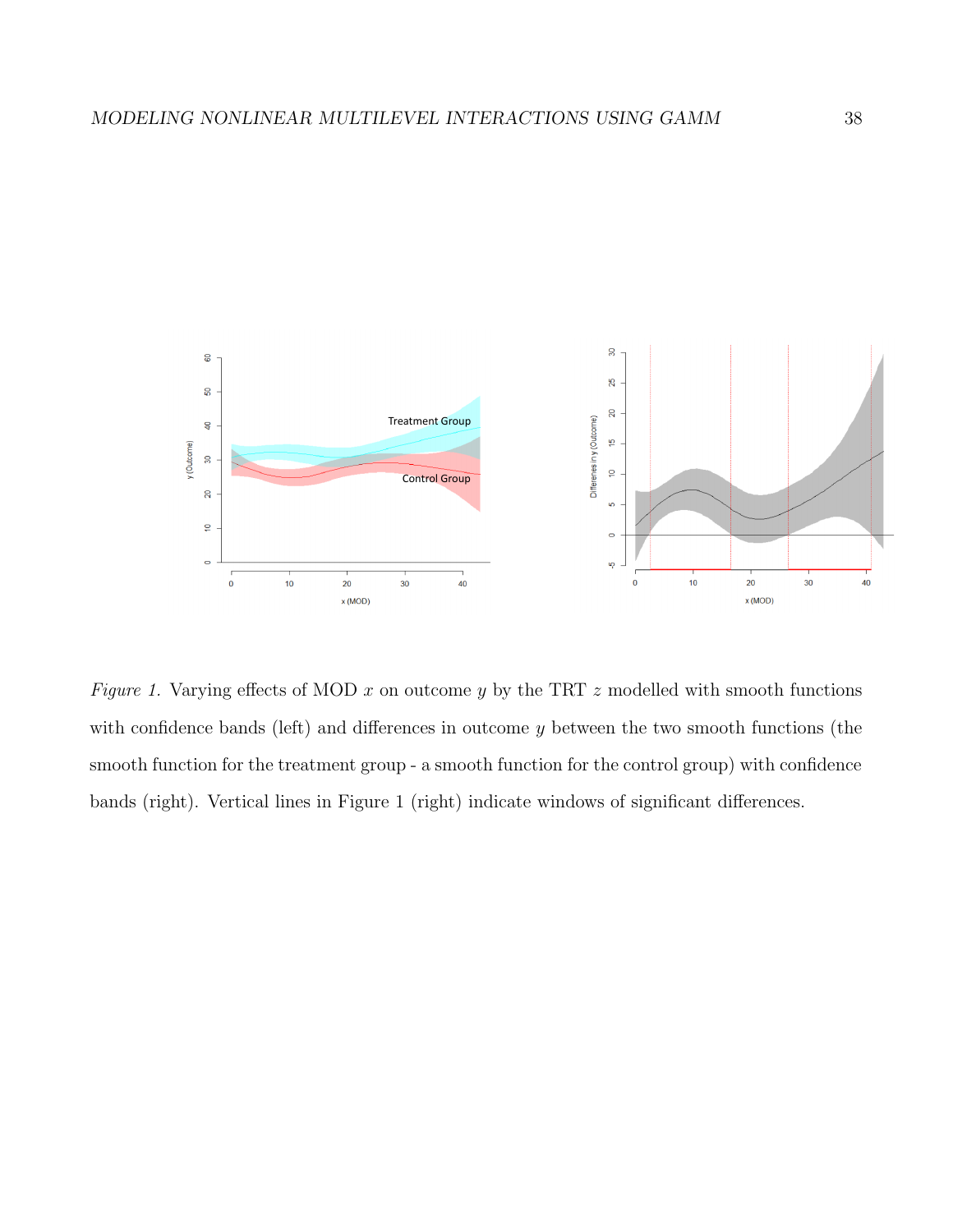

*Figure 2.* Empirical study: Scatter plots of  $y_{ij}$  vs.  $x_{ij} - x_{.j}$  by  $z_j$  (top) and  $y_{ij}$  vs.  $x_{.j}$  by  $z_j$ (bottom) (raw data).